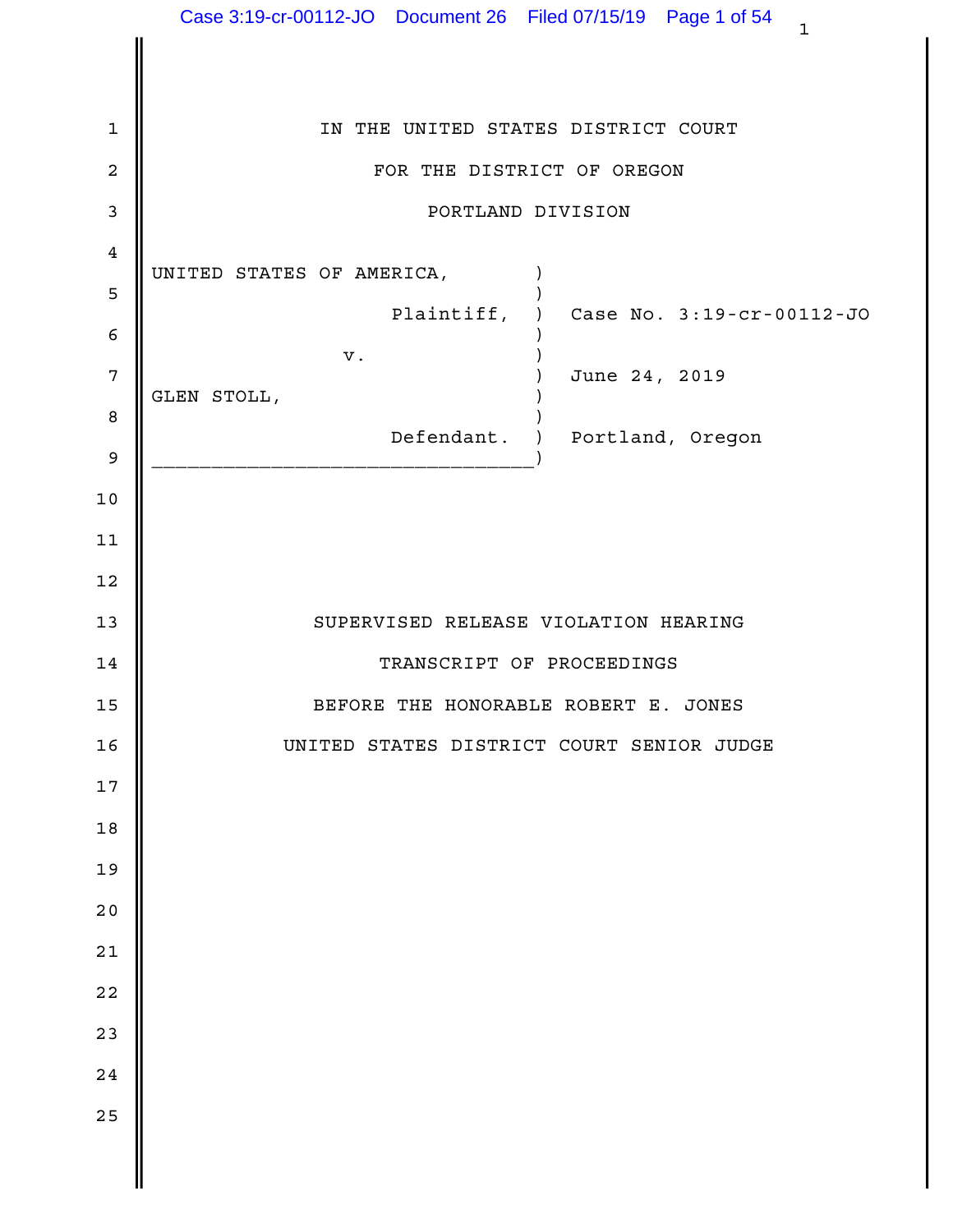|              |                    | Case 3:19-cr-00112-JO  Document 26  Filed 07/15/19  Page 2 of 54<br>$\overline{2}$ |  |
|--------------|--------------------|------------------------------------------------------------------------------------|--|
|              |                    |                                                                                    |  |
| $\mathbf{1}$ |                    | APPEARANCES                                                                        |  |
| 2            | FOR THE PLAINTIFF: |                                                                                    |  |
| 3            |                    | DONNA MADDUX<br>U.S. Attorney's Office                                             |  |
| 4            |                    | 1000 SW Third Avenue<br>Suite 600                                                  |  |
| 5            |                    | Portland, OR 97204                                                                 |  |
|              | FOR THE DEFENDANT: | NOAH A.F. HORST                                                                    |  |
| 6<br>7       |                    | Levi Merrithew Horst LLP<br>610 SW Alder Street                                    |  |
| 8            |                    | Suite 415<br>Portland, OR 97205                                                    |  |
| 9            |                    |                                                                                    |  |
| $10$         |                    |                                                                                    |  |
| 11           |                    | Also Present:                                                                      |  |
| 12           |                    | U.S. Pretrial Services Officer Nick Nischik                                        |  |
| 13           |                    |                                                                                    |  |
| 14           |                    |                                                                                    |  |
| 15           |                    |                                                                                    |  |
| 16           |                    |                                                                                    |  |
| 17           |                    |                                                                                    |  |
| 18           |                    |                                                                                    |  |
| 19           |                    |                                                                                    |  |
| 20           | COURT REPORTER:    | Jill L. Jessup, CSR, RMR, RDR, CRR, CRC                                            |  |
| 21           |                    | United States District Courthouse<br>1000 SW Third Avenue, Room 301                |  |
| 22           |                    | Portland, OR 97204<br>$(503)$ 326-8191                                             |  |
| 23           |                    |                                                                                    |  |
| 24           |                    | $\star$<br>$^\star$<br>$^\star$                                                    |  |
| 25           |                    |                                                                                    |  |
|              |                    |                                                                                    |  |
|              |                    |                                                                                    |  |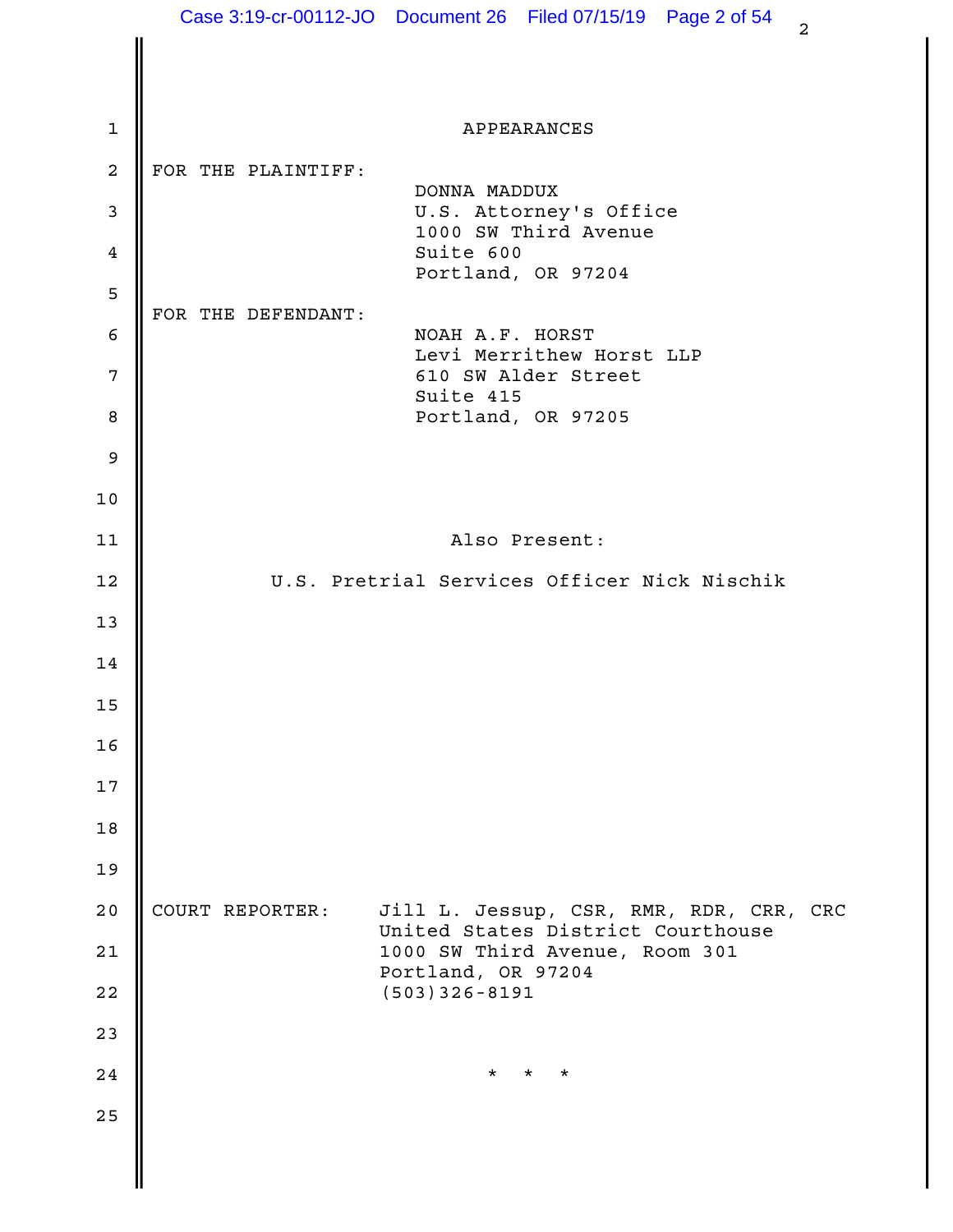| $\mathbf 1$      | INDEX                            |        |  |
|------------------|----------------------------------|--------|--|
| $\overline{a}$   | WITNESS:                         | PAGE:  |  |
| $\mathbf{3}$     | NICK NISCHIK                     |        |  |
| $\overline{4}$   | Direct Examination by Ms. Maddux | $\, 8$ |  |
| 5                | Cross-Examination by Mr. Horst   | $13$   |  |
| $\epsilon$       |                                  |        |  |
| $\overline{7}$   |                                  |        |  |
| $\boldsymbol{8}$ |                                  |        |  |
| $\overline{9}$   |                                  |        |  |
| $10$             |                                  |        |  |
| $11\,$           |                                  |        |  |
| $12\,$           |                                  |        |  |
| 13               |                                  |        |  |
| $14\,$           |                                  |        |  |
| $15\,$           |                                  |        |  |
| $16$             |                                  |        |  |
| $17\,$           |                                  |        |  |
| $18$             |                                  |        |  |
| 19               |                                  |        |  |
| 20               |                                  |        |  |
| $21$             |                                  |        |  |
| $22$             |                                  |        |  |
| 23               |                                  |        |  |
| 24               |                                  |        |  |
| 25               |                                  |        |  |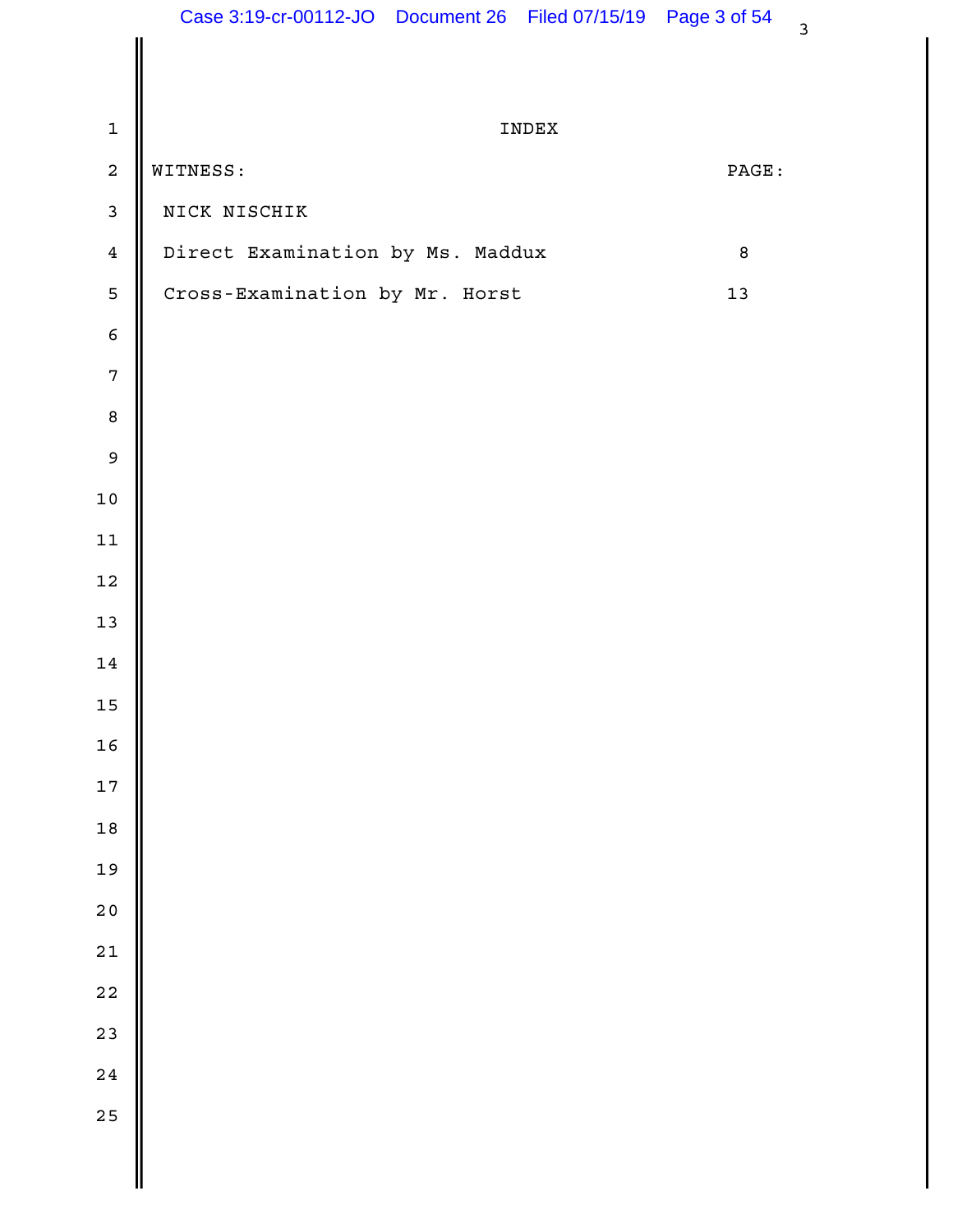|                 | Case 3:19-cr-00112-JO  Document 26  Filed 07/15/19  Page 4 of 54<br>4 |  |
|-----------------|-----------------------------------------------------------------------|--|
|                 |                                                                       |  |
| 1               | TRANSCRIPT OF PROCEEDINGS                                             |  |
| 2               | (June 24, 2019)                                                       |  |
| 3               | (In open court:)                                                      |  |
| 4               | THE COURT: Good afternoon, everybody. Have a seat.                    |  |
| 5               | Counsel?                                                              |  |
| 6               | MS. MADDUX: Good afternoon, Your Honor.                               |  |
| 7               | Donna Maddux, appearing on behalf of the United States. We're         |  |
| 8               | here in the matter of the United States v. Glen Stoll.<br>It's        |  |
| 9               | Case No. 19-cr-00112. The defendant is present. He is out of          |  |
| 10              | custody. With him at counsel table is his attorney,                   |  |
| 11              | Noah Horst. Also with me at counsel table is Nick Nischik from        |  |
| 12              | the Pretrial Services office. This is the time set for a              |  |
| 13              | hearing on a reported violation of Mr. Stoll's release                |  |
| 14              | conditions. The Court should have the report from the Pretrial        |  |
| 15 <sub>1</sub> | Services officer, and the government is ready to proceed in the       |  |
| 16              | event that the defendant is contesting.                               |  |
| 17              | THE COURT: Just a moment, please.                                     |  |
| 18              | Becky, turn on the mic.                                               |  |
| 19              | DEPUTY COURTROOM CLERK: It's on. It's on.                             |  |
| 20              | THE COURT: It's on, but it's not working.                             |  |
| 21              | DEPUTY COURTROOM CLERK: I'll put batteries in it.                     |  |
| 22              | THE COURT: All right. It's okay. Go ahead.                            |  |
| 23              | MS. MADDUX: Your Honor, I was just noting that the                    |  |
| 24              | government is ready to proceed with a short evidentiary piece         |  |
| 25              | in the event that Mr. Stoll is contesting these release               |  |
|                 |                                                                       |  |
|                 |                                                                       |  |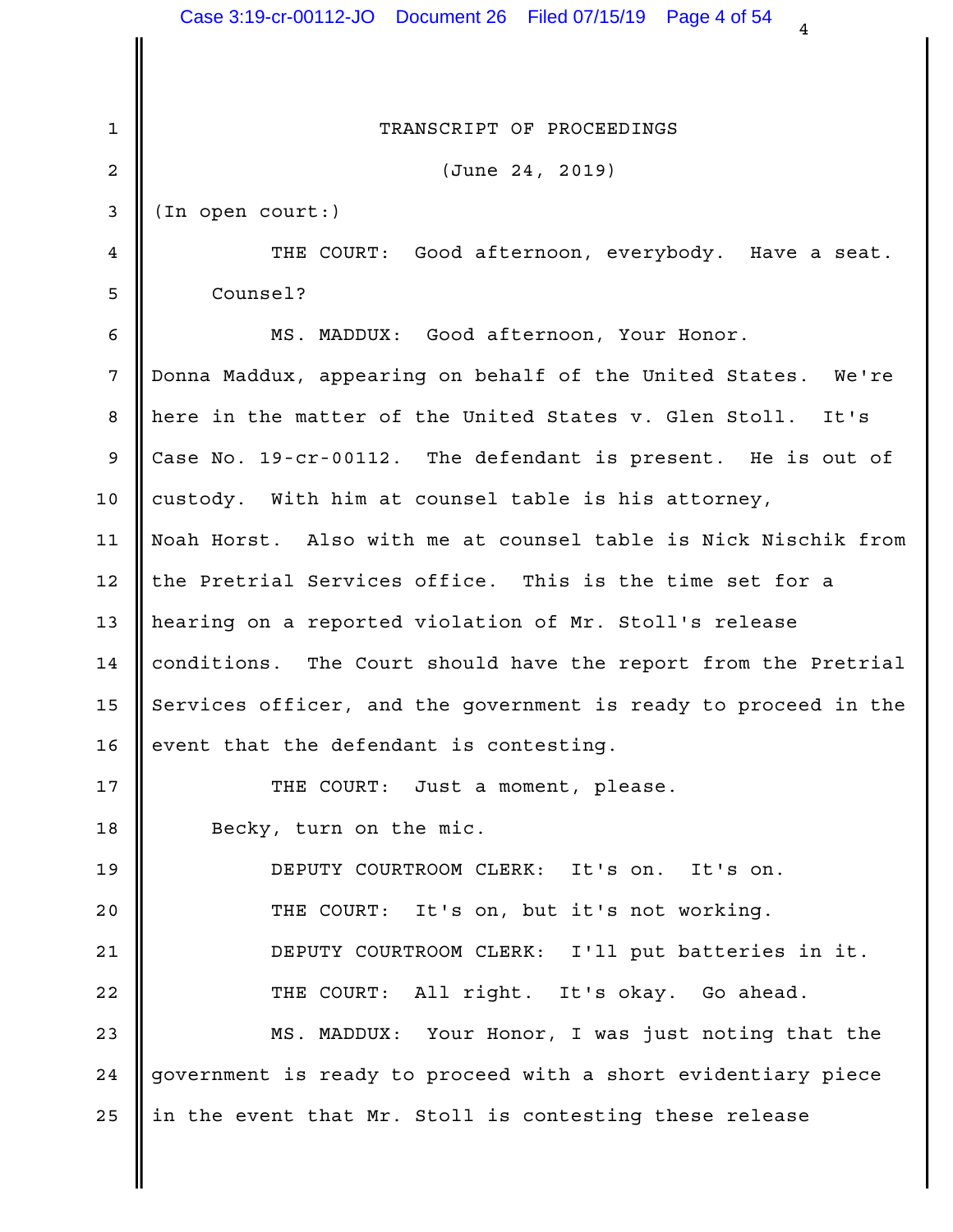$\frac{1}{5}$ 1 | violations. THE COURT: Thank you. 2 3 Counsel? 4 **||** MR. HORST: Good afternoon, Judge. Noah Horst for 5 || Mr. Stoll. We are contesting the information contained in this | 6 percent. Excuse me. Just a moment. 8 || I'm all set now. Thank you. 9 || MR. HORST: All right, Judge. We're contesting the | 10 || information contained in this report. In particular, what 11 || we're concerned about is pretrial's recommendation of release | That is the main issue that we would like to speak 13 || with the Court about. I understand that Ms. Maddux wants to 14 | present some of the items which are purported to be printouts | 15 || from a GoDaddy website and a website domain talking about whether or not Mr. Stoll is violating his release conditions by 16 17 || having this website existing. Although, it's our position that Mr. Stoll does not 18 19 || control this website. It is, in fact, controlled by somebody | 20 || who Mr. Stoll is prohibited from having contact with by his 21 || previous release conditions. That person's name is 22 || Paul Revere. Mr. Stoll has explained to me that if I can get | 23 || ahold of Paul Revere, he thinks that Mr. Revere will take down 24 || this website. 25  $\parallel$  I just want to note a few things preliminarily. One, this  $\parallel$ 7 **II** THE COURT: 12 | revocation. Case 3:19-cr-00112-JO Document 26 Filed 07/15/19 Page 5 of 54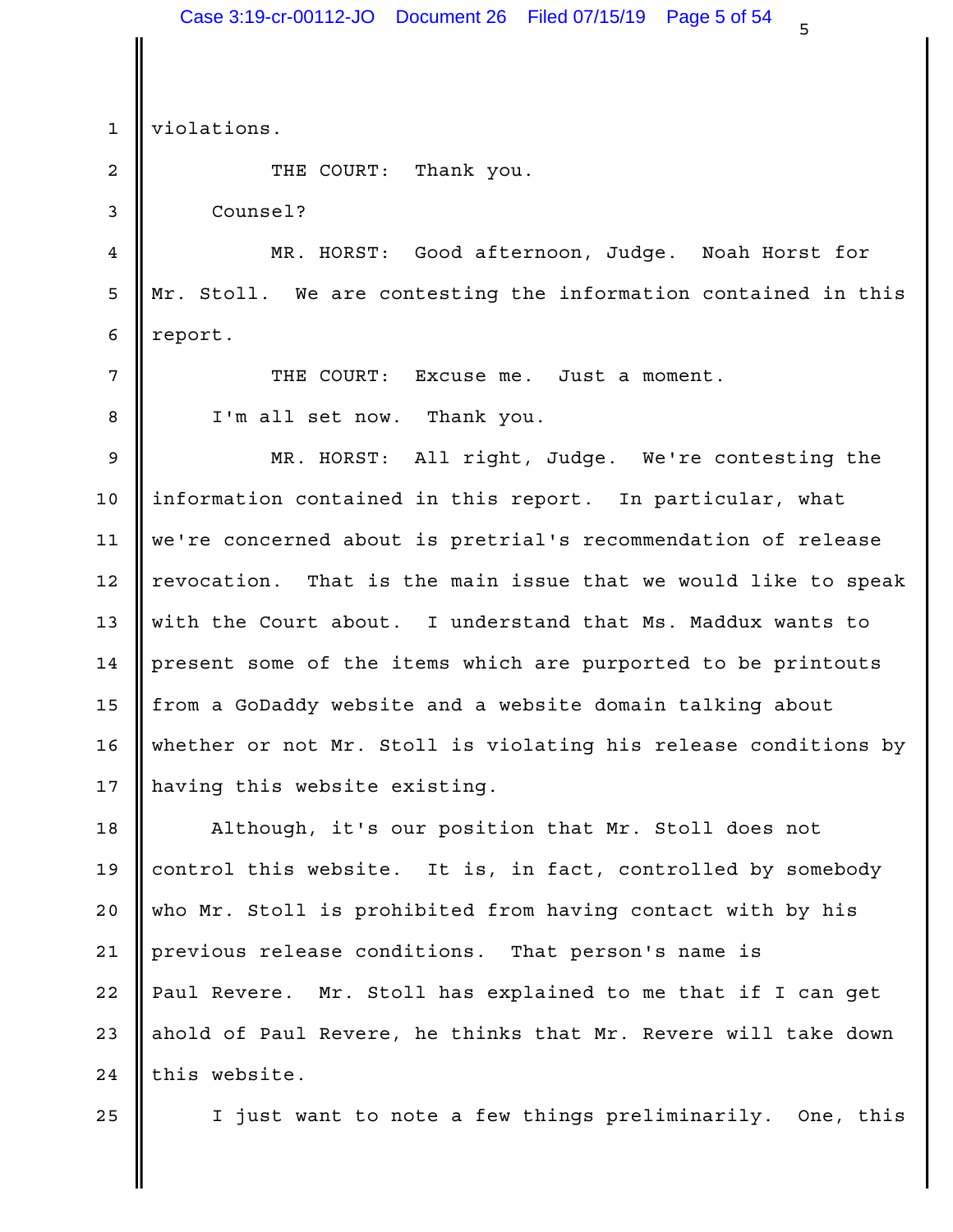1 || hadn't been accessed, according to the GoDaddy printout, since 2 || 2018. Before Mr. Stoll was indicted.

3 || The second thing is that he was asked by Nick to take down |  $4 \parallel a$  website called Remedies at Law, which he did right away.  $\parallel$ 

5 || And the final thing I would like to note for the Court, | 6 || just preliminarily, is that Mr. Stoll did comply with the  $\qquad \qquad \mid$ 7 || requested home visit by the Western District of Washington. He 8 || welcomed them into his home. Pretrial hasn't tried to verify | 9 || that until just before this hearing, and I think we're waiting | 10 || to hear back. But it's our position that Mr. Stoll is \_\_\_\_\_\_\_\_\_\_\_\_\_\_\_\_\_\_\_\_ 11 || complying with his release conditions.

12 We're ready to proceed.

THE COURT: Very well. In respect to this 13 Mr. Paul Revere, or whatever his name is, is he present today? 14

MR. HORST: Judge, I don't have any idea who 15 Paul Revere is. He's mentioned here. I think the agents are 16 17  $\parallel$  here on this case.

18 || THE COURT: He's supposed to have been -- he's | 19 || alleged to be his pastor.

That is right, and Mr. Stoll has not had 21 || any contact with Mr. Revere, unfortunately, because of that 22 || order. So I don't -- I don't have any idea if he's here. 23 || Is Paul Revere here? 20 | MR. HORST:

24 || UNIDENTIFIED SPEAKER: No.

25 MR. HORST: Okay.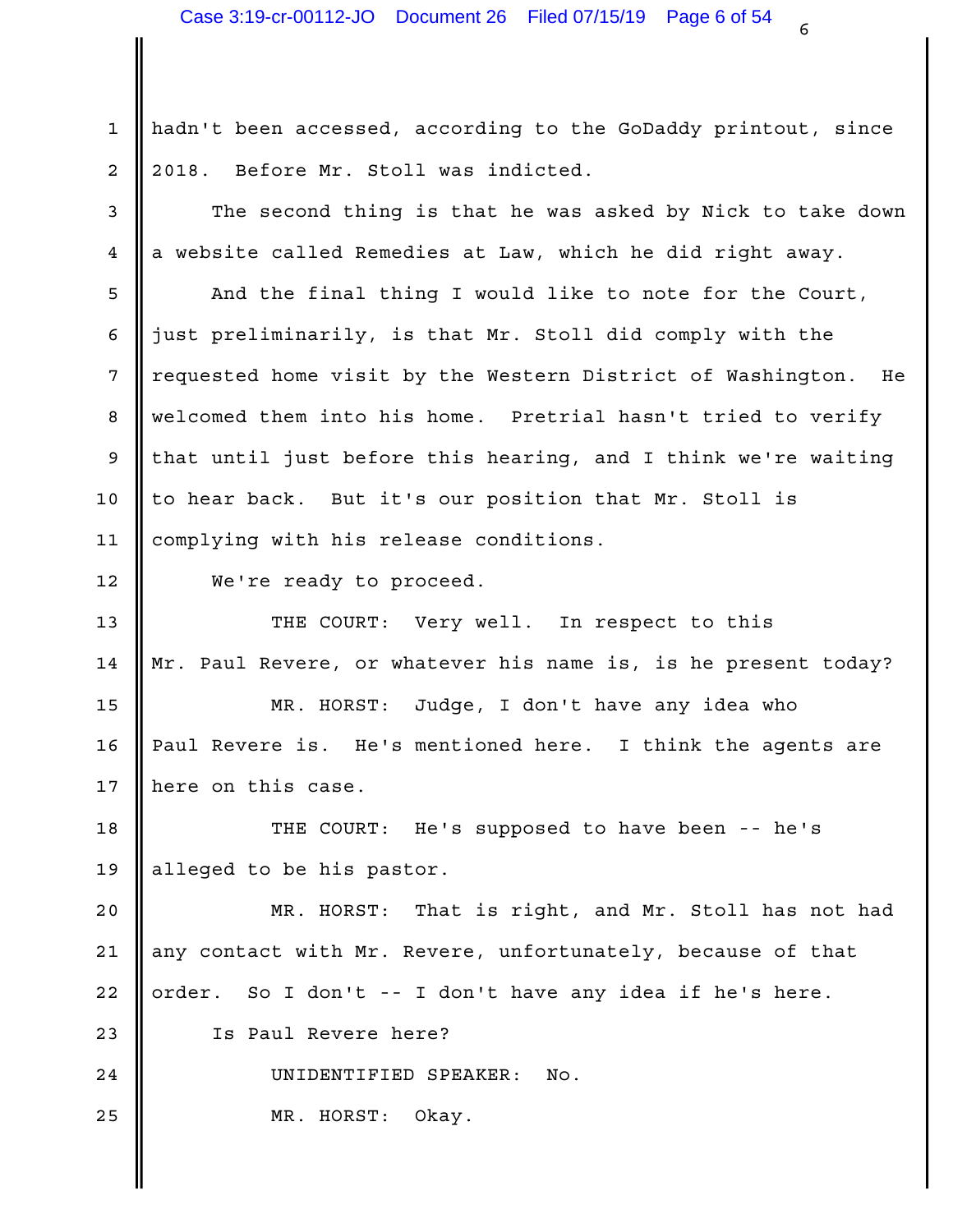1 || THE COURT: All right. Counsel for the government, 2 do you want to proceed? 3 **||** MS. MADDUX: Yes, Your Honor. For the purposes of  $4$  || the record, at this time I would just call Nick Nischik as a  $\qquad$  | 5 || witness. He can either testify from the witness stand or from | counsel table, whichever Your Honor would prefer. 6 7 || THE COURT: Right there is fine. But we'll swear | him. NICK NISCHIK, 11 || called as a witness on behalf of the Plaintiff, being first 12 || duly sworn, is examined and testified as follows: 14 CHE WITNESS: I do. 15 **II** THE COURT: Thank you. 16 || You've heard the allegation by the defense that the | 17 || defendant was not responsible for posting this material on the | 18 || website in violation of the conditions. What is your response? | 19 || THE WITNESS: Your Honor -- Your Honor, I mean, would | 20 || you like me to respond or the government's attorney? THE COURT: I want you to respond. 21 22 || THE WITNESS: Well, Your Honor, this violation really | 23 || began with an email from the defendant where the tagline in the | 24 |email is for a website churchcounsel.org, and when I went to 25  $\parallel$  that website, it bore a striking resemblance to the website he  $\parallel$  $8$   $\blacksquare$  him.  $9 \parallel$ 10  $13$   $\parallel$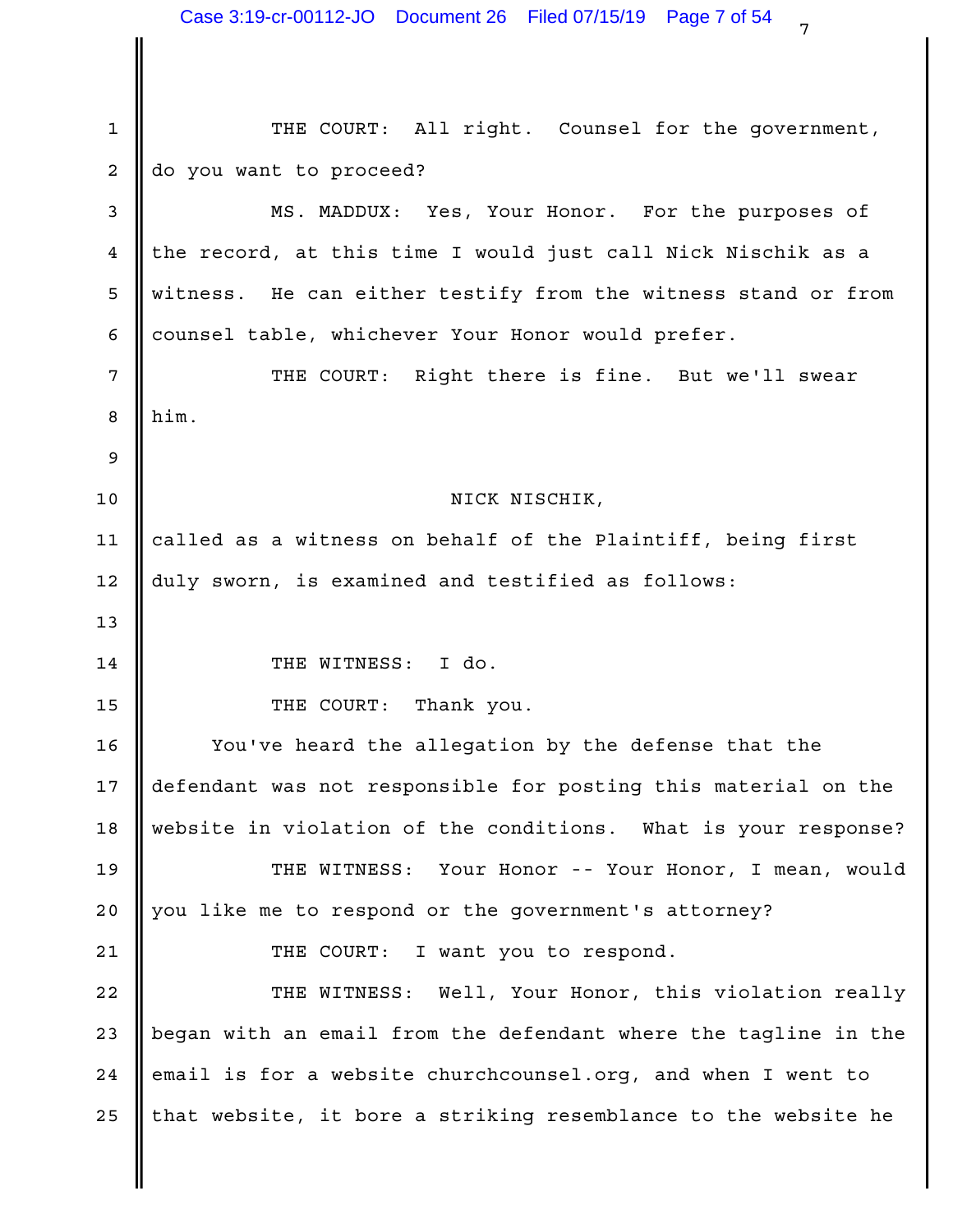### Nischik - D

|              | Nischik - D                                                      |  |
|--------------|------------------------------------------------------------------|--|
| $\mathbf{1}$ | took down previously, which was called Remedies at Law.          |  |
| 2            | And as I went through the website, and I can see on the          |  |
| 3            | monitor some of the pages, it became clear that it was a         |  |
| 4            | violation of the civil injunction out of the Western District    |  |
| 5            | of Washington and --                                             |  |
| 6            |                                                                  |  |
| 7            | DIRECT EXAMINATION                                               |  |
| 8            | BY MS. MADDUX:                                                   |  |
| 9            | Just to ease this, Your Honor -- I'm going to borrow this<br>Q.  |  |
| 10           | microphone for a second. Just to ease this, though, for          |  |
| 11           | purposes of the record, Mr. Nischik, once you saw the website    |  |
| 12           | that was linked to the defendant's email that he sent to you,    |  |
| 13           | did you go to that website?                                      |  |
| 14           | I did go to that website.<br>Α.                                  |  |
| 15           | And did you print out the pages that you identified on<br>Q.     |  |
| 16           | that website?                                                    |  |
| 17           | I did print those out.<br>Α.                                     |  |
| 18           | And prior to the hearing today, did we go through and mark<br>Q. |  |
| 19           | those pages as a government's exhibit?                           |  |
| 20           | We did.<br>Α.                                                    |  |
| 21           | And are you looking now on the screen and are the parties<br>Q.  |  |
| 22           | looking at what is marked as Government's Exhibit 1? Was this,   |  |
| 23           | as it says at the top, Administrative Church Counsel's           |  |
| 24           | homepage?                                                        |  |
| 25           | I can't actually see what you pointed to right there, but<br>Α.  |  |
|              |                                                                  |  |
|              |                                                                  |  |
|              |                                                                  |  |

 $\begin{array}{ccc} 8 & & & \end{array}$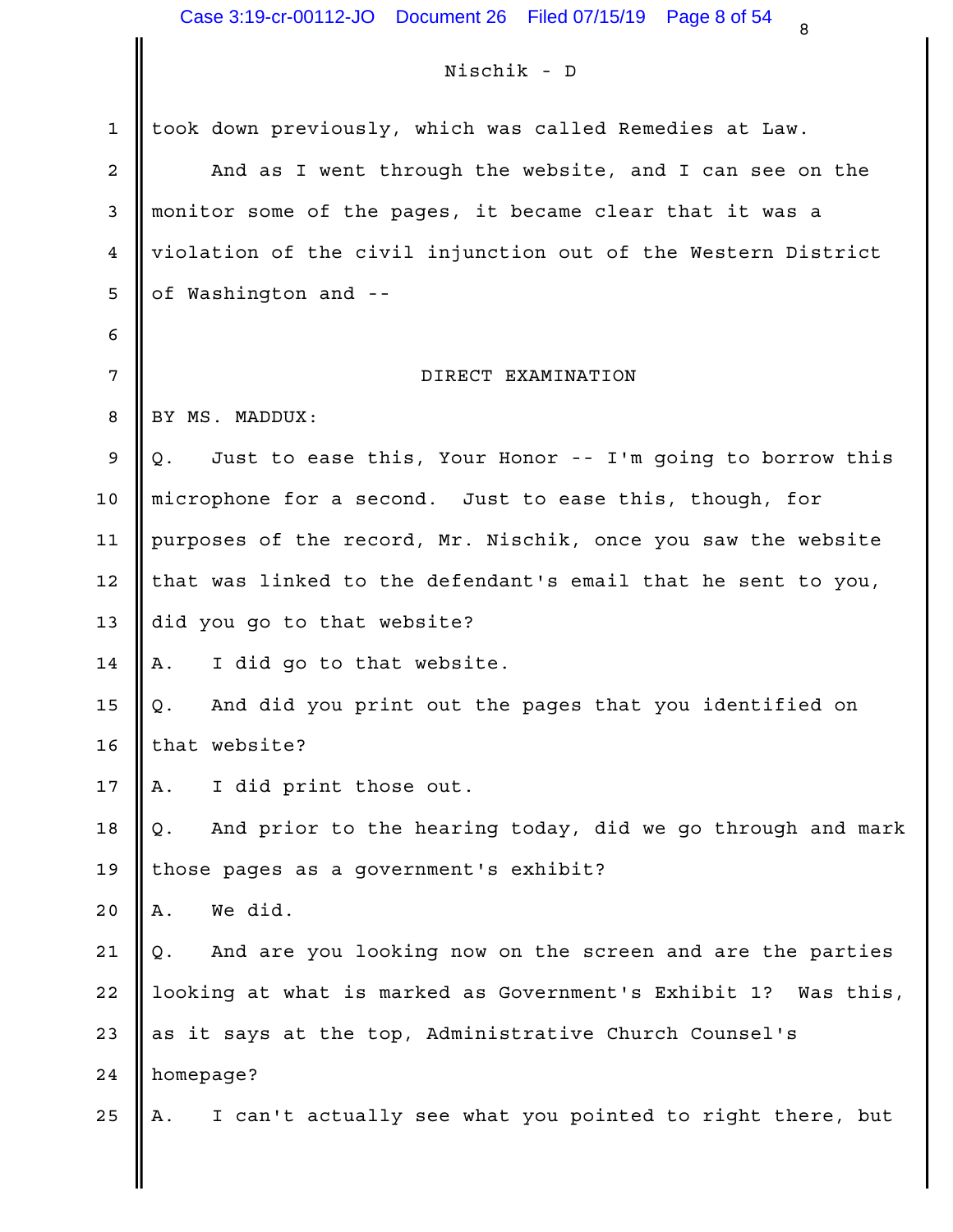$\frac{9}{9}$ Nischik - D 1 I recognize it as the homepage, yes. Case 3:19-cr-00112-JO Document 26 Filed 07/15/19 Page 9 of 54<br>Nischik - D<br>I recognize it as the homepage, yes.<br>Q. If I can blow that up?<br>THE COURT: We're going to need the origin<br>going to -- that's not coming through on th 3 || THE COURT: We're going to need the original. We're | 4 going to -- that's not coming through on the -- on the screen. DEPUTY COURTROOM CLERK: Yeah, it is. 5 6 || THE COURT: It's not on my screen. I see -- that's 7 || fine. We'll use the -- it's just my screen is haywire. 8 || MS. MADDUX: Sorry, Your Honor. We'll try to make |  $9$   $\,$  our record, then, as best we can. We don't have an additional  $\,$   $\,$ 10 || backup of copies here. 11 || BY MS. MADDUX: (Continuing) IME COURT: We're young to need the Original. We're<br>going to -- that's not coming through on the -- on the screen.<br>DEPUTY COURTROOM CLERK: Yeah, it is.<br>THE COURT: It's not on my screen. I see -- that's<br>fine. We'll use the -13 || Counsel, is there a link that reads "Lawfully establish a church fellowship or other nontaxable ministry"? 14 Ins Cooki: It's not on my screen. I<br>
fine. We'll use the -- it's just my screen is h<br>
MS. MADDUX: Sorry, Your Honor. We'll<br>
our record, then, as best we can. We don't have<br>
backup of copies here.<br>
BY MS. MADDUX: (Continuin Inne. We'll use the -- It's just my screen is naywrie.<br>
MS. MADDUX: Sorry, Your Honor. We'll try to make<br>
our record, then, as best we can. We don't have an additional<br>
backup of copies here.<br>
BY MS. MADDUX: (Continuing)<br> 17 || permanent injunction against Mr. Stoll prohibits him from posting on his websites? 18 BY MS. MADDUX: (Continuing)<br>
Q. On the homepage, where it says Administrati<br>
Counsel, is there a link that reads "Lawfully es<br>
church fellowship or other nontaxable ministry"?<br>
A. There is.<br>
Q. And is that precisely the ty 20  $\parallel$  MR. HORST: Your Honor, I'm just going to object. 21 || That calls for a legal conclusion that I don't believe 22 || Mr. Nischik is qualified to make. 23 || THE COURT: That's fine. I'll make my own decision |  $24$  | from that evidence. 25 **C** Thank you. Go ahead.  $2 \parallel Q$ . If I can blow that up? 12  $\parallel$  Q. On the homepage, where it says Administrative Church 15  $\parallel$  A. There is. 16  $\parallel$  Q. And is that precisely the type of language that the 19  $\parallel$  A. That's correct. Case 3:19-cr-00112-JO Document 26 Filed 07/15/19 Page 9 of 54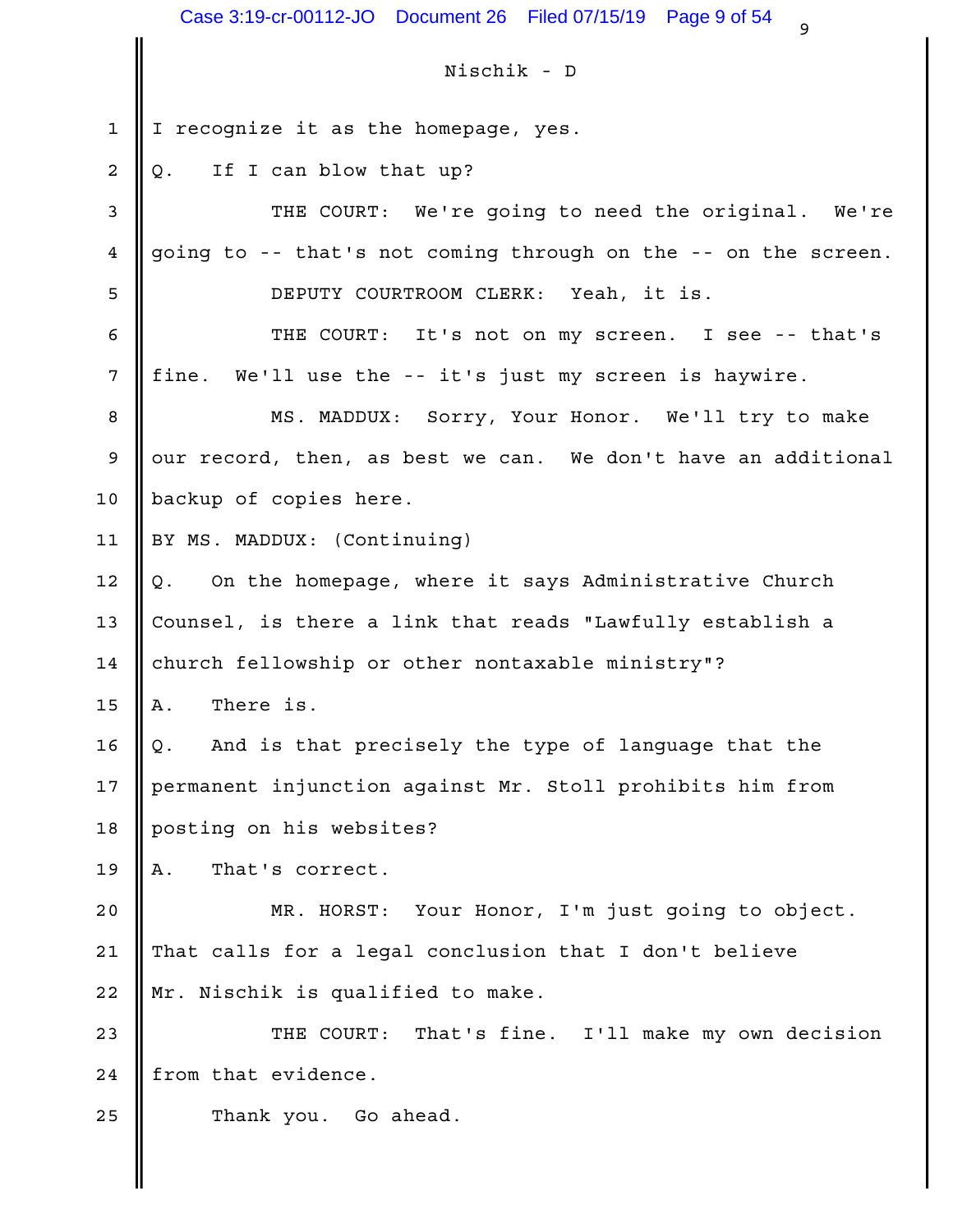|             | Case 3:19-cr-00112-JO  Document 26  Filed 07/15/19              | Page 10 of 54<br>10 |
|-------------|-----------------------------------------------------------------|---------------------|
|             | Nischik - D                                                     |                     |
| $\mathbf 1$ | BY MS. MADDUX: (Continuing)                                     |                     |
| 2           | And in addition to the homepage, were you able to -- when<br>Q. |                     |
| 3           | you click through that, does it take you to Establishment       |                     |
| 4           | Services?                                                       |                     |
| 5           | It does.<br>Α.                                                  |                     |
| 6           | And is that what has been marked as Government's Exhibit<br>Q.  |                     |
| 7           | 2?                                                              |                     |
| 8           | I can't see the exhibit number.<br>Α.                           |                     |
| 9           | Q.<br>Sorry.                                                    |                     |
| $10$        | Yes, it is.<br>Α.                                               |                     |
| 11          | And on the Establishment Services page, does it list the<br>Q.  |                     |
| 12          | establishment forms for creating one of these nontaxable church |                     |
| 13          | entities?                                                       |                     |
| 14          | That's correct.<br>Α.                                           |                     |
| 15          | Were you able also to print out a Membership Services<br>Q.     |                     |
| 16          | page?                                                           |                     |
| $17$        | Yes, I was.<br>Α.                                               |                     |
| 18          | And is that marked as Government's Exhibit 3?<br>Q.             |                     |
| 19          | Correct.<br>Α.                                                  |                     |
| 20          | And for the Membership Services page for Administrative<br>Q.   |                     |
| 21          | Church Counsel, does that list services including defense       |                     |
| 22          | against civil lawsuits and criminal charges?                    |                     |
| 23          | It does.<br>Α.                                                  |                     |
| 24          | Does it also say that one of the services is remedies at<br>Q.  |                     |
| 25          | law, assistance of counsel, or legal representation?            |                     |
|             |                                                                 |                     |
|             |                                                                 |                     |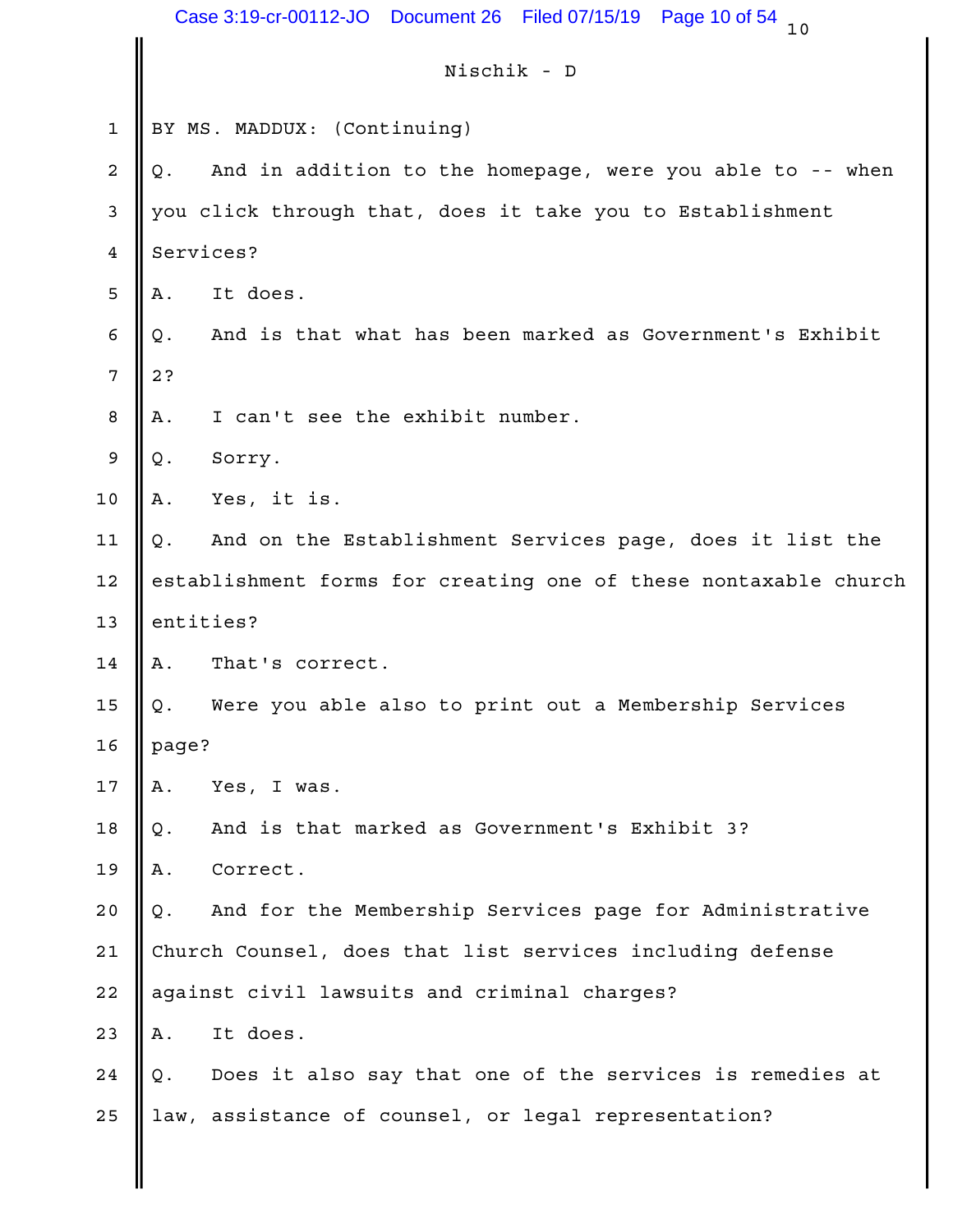|                |    | Case 3:19-cr-00112-JO<br>Document 26<br>Filed 07/15/19<br>Page 11 of 54<br>11 |
|----------------|----|-------------------------------------------------------------------------------|
|                |    | Nischik - D                                                                   |
| $\mathbf{1}$   | Α. | It does.                                                                      |
| $\overline{a}$ | Q. | Did you also print out a page entitled Administrative                         |
| 3              |    | Church Counsel Organizational Procedures for the Church?                      |
| 4              | Α. | I did.                                                                        |
| 5              | Q. | Is that marked as Government's Exhibit 4?                                     |
| 6              | Α. | It is.                                                                        |
| 7              | Q. | Does this also list a number of procedures for ministerial                    |
| 8              |    | trusts or corporation sole?                                                   |
| 9              | Α. | It does.                                                                      |
| 10             | Q. | Does it also reference Remedies at Law?                                       |
| 11             | Α. | It does.                                                                      |
| 12             | Q. | Did you also print out an Administrative Church Counsel                       |
| 13             |    | page that was entitled About Us?                                              |
| 14             | Α. | I did.                                                                        |
| 15             | Q. | And is that marked as Government's Exhibit 5?                                 |
| 16             | Α. | It is.                                                                        |
| $17$           | Q. | And does this page also refer to setting up ministries                        |
| 18             |    | through church legal counsel?                                                 |
| 19             | Α. | It does.                                                                      |
| 20             | Q. | Does it also discuss providing for the creation of                            |
| 21             |    | ministerial trusts and trust management?                                      |
| 22             | Α. | It does.                                                                      |
| 23             | Q. | Did you also print out an Administrative Church Counsel                       |
| 24             |    | About page that lists headquarters offices?                                   |
| 25             | Α. | I did.                                                                        |
|                |    |                                                                               |
|                |    |                                                                               |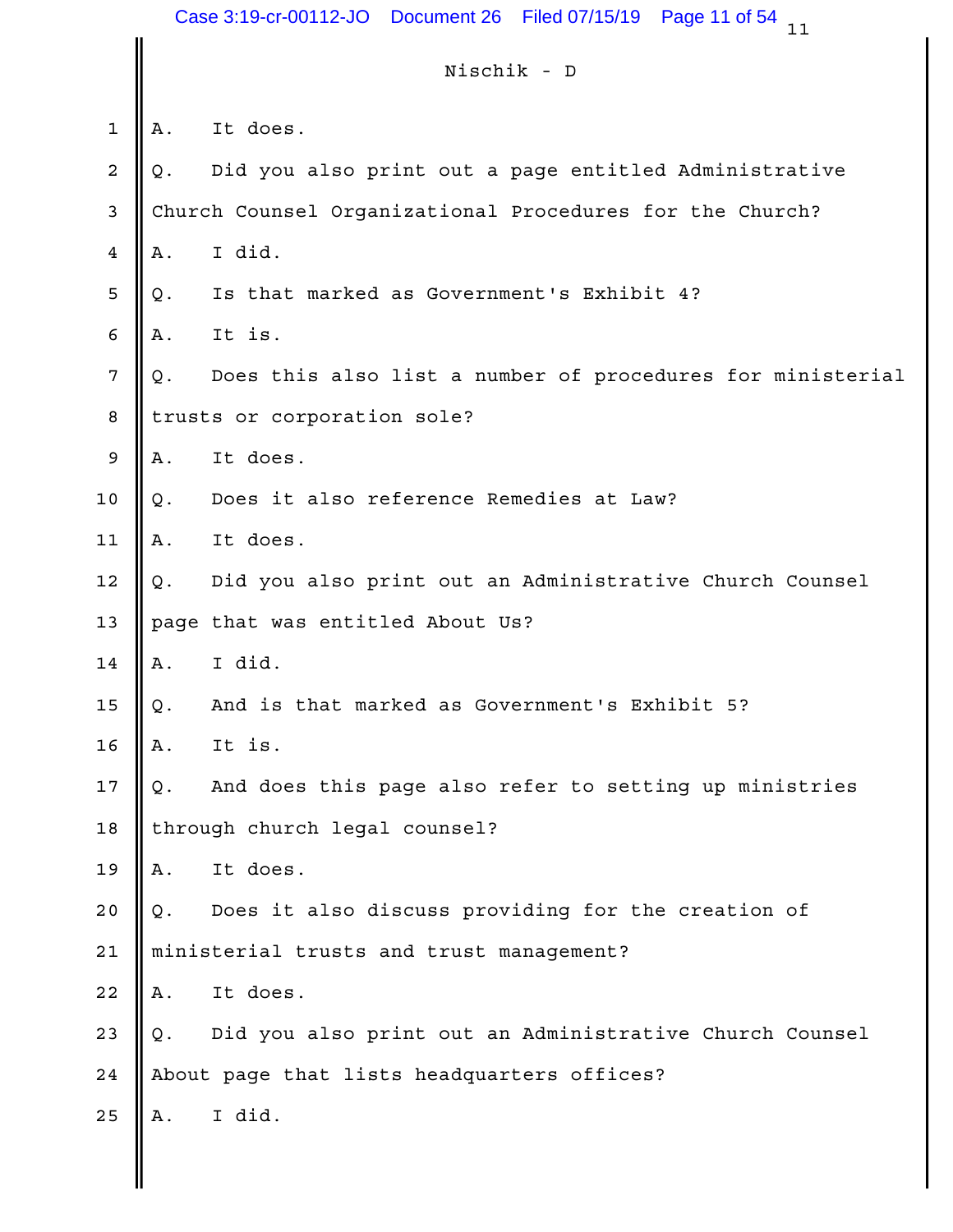|                 | Case 3:19-cr-00112-JO  Document 26  Filed 07/15/19<br>Page 12 of 54<br>12 |
|-----------------|---------------------------------------------------------------------------|
|                 | Nischik - D                                                               |
| 1               | Is that marked as Government's Exhibit 6?<br>Q.                           |
| 2               | It is.<br>Α.                                                              |
| 3               | Are you familiar with -- let me scroll in here.<br>This<br>Q.             |
| 4               | North American office is in Arlington, Washington. Do you know            |
| 5               | that address to be affiliated with the defendant in any way?              |
| 6               | I do. It looks like one of the addresses we have come to<br>Α.            |
| $7\phantom{.0}$ | know through our supervision of him.                                      |
| 8               | And, finally, did you also look up the information on who<br>Q.           |
| 9               | the Administrative Church Counsel website or churchcounsel.org            |
| 10              | website was connected to through GoDaddy?                                 |
| 11              | I did review that.<br>Α.                                                  |
| 12              | Is that marked here as Government's Exhibit 9.<br>Q.                      |
| 13              | It is.<br>Α.                                                              |
| 14              | So under is "who is" search results, does that show the<br>Q.             |
| 15              | domain name and the same name you were looking at was                     |
| 16              | churchcounsel.org?                                                        |
| 17              | Correct.<br>Α.                                                            |
| 18              | And looking to the second page, looking here at the admin<br>Q.           |
| 19              | name, who is listed as the admin for the website for GoDaddy?             |
| 20              | Glen Stoll.<br>Α.                                                         |
| 21              | Is the address listed below the Arlington, Washington,<br>Q.              |
| 22              | address we saw a minute ago?                                              |
| 23              | It is.<br>Α.                                                              |
| 24              | And, again, Officer Nischik, you have reviewed the<br>Q.                  |
| 25              | permanent injunction against Mr. Stoll; correct?                          |
|                 |                                                                           |
|                 |                                                                           |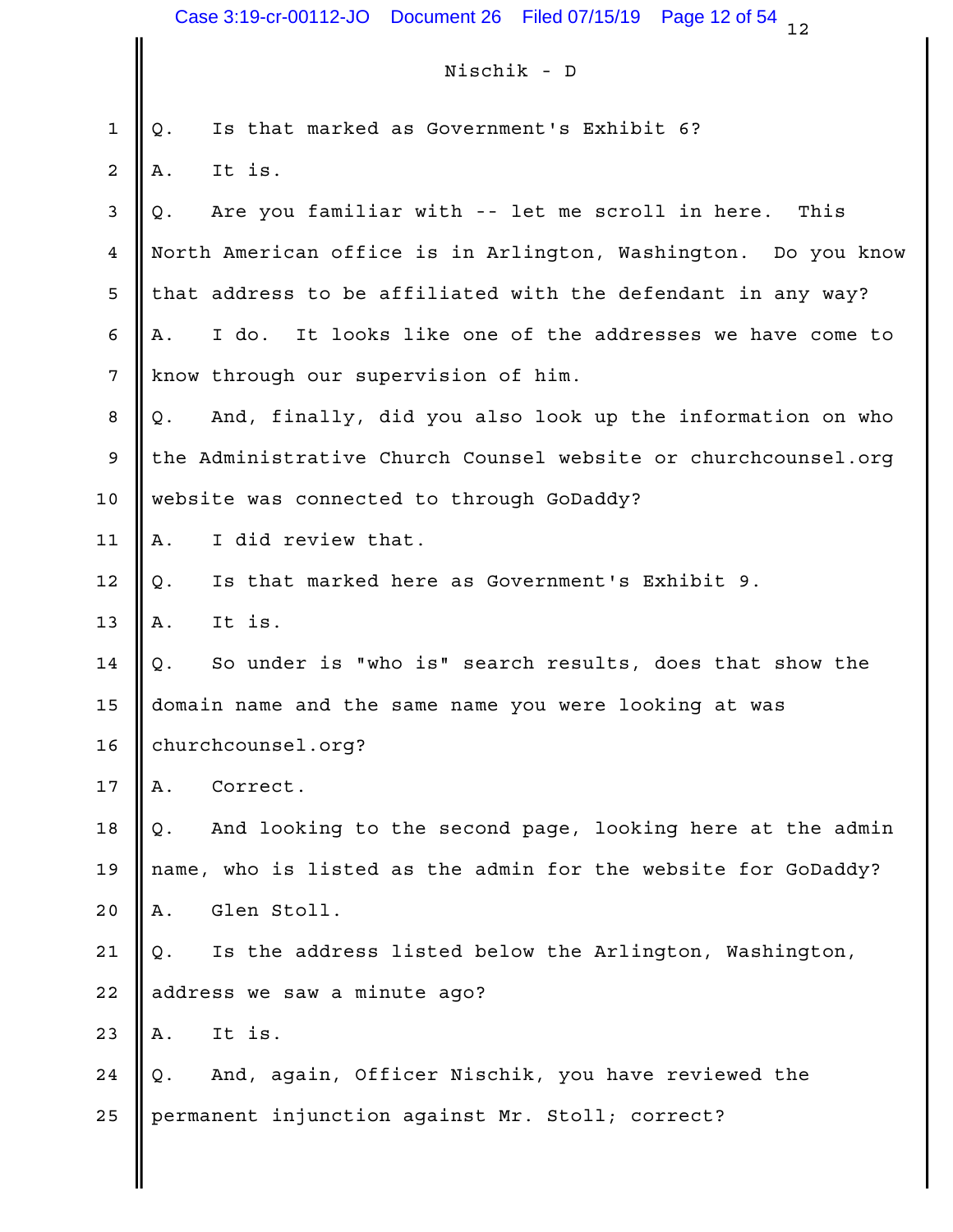|             | Case 3:19-cr-00112-JO  Document 26<br>Filed 07/15/19<br>Page 13 of 54<br>13 |
|-------------|-----------------------------------------------------------------------------|
|             | Nischik - D/X                                                               |
| $\mathbf 1$ | That's correct.<br>Α.                                                       |
| 2           | And did you provide a copy of that injunction to the Court<br>Q.            |
| 3           | for today's hearing?                                                        |
| 4           | Α.<br>Yes.                                                                  |
| 5           | Your Honor, I believe that's the end of<br>MS. MADDUX:                      |
| 6           | the presentation of evidence.                                               |
| 7           | Thank you.<br>THE COURT:                                                    |
| 8           | Examine the witness if you choose.                                          |
| 9           | MR. HORST: Thank you, Judge.                                                |
| 10          | Donna, can I see Exhibit 9?                                                 |
| 11          | Uh-huh.<br>MS. MADDUX:                                                      |
| 12          |                                                                             |
| 13          | CROSS-EXAMINATION                                                           |
| 14          | BY MR. HORST:                                                               |
| 15          | Mr. Nischik, I want to talk to you about Exhibit 9. Okay?<br>Q.             |
| 16          | Α.<br>Okay.                                                                 |
| $17$        | Does this appear to be the Exhibit 9 that you just<br>Q.                    |
| $18$        | discussed with the prosecutor?                                              |
| 19          | It does.<br>Α.                                                              |
| 20          | Judge, I'm sorry. Can you hear me okay?<br>MR. HORST:                       |
| 21          | THE COURT:<br>Yes, I can.                                                   |
| 22          | BY MR. HORST: (Continuing)                                                  |
| 23          | All right. Can you tell me and can you tell the Court,<br>Q.                |
| 24          | please, when this website was last updated?                                 |
| 25          | It looks like it was August 26, 2018.<br>Α.                                 |
|             |                                                                             |
|             |                                                                             |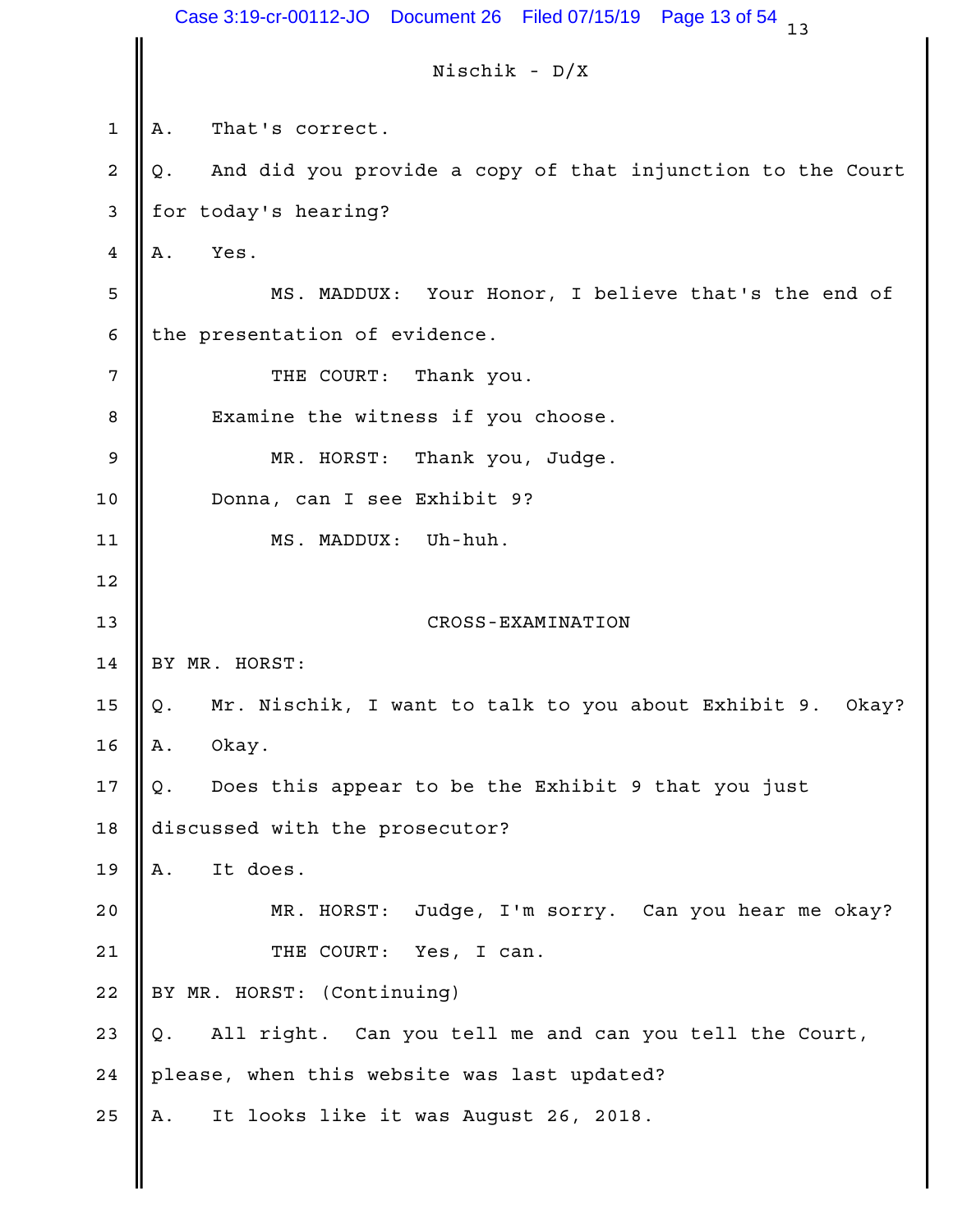$14$ Nischik - X Case 3:19-cr-00112-JO Document 26 Filed 07/15/19 Page 14 of 54 14<br>Nischik - X<br>Q. Okay. And what day was Mr. Stoll arraigned, according to<br>your report? Do you recall?<br>A. I don't recall. I know that it was in 2019.<br>Q. Okay. 2 || your report? Do you recall? Case 3:19-cr-00112-JO Document 26 Filed 07/15/19 Page 14 of 54 14<br>Nischik - X<br>Q. Okay. And what day was Mr. Stoll arraigned, according to<br>your report? Do you recall?<br>A. I don't recall. I know that it was in 2019.<br>Q. Okay. Case 3:19-cr-00112-JO Document 26 Filed 07/15/19 Page 14 of 54 14<br>Nischik - X<br>Q. Okay. And what day was Mr. Stoll arraigned, according to<br>your report? Do you recall?<br>A. I don't recall. I know that it was in 2019.<br>Q. Okay. 5 || prior to Mr. Stoll's arraignment? Case 3:19-cr-00112-JO Document 26 Filed 07/15/19 Page 1<br>Nischik - X<br>Q. Okay. And what day was Mr. Stoll arraigned<br>your report? Do you recall?<br>A. I don't recall. I know that it was in 2015<br>Q. Okay. Fair to say that this web Case 3:19-cr-00112-JO Document 26 Filed 07/15/19 Page 14 of 54  $_{14}$ <br>
Nischik - X<br>
Q. Okay. And what day was Mr. Stoll arraigned, according to<br>
your report? Do you recall?<br>
A. I don't recall. I know that it was in 2019.<br> Nischik - X<br>
2. Okay. And what day was Mr. Stoll arraigned, according to<br>
your report? Do you recall?<br>
A. I don't recall. I know that it was in 2019.<br>
2. Okay. Fair to say that this website was last updated<br>
prior to Mr. S  $9 \parallel$  a number of different addresses. g. Okay. And What day was MI. Stoll alleged<br>your report? Do you recall?<br>A. I don't recall. I know that it was in 2015<br>Q. Okay. Fair to say that this website was la<br>prior to Mr. Stoll's arraignment?<br>A. Correct.<br>Q. What is t 11 || THE COURT: Let him finish. 12 || THE WITNESS: The address that he's supposed to be | 13 || residing at is 7311 Grove Street, Marysville, Washington 98270. | 14 BY MR. HORST: (Continuing) A. Collect.<br>
Q. What is the address that Mr. Stoll is resident<br>
A. I have a hard time answering that question.<br>
a number of different addresses.<br>
Q. My question is --<br>
THE COURT: Let him finish.<br>
THE WITNESS: The address t 16 || Mr. Stoll is being supervised by the Western District of || 17 || Washington; is that correct? Q. My question is --<br>THE COURT: Let him finish.<br>THE WITNESS: The address that he's su<br>residing at is 7311 Grove Street, Marysville, Wa<br>BY MR. HORST: (Continuing)<br>Q. Okay. Thank you.<br>Mr. Stoll is being supervised by the Wes Q. Ay question is --<br>THE COURT: Let him finish.<br>THE WITNESS: The address that he's supposed to be<br>residing at is 7311 Grove Street, Marysville, Washington 98270.<br>BY MR. HORST: (Continuing)<br>Q. Okay. Thank you.<br>Mr. Stoll is IRE WITNESS: The address that he's st<br>residing at is 7311 Grove Street, Marysville, Wa<br>BY MR. HORST: (Continuing)<br>Q. Okay. Thank you.<br>Mr. Stoll is being supervised by the Wester<br>Washington; is that correct?<br>A. That's corre Ins winsboot the address that he's supposed to be<br>residing at is 7311 Grove Street, Marysville, Washington 98270.<br>BY MR. HORST: (Continuing)<br>Q. Okay. Thank you.<br>Mr. Stoll is being supervised by the Western District of<br>Wash 22 || determine whether Mr. Stoll complied with the home visit that 23 Was the subject of the last hearing? U. Okay. Imamk you.<br>
Mr. Stoll is being supervised by the Western District of<br>
Washington; is that correct?<br>
A. That's correct.<br>
Q. All right. And that's Lisa Combs who's supervising him?<br>
A. Correct.<br>
Q. Prior to this hea 25 || heard back. 1  $\parallel$  Q. Okay. And what day was Mr. Stoll arraigned, according to  $3$  || A. I don't recall. I know that it was in 2019. 4  $\parallel$  Q. Okay. Fair to say that this website was last updated  $6$  A. Correct. 7  $\parallel$  Q. What is the address that Mr. Stoll is residing at today? 8 || A. I have a hard time answering that question. He's provided 10  $\parallel$  Q. My question is -- $15$  | Q. Okay. Thank you. 18  $\parallel$  A. That's correct. 19 || Q. All right. And that's Lisa Combs who's supervising him? 20 || A. Correct. 21  $\parallel$  Q. Prior to this hearing, did you reach out to Ms. Combs to 24 || A. I did send an email asking if he had complied. I have not Case 3:19-cr-00112-JO Document 26 Filed 07/15/19 Page 14 of 54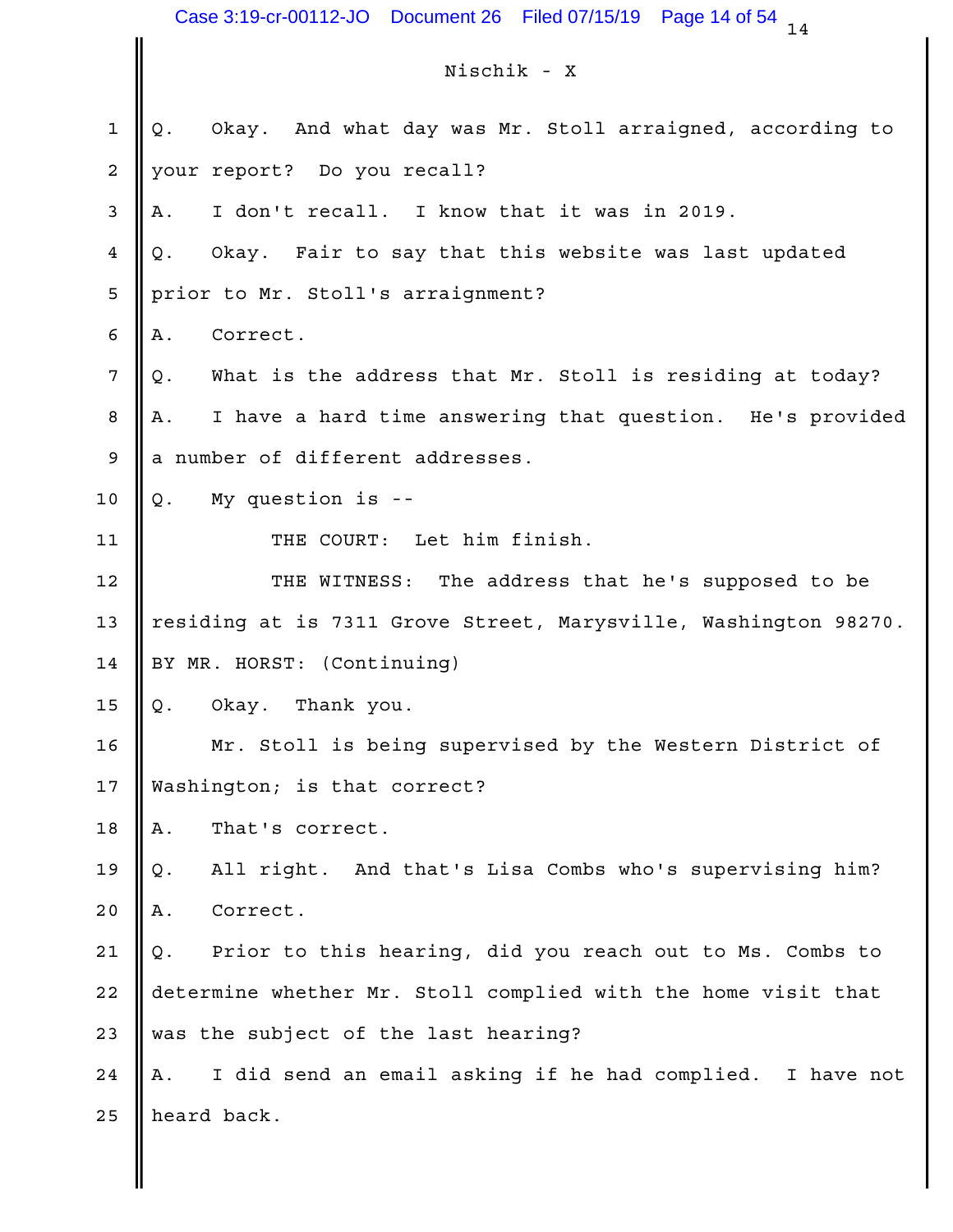# Nischik - X

|                | Case 3:19-cr-00112-JO  Document 26  Filed 07/15/19<br>Page 15 of 54<br>15 |
|----------------|---------------------------------------------------------------------------|
|                | Nischik - X                                                               |
| $\mathbf 1$    | Okay. And you sent that email just a few minutes before<br>Q.             |
| 2              | this hearing started; is that correct?                                    |
| 3              | Correct. That's when I learned that there had been a home<br>Α.           |
| 4              | visit.                                                                    |
| 5              | All right. That's because Mr. Stoll explained to you that<br>Q.           |
| 6              | he had, in fact, let Ms. Combs and another agent into the                 |
| $\overline{7}$ | office -- excuse me, into his house, offered them sparkling               |
| 8              | water, and complied with a home visit requirement; is that                |
| 9              | true?                                                                     |
| 10             | That's his information.<br>Α.                                             |
| 11             | Also, you met with myself and Mr. Stoll, following his<br>Q.              |
| 12             | arraignment, in your office; is that correct?                             |
| 13             | Correct.<br>Α.                                                            |
| 14             | At that time we went through the release conditions, which<br>Q.          |
| 15             | are part of the last couple of pages of your submission to the            |
| 16             | Court today; correct?                                                     |
| 17             | Correct.<br>Α.                                                            |
| 18             | And you were -- we had a lot of questions for you, didn't<br>Q.           |
| 19             | we?                                                                       |
| 20             | There were a significant number of questions.<br>Α.                       |
| 21             | Okay. And one of the things that was established at that<br>Q.            |
| 22             | meeting is that Mr. Stoll is pretty responsive to counsel's               |
| 23             | suggestions about what does need and what does not need to be             |
| 24             | done. Is that also true?                                                  |
| 25             | Yes. I would say that's a fair assessment.<br>Α.                          |
|                |                                                                           |
|                |                                                                           |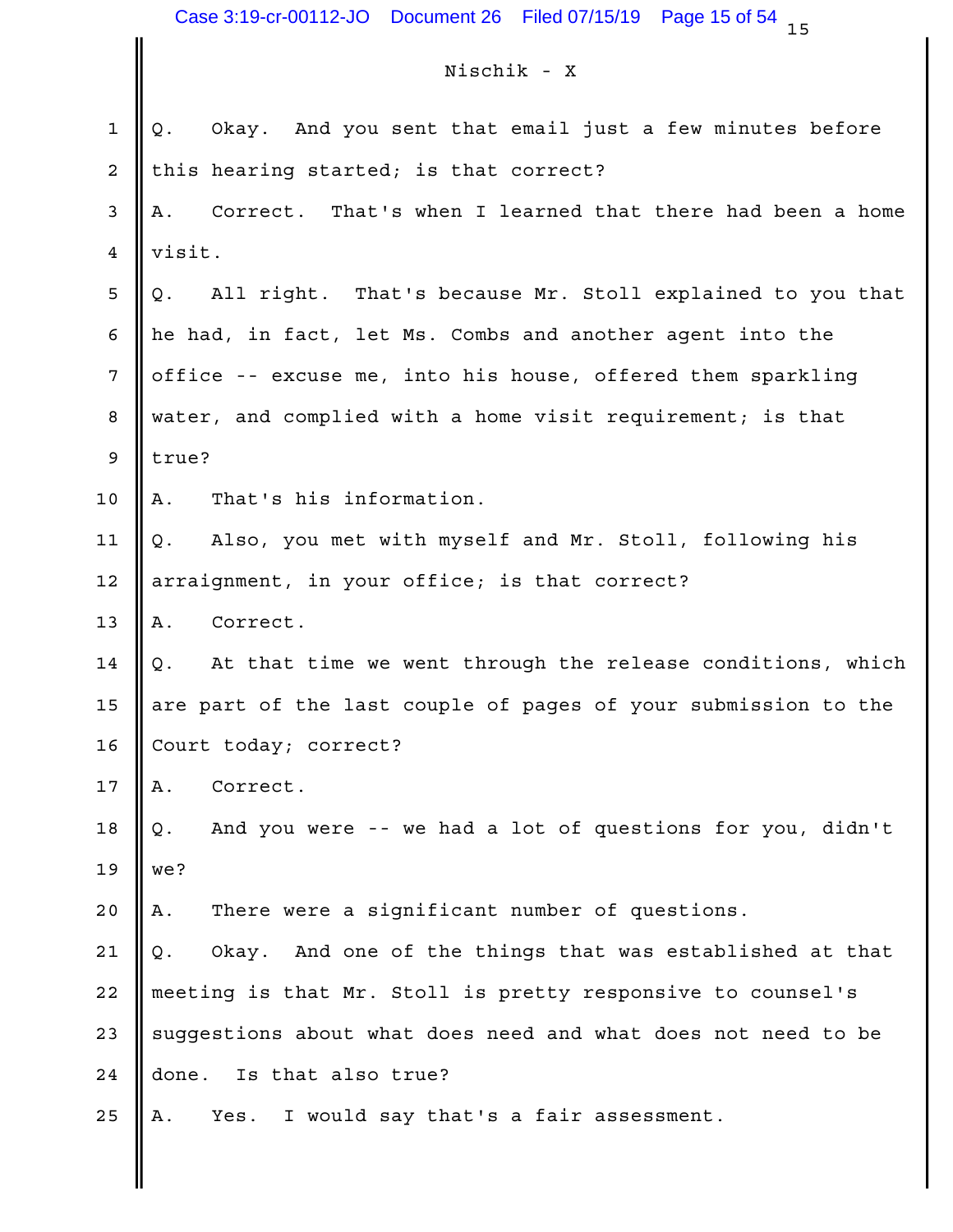# Nischik - X

|    | Case 3:19-cr-00112-JO  Document 26<br>Filed 07/15/19<br>Page 16 of 54<br>16 |
|----|-----------------------------------------------------------------------------|
|    | Nischik - X                                                                 |
| 1  | Okay. So do you recall me asking you specifically which                     |
| 2  | Q.<br>website you wanted him to take down, and you told us it was           |
| 3  | Remedies at Law; is that correct?                                           |
| 4  | Correct.<br>Α.                                                              |
| 5  | At that time you were not aware of a website called<br>Q.                   |
| 6  | Church -- Administrative Church Counsel. Is that also correct?              |
| 7  | The website is churchcounsel.org, but I was not aware of<br>Α.              |
| 8  | it at that point.                                                           |
| 9  | Q.<br>Understood. Understood.                                               |
| 10 | Now, at this point you are asking Mr. Stoll to remove --                    |
| 11 | or to take down the Church Counsel website. Is that also                    |
| 12 | correct?                                                                    |
| 13 | Well, we filed a violation, and we've asked for his<br>Α.                   |
| 14 | revocation. If he's continued on release, we would ask that                 |
| 15 | the website be brought down.                                                |
| 16 | Okay. And the last time that you asked Mr. Stoll to take<br>Q.              |
| 17 | down a website by specifically naming that website, he                      |
| 18 | complied; is that true?                                                     |
| 19 | Correct.<br>Α.                                                              |
| 20 | MR. HORST: Okay.<br>Judge, I don't have any more                            |
| 21 | questions for this witness at this time.                                    |
| 22 | Anything further for the government?<br>THE COURT:                          |
| 23 | MS. MADDUX: Just one item, Your Honor, for                                  |
| 24 | clarification, actually, from Exhibit 9, which I'll put back                |
| 25 | up.                                                                         |
|    |                                                                             |
|    |                                                                             |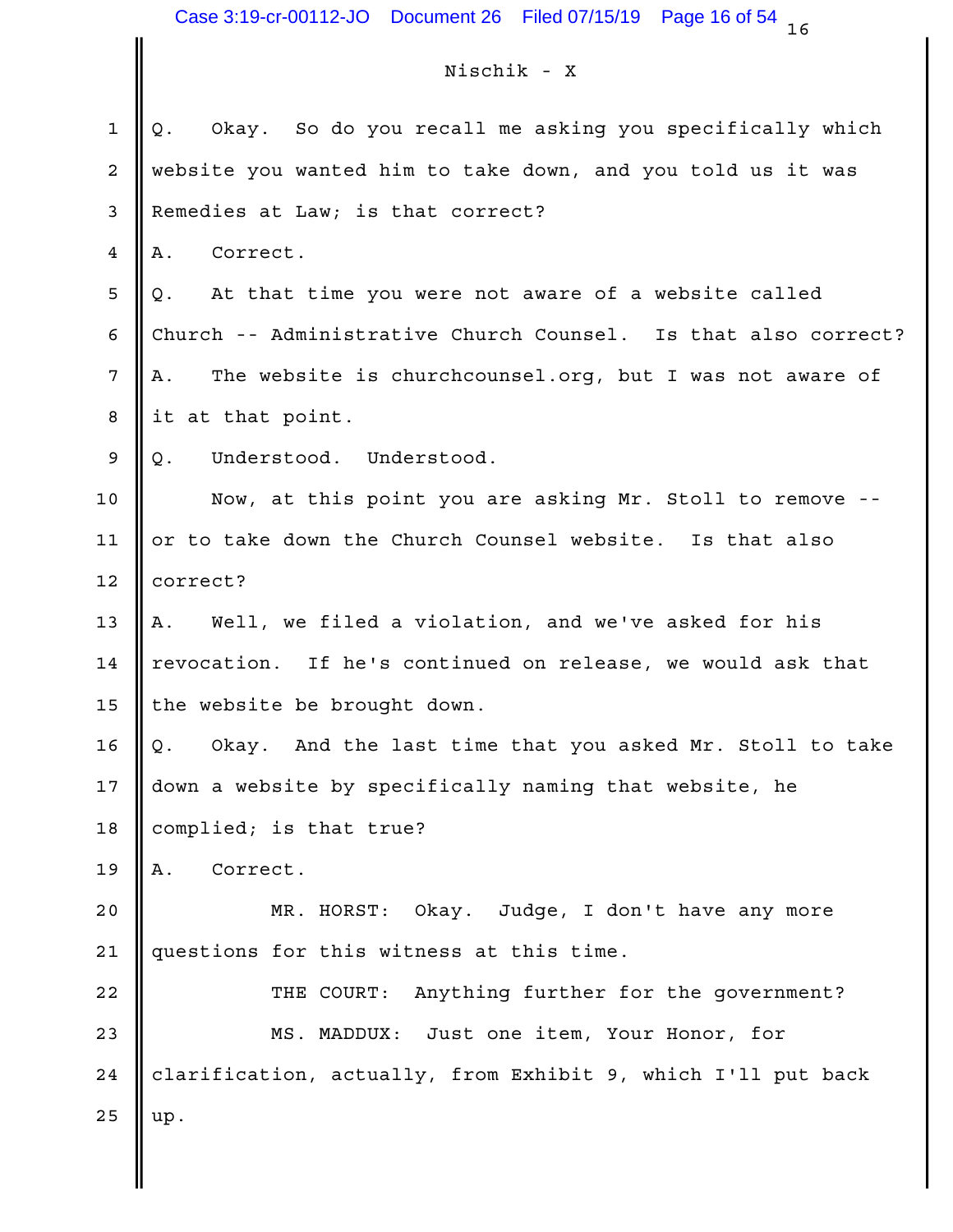# Nischik - X

| $\mathbf 1$    | I just wanted to clarify as to this specific exhibit. I        |
|----------------|----------------------------------------------------------------|
| 2              | think that defense counsel indicated here that he believed the |
| 3              | website may have been last updated on this date, which is in   |
| $\overline{4}$ | August of 2018, but this particular GoDaddy search has nothing |
| 5              | to do with the changes to the website. It is only specific as  |
| 6              | to the creation or updating of the domain name itself. I just  |
| 7              | wanted to clarify that.                                        |
| 8              | THE COURT: Is that correct?                                    |
| 9              | THE WITNESS: That, I'm not aware of.                           |
| 10             | Judge, I don't think any of us are<br>MR. HORST:               |
| 11             | qualified to educate the Court as to what that printout means  |
| 12             | with regards to when a particular piece of the website was     |
| 13             | updated. I think it's pretty clear that it says the date that  |
| 14             | it was updated.                                                |
| 15             | If the government is offering that to demonstrate that         |
| 16             | that is something that Mr. Nischik printed out, that's fine;   |
| 17             | but for the government to try to explain to the Court, without |
| 18             | using an expert, to what this means, I think that's another    |
| 19             | story altogether, and I would object.                          |
| 20             | It's subject to argument, is what it<br>THE COURT:             |
| 21             | means, from both sides.                                        |
| 22             | Go ahead.                                                      |
| 23             | Your Honor, I think it's clear that the<br>MS. MADDUX:         |
| 24             | defendant's continued use of this website is directly in       |
| 25             | violation of the order that was put in place into the state of |
|                |                                                                |
|                |                                                                |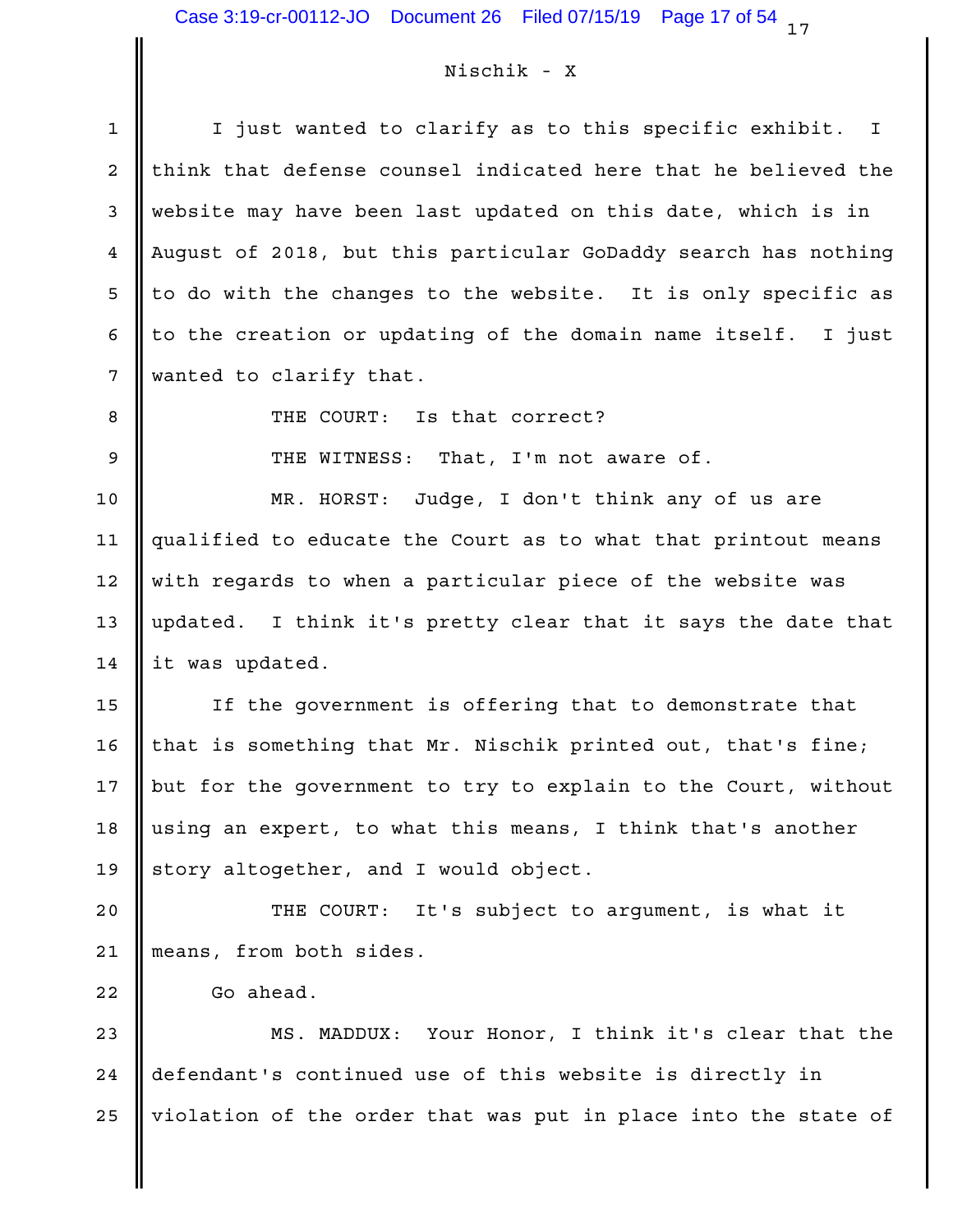1 || Washington back in 2005, and we'll acknowledge that it's true 2 || that when specifically asked to take down the Remedies at Law | 3 || website, the defendant did do so. But one of his conditions 4 was that he has to conduct himself in a manner that is 5 || consistent with the terms of the final order and permanent 6 || injunction that was issued out of the state of Washington. And | 7 when you look at page 14 of the order, almost every one of the 8 Sepecific pieces of that permanent injunction prohibit the 9 || defendant from being involved in just this type of activity. |

10  $\parallel$  Mumber one, the permanent injunction prohibits him from  $\parallel$ 11 || organizing, promoting, marketing, or selling any trust, tax | 12 || shelter, plan, or arrangement, including any type of so-called | 13 || asset protection device or similar arrangement that advises, 14 |encourages, or assists taxpayers to attempt to evade the 15 assessment of their tax liabilities.

16 || It also prohibits the defendant from making false | 17  $\parallel$  statements about the allowability of any deduction or credit,  $\parallel$ 18 || including any type of so-called asset protection device.

19 || It further prohibits him from promoting the false and 20 || frivolous position that federal income taxes can be reduced or | 21 || eliminated by using corporation sole and ministerial trusts to  $\qquad \vert$ 22 Shelter income.

23 || This website, which has defendant's fingerprints all over | 24  $\parallel$  it and in many sense is nearly identical in form and content to  $\parallel$ what was on the Remedies at Law page -- on its homepage. When 25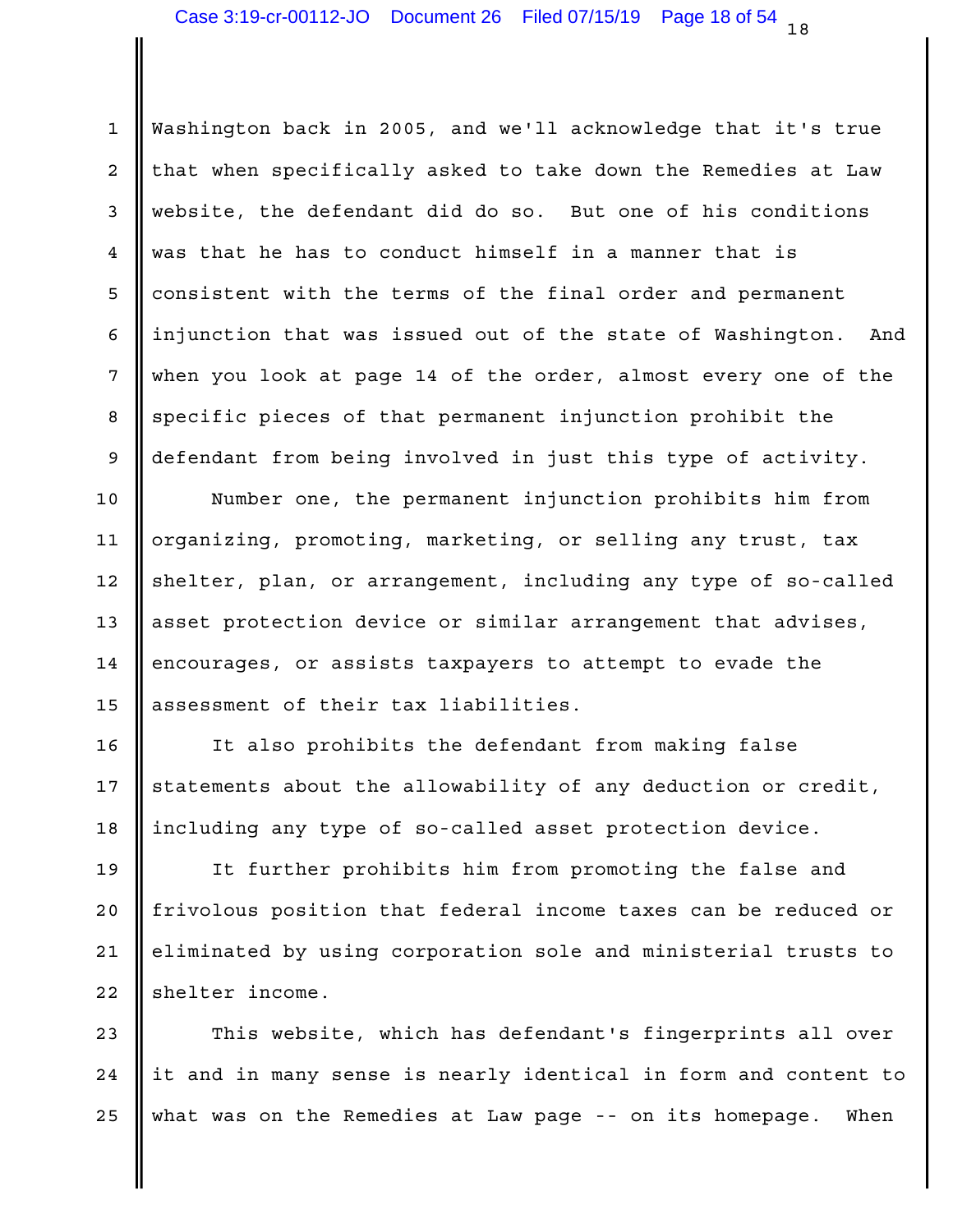$1 \parallel$  you go to the homepage, it allows the user to click through a 2 || link that directs them how to lawfully establish a church 3 || fellowship or other nontaxable ministry. That is not 4 || prohibited -- or that is prohibited under the order from Washington. 5

6 || And it goes on to talk about ministerial trusts, | 7 || corporation soles, and all the things that defendant is 8 | prohibited from doing essentially promoting the same tax scheme | 9 || that brings us before the Court while he's under pretrial 10 | supervision.

THE COURT: When did he do this? 11

12 || MS. MADDUX: What we know, Your Honor, is that the | 13 || website is live and that according to Officer Nischik, he 14 || received an email from the defendant listing himself as 15 || Administrative Church Counsel with a link to the website in his | 16 || signature block, and that has been while this case has been || 17 pending.

When? When is my question. MS. MADDUX: Do you have the date? 19 20 || THE WITNESS: I don't have the exact date. It was | 21 || within days of his violation hearing. 18 **I** THE COURT:

22 || MS. MADDUX: Officer Nischik indicates that | 23  $\parallel$  information is in his report. He doesn't have the specific  $\parallel$ 24  $\parallel$  date, but it was within a few days of the last hearing we had  $\parallel$ 25 || before Judge Russo in the last two weeks.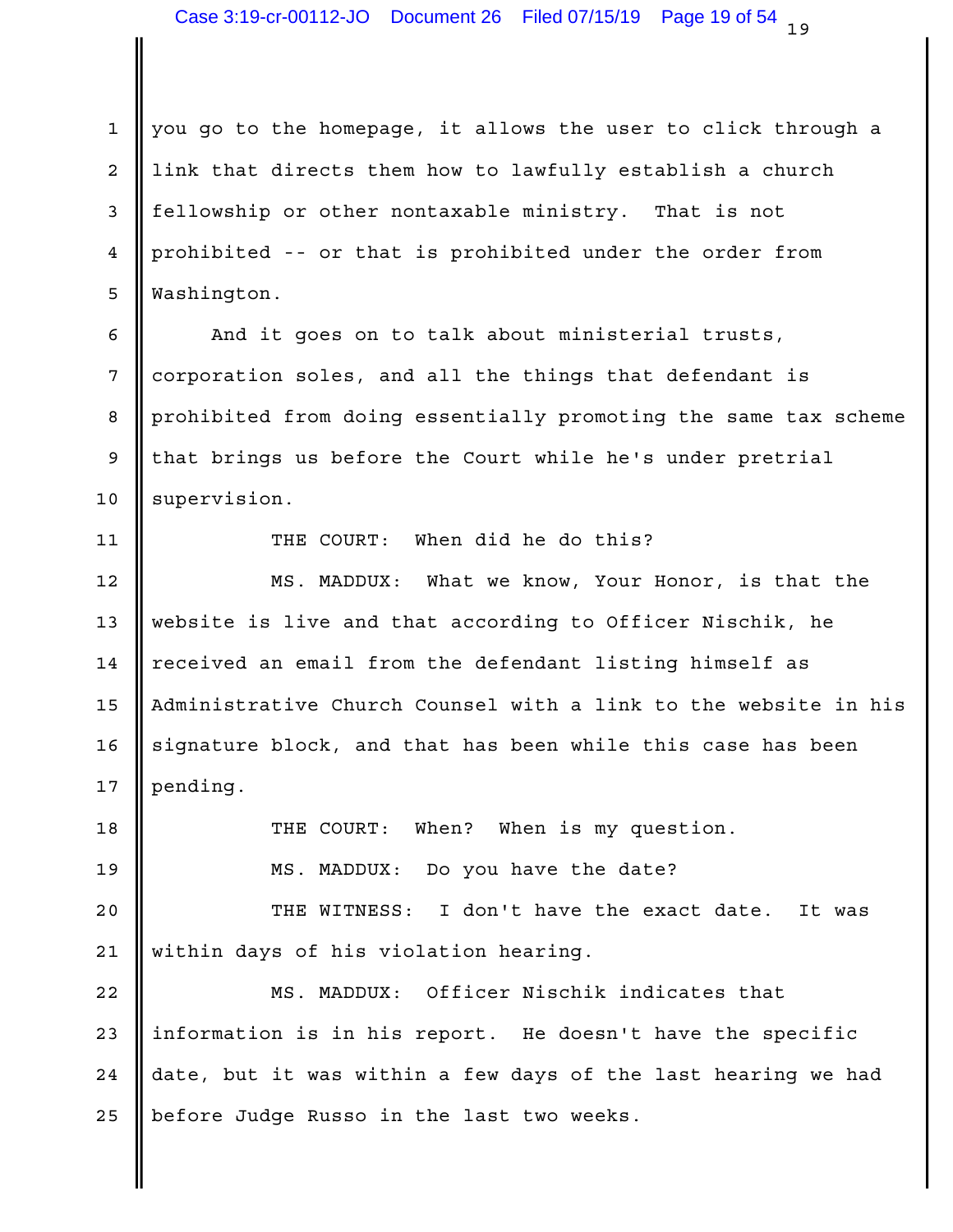1 THE COURT: Thank you. 2 **||** MS. MADDUX: So for those reasons, Your Honor, we 3 || believe the defendant is in violation and, quite frankly,  $\qquad \qquad \mid$ 4 Something must be done to ensure that he is complying with the 5 || laws and his pretrial conditions while he's awaiting trial. THE COURT: Counsel, does your client want to 6 7 || testify? 8 || Well, I'll ask him directly. Sir, do you want to make a | 9 Statement or to testify? Either one. 10 || THE DEFENDANT: Yes, I would like to do that. | THE COURT: Are you ready to be sworn? 11 Judge, could I have a minute, please, 13 || with Mr. Stoll before you swear the witness -- before you swear | 14 || my client? 15 Solution of the COURT: Yes. 16 **I** MR. HORST: Thanks. 17 || THE COURT: Let me clarify you don't have a duty to | 18 give any testimony. The burden of proof is solely with the the the state of  $\vert$ 19 government. On the other hand, you have written messages to 20 || the Court, I believe, saying that you have never had a chance 21  $\parallel$  to state your position, and so if you wish to do that, this is  $\parallel$ 22 || the time to do it. 23 || MR. HORST: Judge, I appreciate you giving Mr. Stoll | 24 || the opportunity to be heard. That's very important to 25 || Mr. Stoll. My preference, however, would be to address this 12 MR. HORST: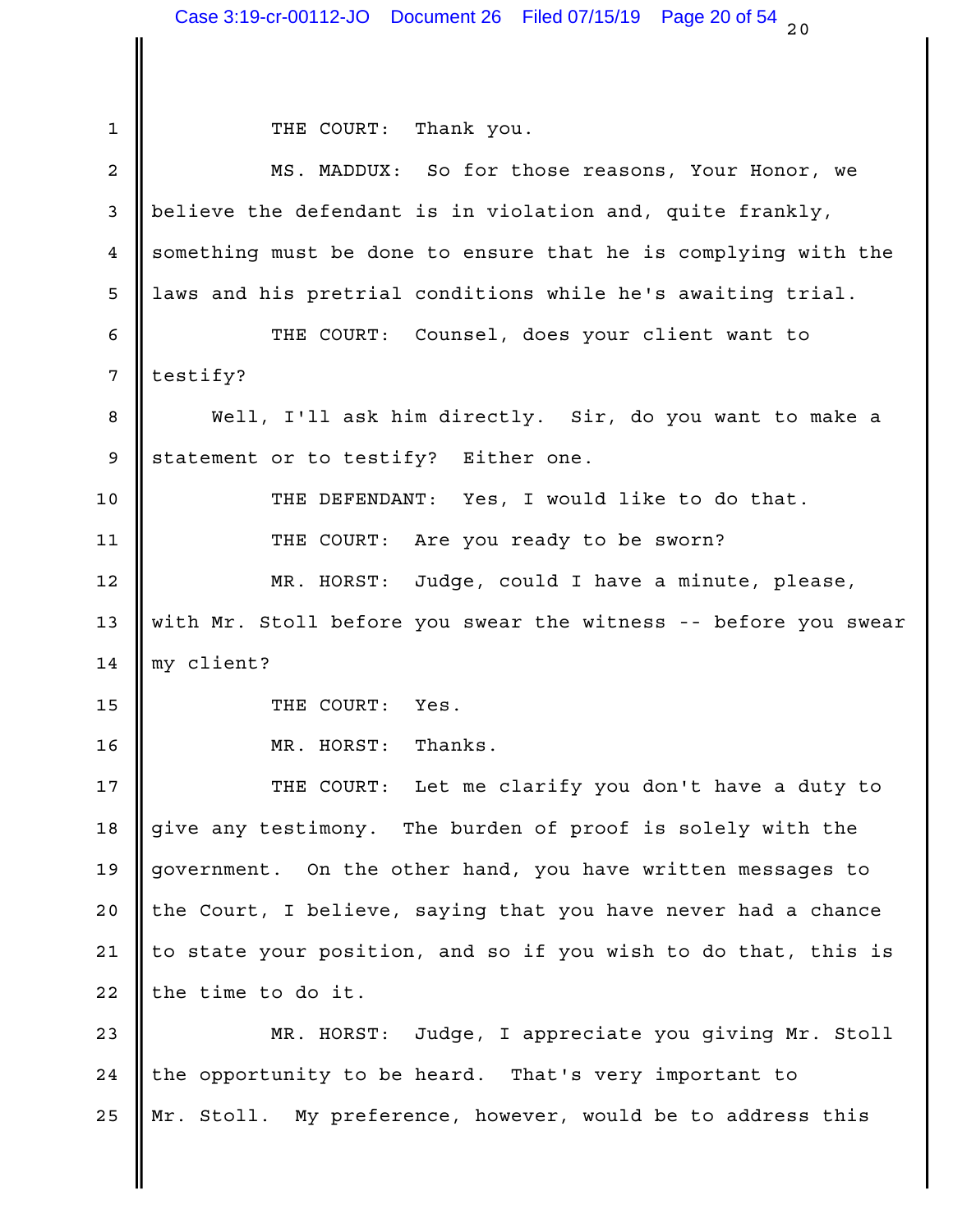1 || violation concern and then, secondarily, to address some of 2 || Mr. Stoll's issues that he would like to raise with the Court. | 3 I think that makes it cleaner and --That's fine. MR. HORST: Okay. 5 6 || THE COURT: I just want to make sure that -- the | 7 Court has all afternoon to listen to this case, and I want to 8 || have all the information that I should have. His custody Theory 9 Status is in question, and so we'll take it from there. 10 || Go ahead and make your comment as to the government's 11 || presentation at this time. Is that what you want to do? I would like to argue about the 13 || government's presentation, yes. THE COURT: Go ahead, sir. 14 15 || MR. HORST: Subject, of course, to my previous | 16 || objections, I would like to note that Mr. Stoll's compliance on | 17  $\parallel$  pretrial release has not been ideal; however, Mr. Nischik and I  $\parallel$ 18 || and Ms. Maddux and I have been able to communicate, I think || 19 || pretty successfully, in order to accomplish compliance. 20  $\parallel$  What I mean by that is we had a pretty quick interview,  $\parallel$ 21 || for example, because Mr. Stoll had turned himself in down in 22 || Portland, and we wanted to get the information to U.S. Pretrial | 4 **II** THE COURT: 12 | MR. HORST:

23  $\parallel$  in advance of his arraignment so that they could make a  $\parallel$ 24 | recommendation regarding release.

25 || Mr. Stoll was not in the state at that time, but he turned |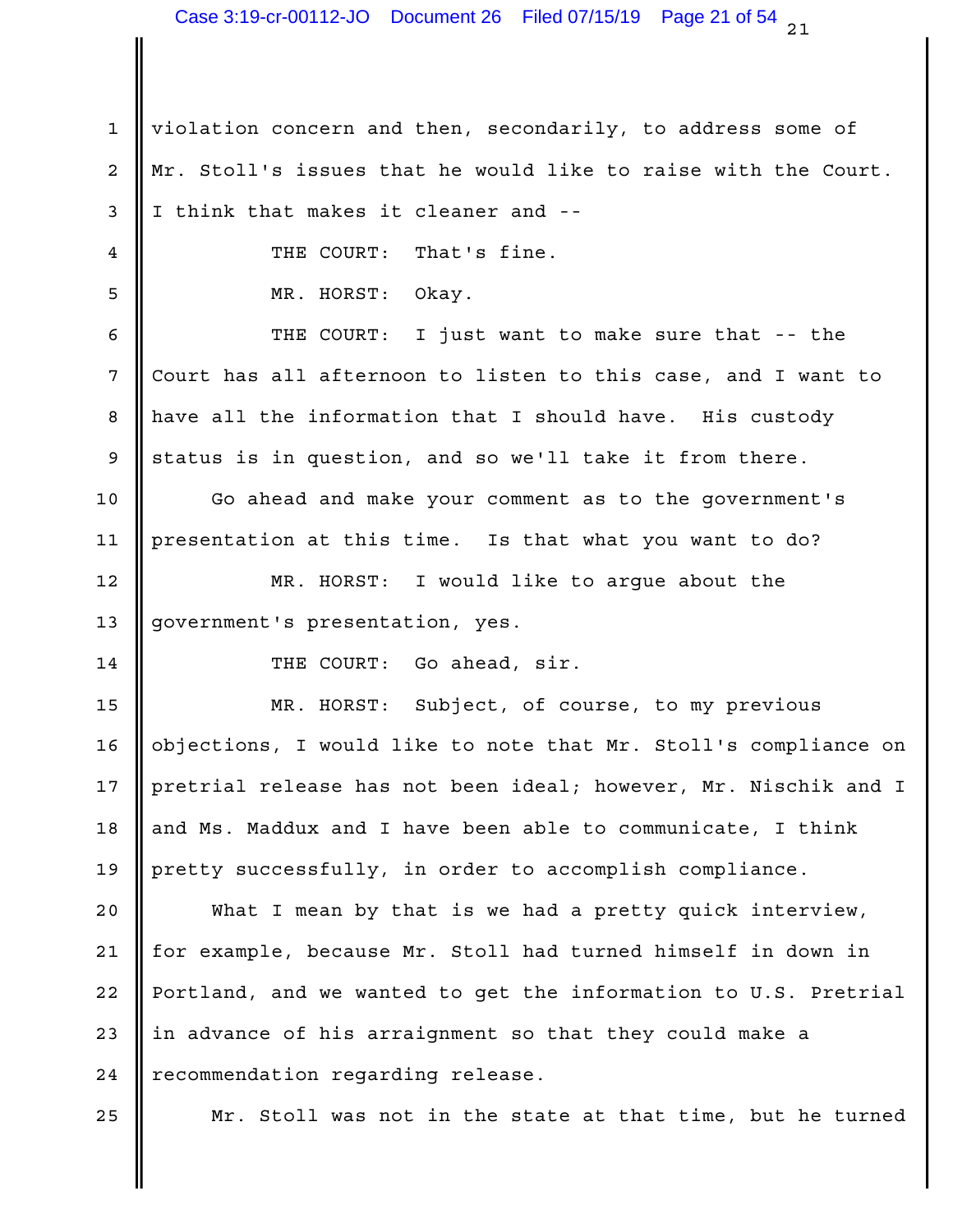| $\mathbf{1}$    | himself in once he learned about the government's indictment.  |  |
|-----------------|----------------------------------------------------------------|--|
| 2               | When we did that, Mr. Stoll was with his wife, and he          |  |
| 3               | asked his wife, "What's my address?" And he took the           |  |
| 4               | address -- I think Mr. Nischik wrote it down -- with his wife  |  |
| 5               | in the background listing off the address. That's the source   |  |
| 6               | of, I think, this first violation allegation that was brought  |  |
| $7\phantom{.0}$ | before the Court before.                                       |  |
| 8               | Mr. Stoll was not permitted to go back to the address that     |  |
| 9               | was given by his wife and contacted me and tried to contact    |  |
| $10 \,$         | Mr. Nischik in order to say "I've got to stay someplace. I     |  |
| 11              | would like to go to my other residence." And that's, indeed,   |  |
| $12 \,$         | where he did stay and where he remains today.                  |  |
| 13              | Where is that?<br>THE COURT:                                   |  |
| 14              | MR. HORST:<br>What's the address?                              |  |
| 15              | 7311 Grove Street.<br>THE DEFENDANT:                           |  |
| 16              | MR. HORST:<br>7311 Grove Street.                               |  |
| 17              | In Marysville.<br>THE DEFENDANT:                               |  |
| 18              | In Marysville, Washington.<br>MR. HORST:                       |  |
| 19              | You'll note, Judge, that's not the same address that's on      |  |
| 20              | the GoDaddy printout. I don't know what that address is. I     |  |
| 21              | don't think the government has put on any evidence as to why   |  |
| 22              | that's associated with Mr. Stoll or why they believe it's      |  |
| 23              | associated with Mr. Stoll. The only relation I can see is it's |  |
| 24              | in the same state.                                             |  |
| 25              | Mr. Stoll has been living at that address and sought           |  |

II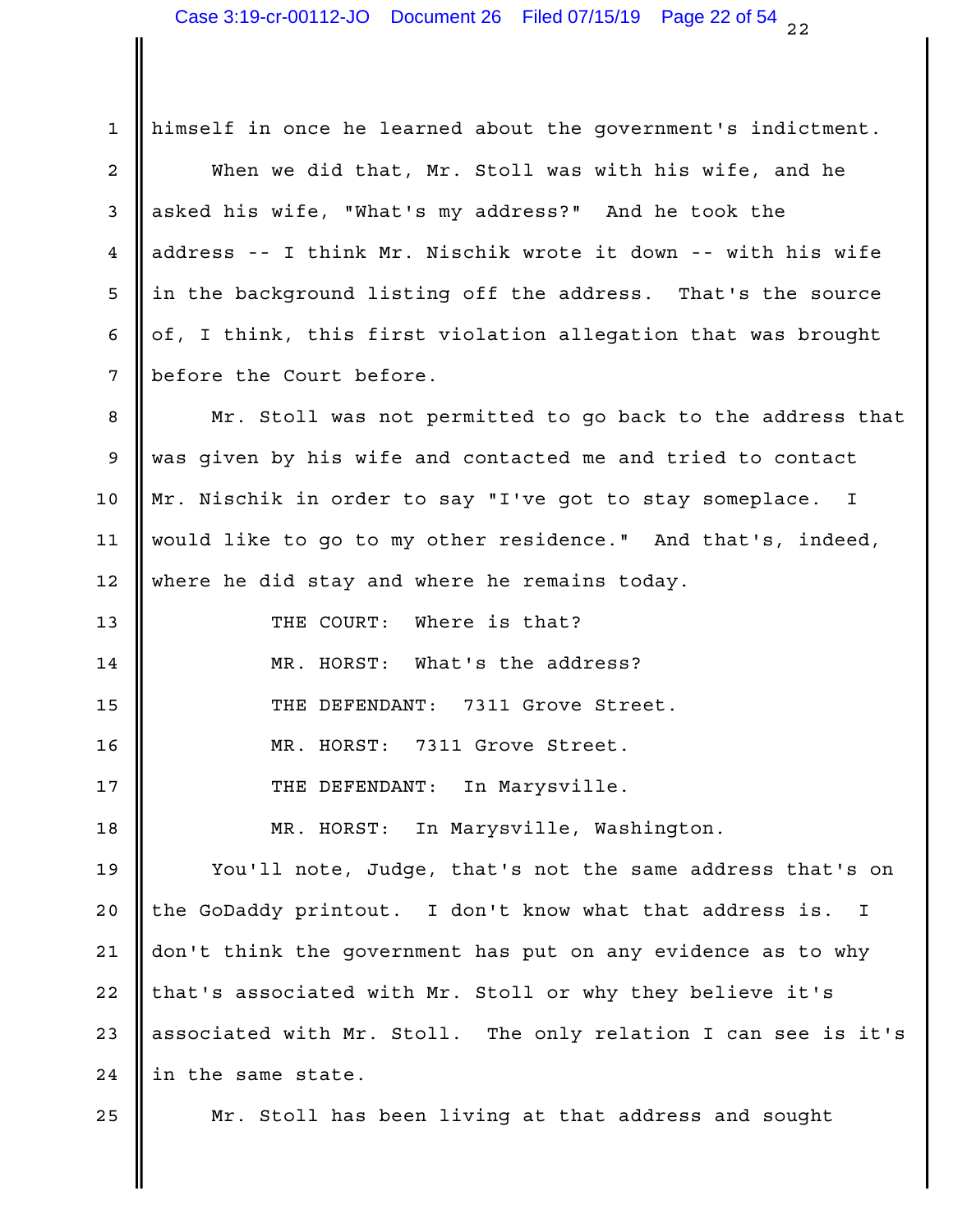1 || clarification of his release conditions last week, and that's why we were before Judge Russo. 2

3 || Mr. Stoll, understandably, has some difficulty 4 understanding why all of these 11, or so, conditions are being | 5  $\parallel$  required of him in order to stay out of custody, and that's, I  $\parallel$ 6  $\parallel$  think, why he would like to speak with the Court today, to  $\parallel$ 7 || raise some of those concerns and have some real clarification 8 || from the Court as to what is expected of him.

9 When that is clarified for Mr. Stoll, either through me or 10 || through the Court, Mr. Stoll has always complied.

11 || So when he was told to take down the Remedies at Law | website, which he -- I can't remember if he had exclusive 12 13 || control over it or not, but I told him to make it happen, and 14 he made it happen.

15 || There's no evidence before the Court that this other | 16 || website Church Counsel -- Administrative Church Counsel, has 17 || been touched by Mr. Stoll at any time following his arraignment. His email has always been 18 19 || glen@administrativechurchcounsel.org. That's true. Like a lot | 20  $\parallel$  of other emails, there's a little link for getting free email  $\parallel$ 21 || and free virus protection. I don't -- you know, it's a 22 || signature line, and I don't think that government has admitted | 23 || any evidence today to link conclusively Mr. Stoll's email 24 || address to taking any action in violation of the Western | 25 || District of Washington's injunction.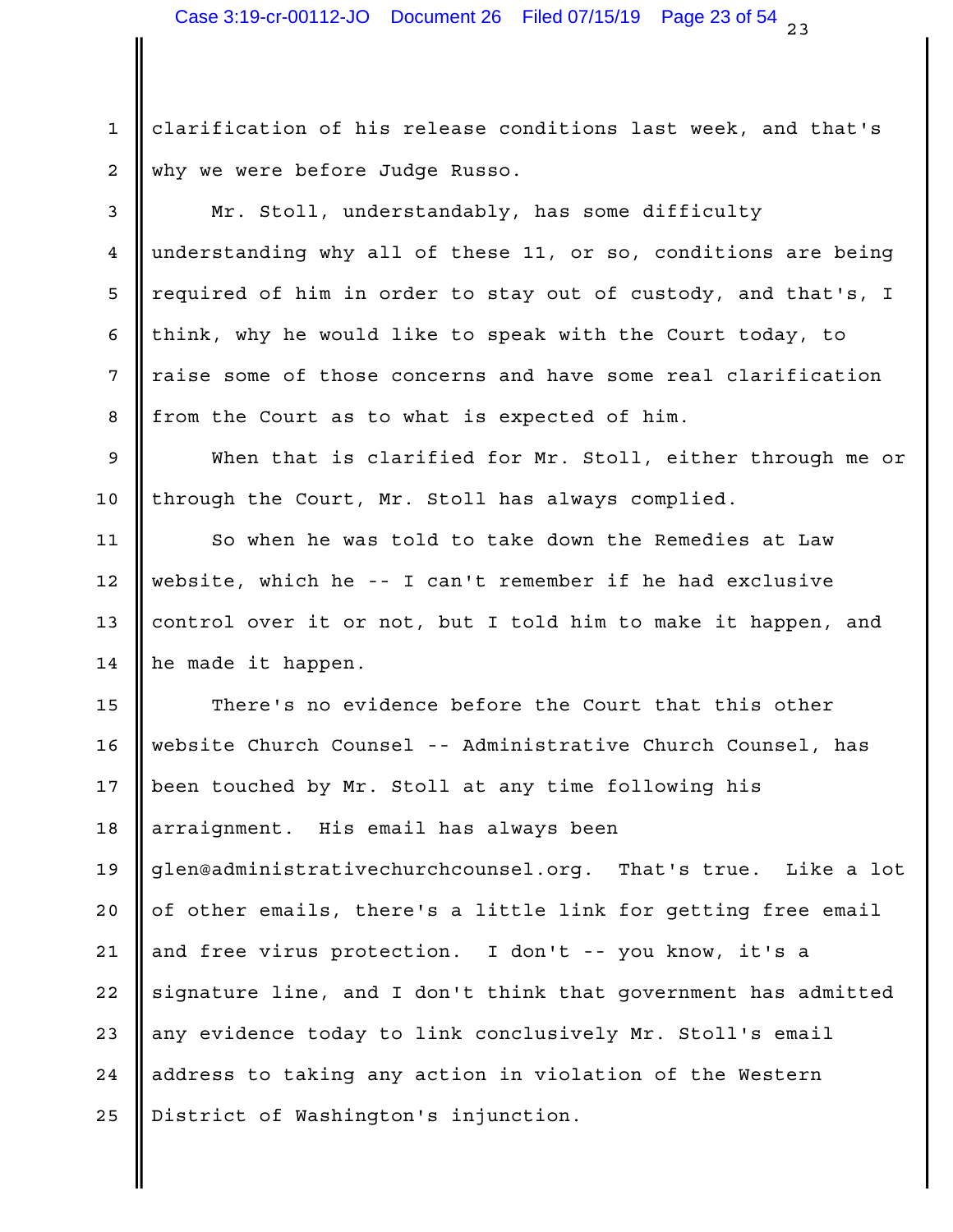1 || That injunction that Ms. Maddux read to the Court says | 2 Something about don't organize or promote any tax shelters and 3 || things of that nature. Well, by sending an email to Pretrial, | 4 || asking for clarification about his release conditions, it's not | 5 || as if he's hiding anything. The name Administrative Church || 6 Counsel is right there, and he's certainly not promoting any 7 || unlawful activity or any other activity in violation of an 8 || injunction by sending that email.

9 Wou're right, of course, that the prosecution bears the burden of proving a violation, but submitting a GoDaddy 10 11 || printout that has a date of activity prior to the arraignment, I 12 || they simply haven't done it.

13 || But more importantly, Mr. Stoll and I can make that 14 || website come down. We've done it before; we'll do it again. | When I asked Mr. Stoll who controls that website, he told me it 15 was somebody named Paul Revere. He's a person who is known as 16 17 C.D.F., K.B., and L.B., I don't know who Paul Revere is. But I | 18 || understand that some of the agents for the government are in 19 || the courtroom today, and I'm sure they can get me in touch with  $|$ 20  $\parallel$  Mr. Revere, and I can leave him a message and tell him if he  $\parallel$ 21 || wants his disciple to stay out of custody, he needs to take  $22$   $\parallel$  down the website. That's easy.

23 || THE COURT: I'll ask our security people. Has any | 24 || person attempted to come in using the name of Paul Revere? 25 U I'm asking you.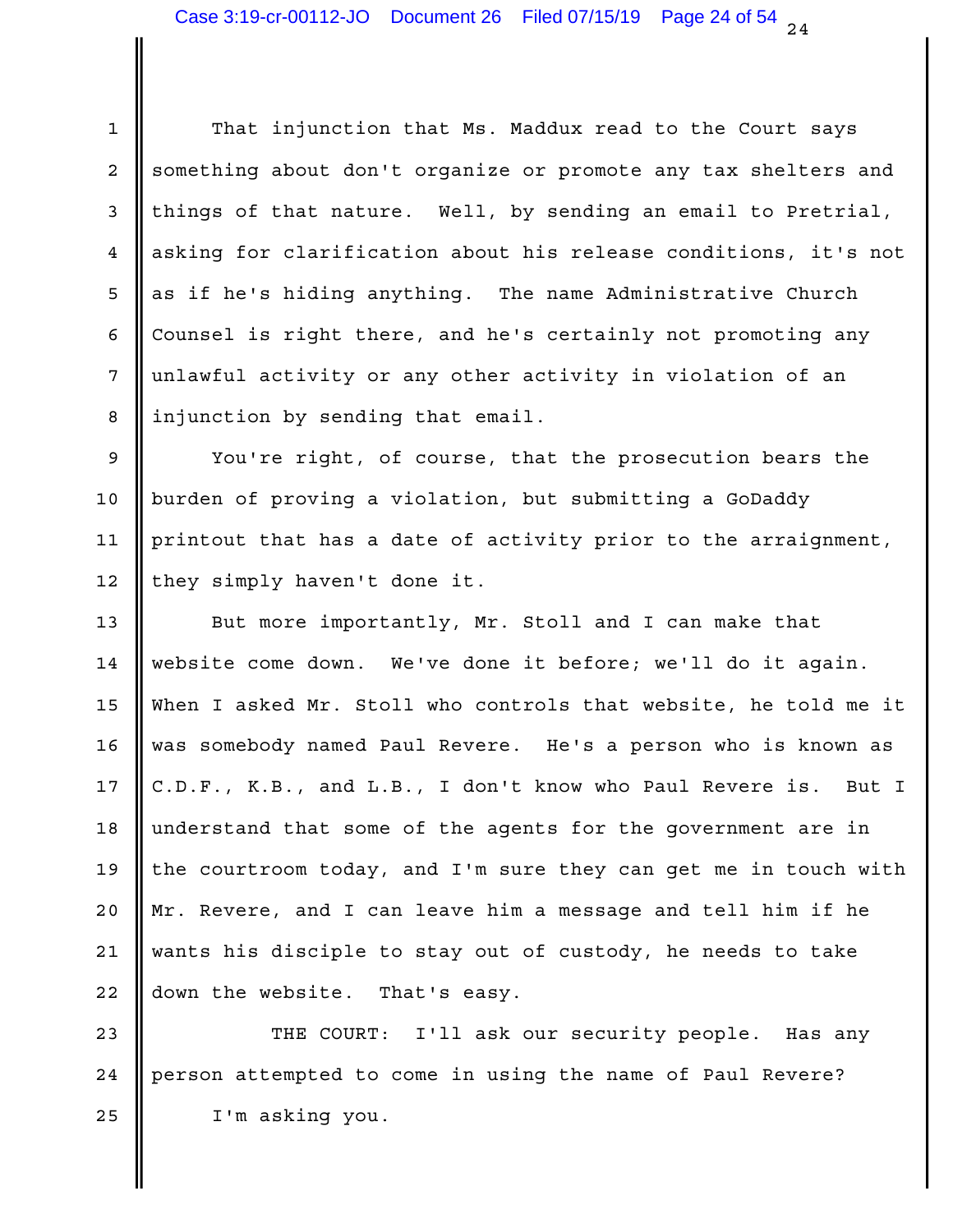1 || THE CSO OFFICER: Not through security, Your Honor. | 2 || We haven't had anybody in there today that came through with |  $3$  that name. I couldn't hear him. MS. MADDUX: He said, no, Your Honor, not today. 5 6 General Medicines of the COURT: Thank you. THE CSO OFFICER: Right. Thank you. Would the government like to 9 || respond? MS. MADDUX: Just, Your Honor, for the record, I know 10 11  $\parallel$  that the Court mentioned a few minutes ago that Mr. Stoll,  $\parallel$ 12 || using the Administrative Church Counsel email, has multiple || 13  $\parallel$  times reached out to the Court and to the parties at times for  $\parallel$ 14  $\parallel$  filing, and he has sent, as Mr. Horst is well aware of, multiple emails related to filings from himself to his 15 16  $\parallel$  attorney, to all the parties, and to the case view filing  $\parallel$ 17 System from the Administrative Church Counsel email, signed 18 || Glen Stoll, Administrative Church Counsel, www.churchcounsel.org. That's his signature block. That's the 19 20 Signature block he's used in the last two weeks. 21 **||** THE COURT: Thank you. 22 || Before I hear from him about protesting other issues, what | 23  $\parallel$  do you want to do? For the government, is his agreement to --  $\parallel$ 24  $\parallel$  Let me finish my sentence, please. 25 || His agreement to not put up any form of this type of  $\qquad$  | 4 **II** THE COURT: 8 **I** THE COURT: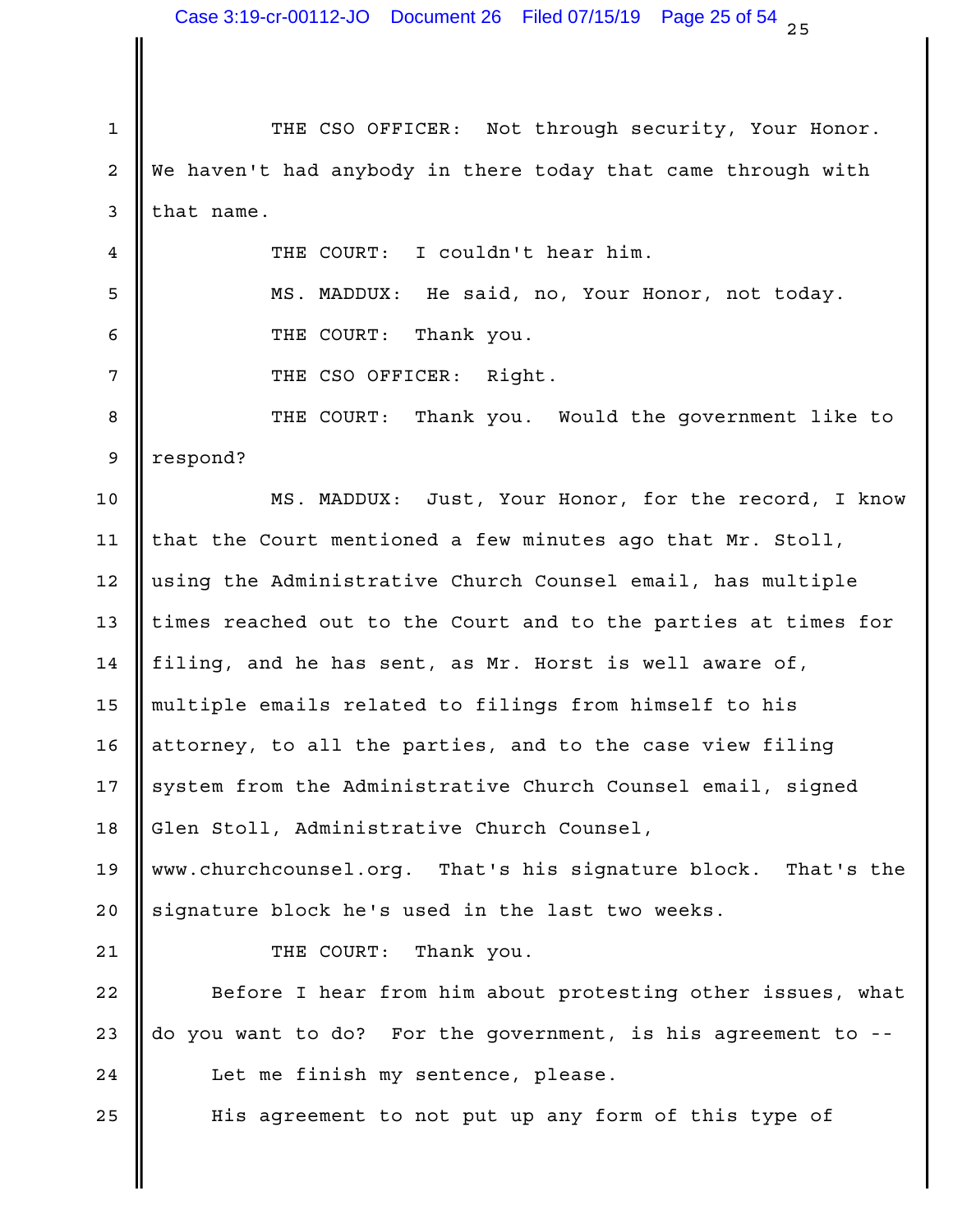1 || illegal business, talking about tax evasion essentially, is 2 || that sufficient at this juncture, or do you want him in 3 custody?

PRETRIAL OFFICER NISCHIK: Your Honor, if I could -- 4 5 || Your Honor, if I could answer. The concerns from Pretrial 6 Services are about his resistance to virtually everything, and 7 We found it -- or find ourselves in court quite a bit, compared | 8 || to most normal pretrial defendants, when he wants to argue 9 || about each point.

 $10$   $\parallel$  If he did take down all of his websites and he did comply  $\parallel$ 11 || with home visits and reporting instructions on a consistent 12 || basis, then we would support his continued release; however, 13 || that's not what he's demonstrated. In each instance, he comes | in, says I'll do something, and he may follow through on one 14 15  $\parallel$  thing, and then we have, you know, within the next week, a new  $\parallel$ 16 || issue that arises that involves the attorneys, the Court, The Industry Lourn 17 || trying to bring him back in, and the amount of time and effort | 18 || that it takes to bring somebody back into compliance like this | is enormous. And so if -- if he complies consistently, I would 19 20 || support a release, but that's not been my experience.

21  $\parallel$  He says that he will, but he does not, and so I'm sort of  $\parallel$ 22 || torn on the recommendation. My experience tells me he doesn't | 23 || want to be supervised, but he's here today saying, "Give me 24 || another try. I'll do it the right way." So if we take him at | 25 || his word, then I think another -- another shot at pretrial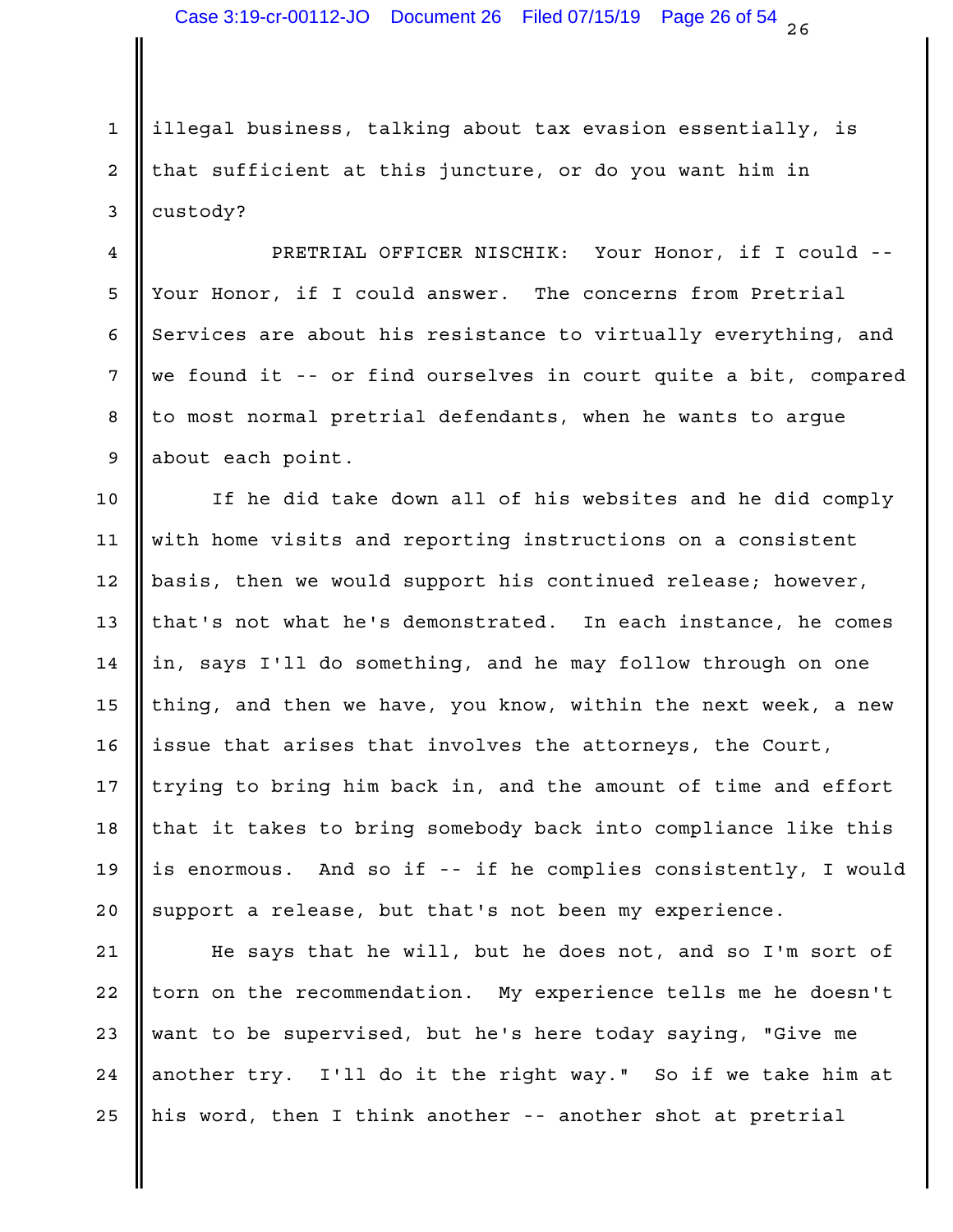1 || supervision is reasonable.

2 || I just want to make clear that if -- if he's continued on 3 || release, we would -- we would need him to stay in compliance 4 and not have to be coming back to the Court over and over with 5 || regard to violations or resistence to supervision.

6 || THE COURT: Well, the answer to that is I'm in charge |  $\begin{array}{ccc} 7 & \text{now.} \end{array}$  He doesn't have to go through the magistrate. And he 8 Soluth Rhould know that I will not tolerate any website by him. 9 Period. None. And if there's any that -- of any form, I'm 10 || just restricting it so that we don't have a debate. That will | 11 || take care of any effort to get around what obviously he was | 12 || doing here. This particular issue, obviously all he did was | 13 || just create another situation which duplicated what he had been | 14 enjoined not to do.

15 || I think you know that I won't tolerate any such nonsense  $16$  at all.

THE DEFENDANT: Yes. 17

18 None. THE COURT: None.

19 **||** And as far as your other concerns are concerned -- || 20 ||involved, the request for him not to confer with the Bradys || 21 || cannot be continued. The Bradys are coming up for sentencing | 22 || that -- we ran into this in the Malheur occupier situation 23 || where I attempted to prohibit somebody from speaking to 24 || co-defendants, and we had to change our position. Whether the I 25 || Bradys want to talk to him or not, that's up to them.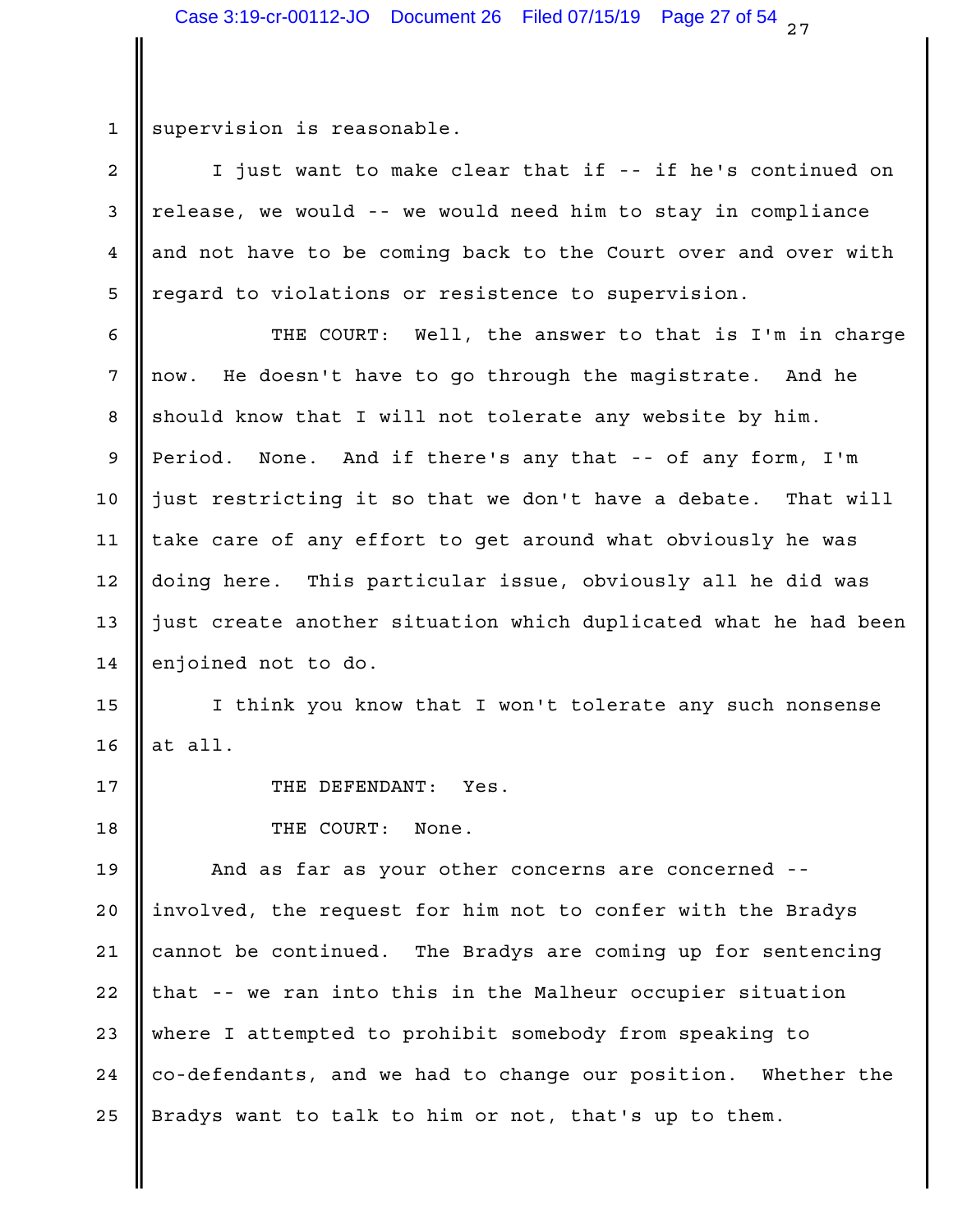$28$ Case 3:19-cr-00112-JO Document 26 Filed 07/15/19 Page 28 of 54

1 || As far as home visits are concerned, that's not an issue 2 || at this time. He's allowed home visits. They'll continue, but | 3 || on a reasonable basis.

4 || I don't know -- see any reason at this point for home 5 || visits, what they're going to accomplish, other than to verify | 6  $\parallel$  that he is, indeed, home; but that's certainly not to gather  $\parallel$ 7 || further evidence. It doesn't seem to be in the picture. But I | 8 don't want to speak for the prosecution.

9 || Do you need anything more than what you have? You've got | 10 || thousands of pages so far. 53,000 or something like that. Is | 11 || there anything that's missing at this point?

12 || MS. MADDUX: Your Honor, you're referring to our | 13 || investigation at this point? The investigation is complete at | 14 || this point. We would like to focus on preparing for trial, as | 15 || opposed to dealing with pretrial release violations.

16 || THE COURT: I think I made it clear to him that I'm | 17 || not going to allow any nonsense of any kind of communication on | 18 a web page, period.

19 || Do you agree to that? If you don't, I don't care. That's | my order. 20

21 || Now, did you want to say anything else to the Court? | 22 || MR. HORST: Judge, I think that we could make the | 23 || most of our time if we went through these release conditions 24  $\parallel$  and got a little bit of clarification from the Court today. I  $\parallel$ 25 || appreciate you clarifying the conditions regarding --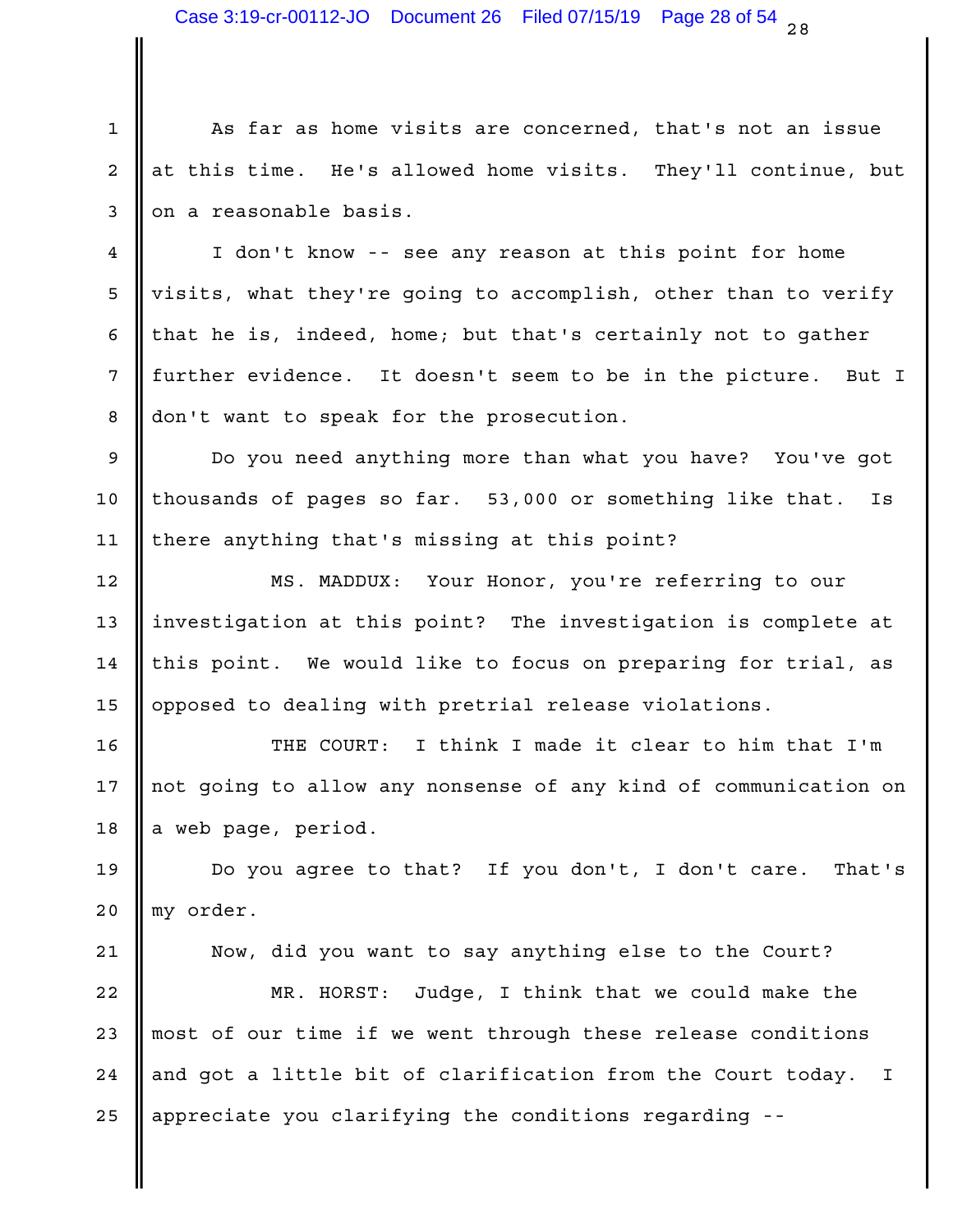$29$ 1 || THE COURT: I'm here to do it. MR. HORST: Okay. Great. May I sit? 2 Yes. Sure-ion. Thank you. I'm not thrilled about my client making filings without running them by me, but I'm going 5 6 || to refer to one of them now so we can all be on the same page,  $\vert$  $7 \parallel$  if that's okay. 8 || THE COURT: I'm accepting no filings directly from | 9 the defendant. They will not be docketed. 10 NR. HORST: Okay. 11 || THE COURT: Everything must be filed by you. I appreciate that, Judge. Thank you. 13 THE COURT: Okay. MR. HORST: So I don't know, then, if you have this 14 15 || titled Emergency Motion for Stay. 16 || THE COURT: None of them have been filed. MR. HORST: All right. Good. Well, I'll go through 17 18 || them. I'm sure -- do you have them? Judge, I can assume that -- 19 THE COURT: All I can state -- 20 21 || MR. HORST: Maybe I'll put it up on this screen. 22 || THE COURT: No, you don't have to do that. I'm just | 23  $\parallel$  telling you -- have a seat -- that nothing he has filed,  $\parallel$ 24 || without coming through you, has been filed. Period. They're | 25 gone. They're not -- they don't exist, legally. 3 **I** THE COURT: 4 || MR. HORST: 12 MR. HORST: Case 3:19-cr-00112-JO Document 26 Filed 07/15/19 Page 29 of 54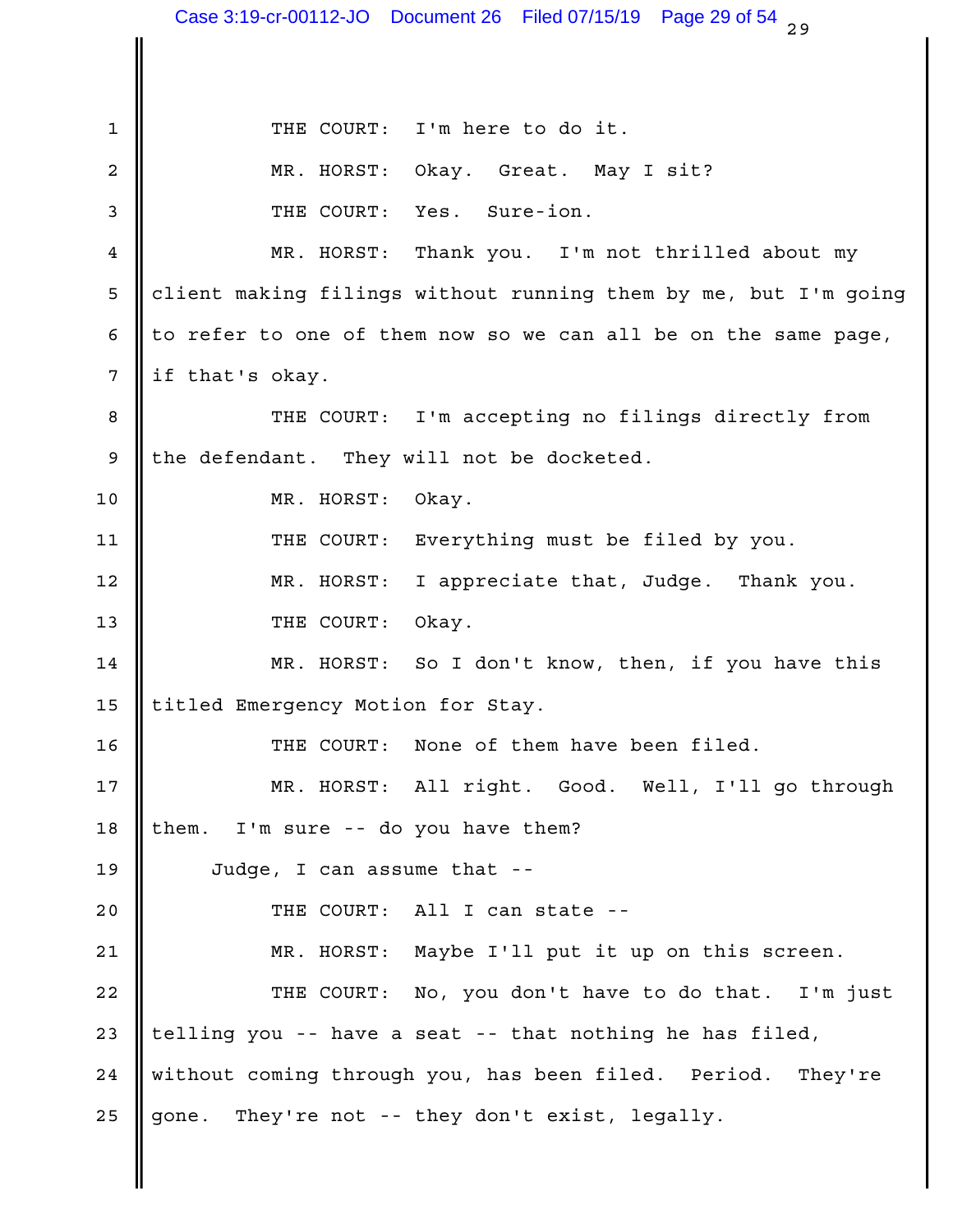|                | ວ ບ                                                             |  |
|----------------|-----------------------------------------------------------------|--|
|                |                                                                 |  |
| $\mathbf 1$    | Understood. I appreciate that.<br>MR. HORST:                    |  |
| $\overline{a}$ | What's the next one?<br>THE COURT:                              |  |
| 3              | What I want to do is just reference the<br>MR. HORST:           |  |
| 4              | conditions that Mr. Stoll is requesting clarification on, and I |  |
| 5              | have this document that he listed them out, and it's convenient |  |
| 6              | for me and, I think, the parties if I put that --               |  |
| 7              | That's fine. That's fine.<br>THE COURT:                         |  |
| 8              | MR. HORST:<br>I won't mark this as an exhibit, Judge,           |  |
| 9              | but I will put this up here.                                    |  |
| 10             | Let's see. Okay. The first, Mr. Stoll would like to be          |  |
| 11             | able to defend himself through counsel, and I think it's --     |  |
| 12             | this may seem very strange, but the Court is allowing           |  |
| 13             | Mr. Stoll, through counsel, to put on a defense. Am I correct   |  |
| 14             | about that?                                                     |  |
| 15             | Yes.<br>THE COURT:                                              |  |
| 16             | The second, Mr. Stoll is<br>MR. HORST:<br>Okay.                 |  |
| 17             | requesting that all of the documents with the Court's signature |  |
| 18             | be provided to him, and I'm assuming that's obviously going to  |  |
| 19             | happen as well.                                                 |  |
| 20             | Obviously.<br>THE COURT:                                        |  |
| 21             | MR. HORST:<br>Okay.                                             |  |
| 22             | THE COURT:<br>In every case.                                    |  |
| 23             | Thank you, Judge.<br>MR. HORST:                                 |  |
| 24             | And then as to these 11 conditions, Mr. Stoll would like        |  |
| 25             | to be allowed to have contact with his pastor, Paul Revere, and |  |
|                |                                                                 |  |
|                |                                                                 |  |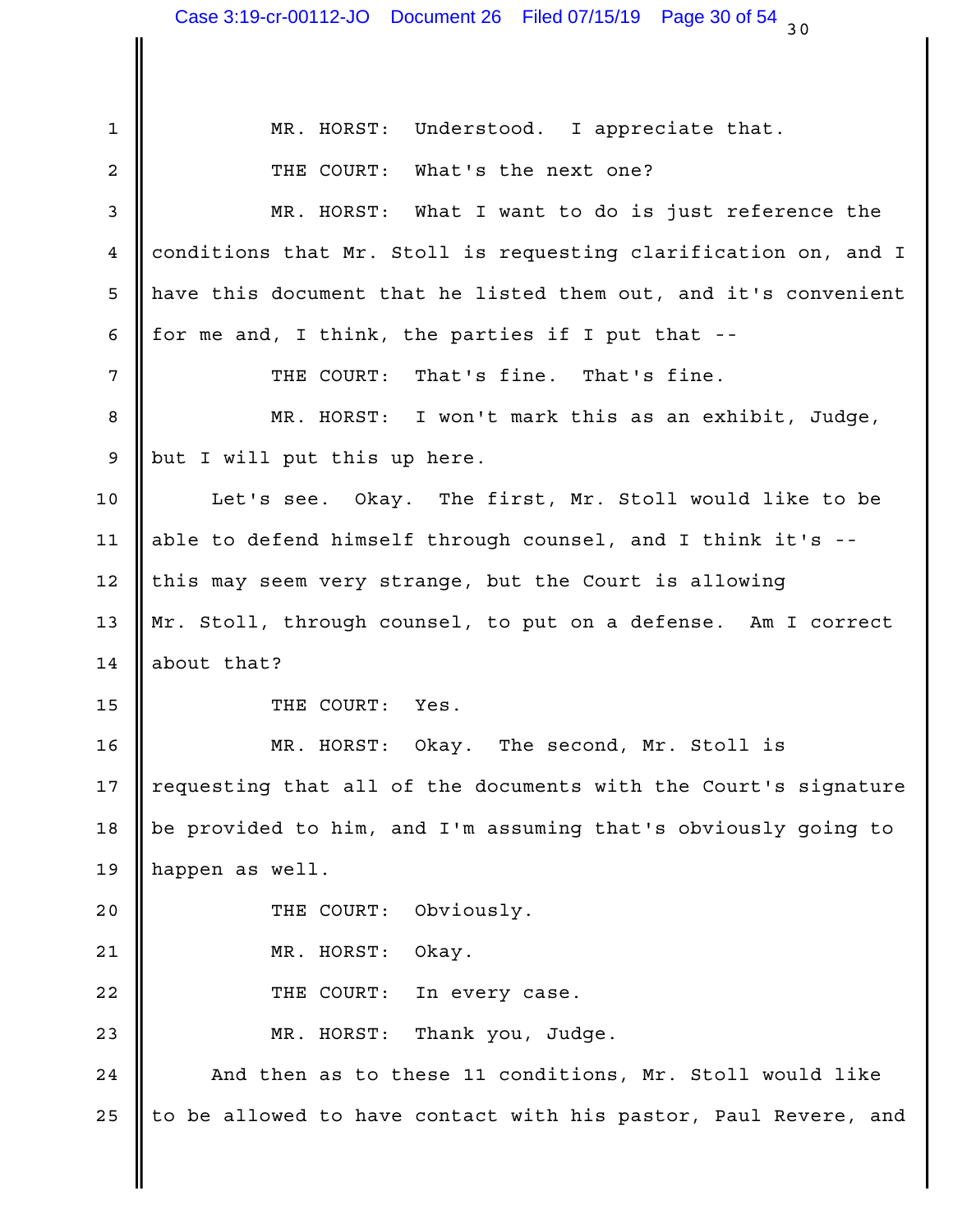1 we would like to address that now rather than at some future 2 | time.

3 || THE COURT: Well, we don't know who Paul Revere is. | 4 As you said, you don't know him.

MR. HORST: No idea. 5

6 || THE COURT: He's attempted to come in through the | 7 Court. We think he is another tax protester and potential --8 || there will be no contact with Paul Revere and pertaining to Theore 9 || anything that has to do with the merits of this case.

10 || As far as him talking to somebody of his own faith, that | 11  $\parallel$  has to be a person who is an identifiable person, who is,  $\parallel$ 12 ||indeed, a legitimate pastor. Of course he has a right to -- || 13 || his rights as a parishioner, but not to some person who is not,  $|$ 14 | indeed, a pastor.

15  $\parallel$  That's a very difficult line to draw because, you see, I  $\parallel$ 16 || don't know Paul Revere, and Paul Revere is not here.

17 | Do you know where he is, sir?

THE DEFENDANT: Oh, me? 18

19 Number of THE COURT: Yeah.

20  $\parallel$  THE DEFENDANT: He can be reached regularly by anyone  $\parallel$ 21 || through his website embassyofheaven.com. Embassyofheaven.com. | 22 || And I think their phone number is listed there and all contact | 23 | information.

That's okay. I'm asking him the 25 || question. What does the government -- do you have any 24 | THE COURT: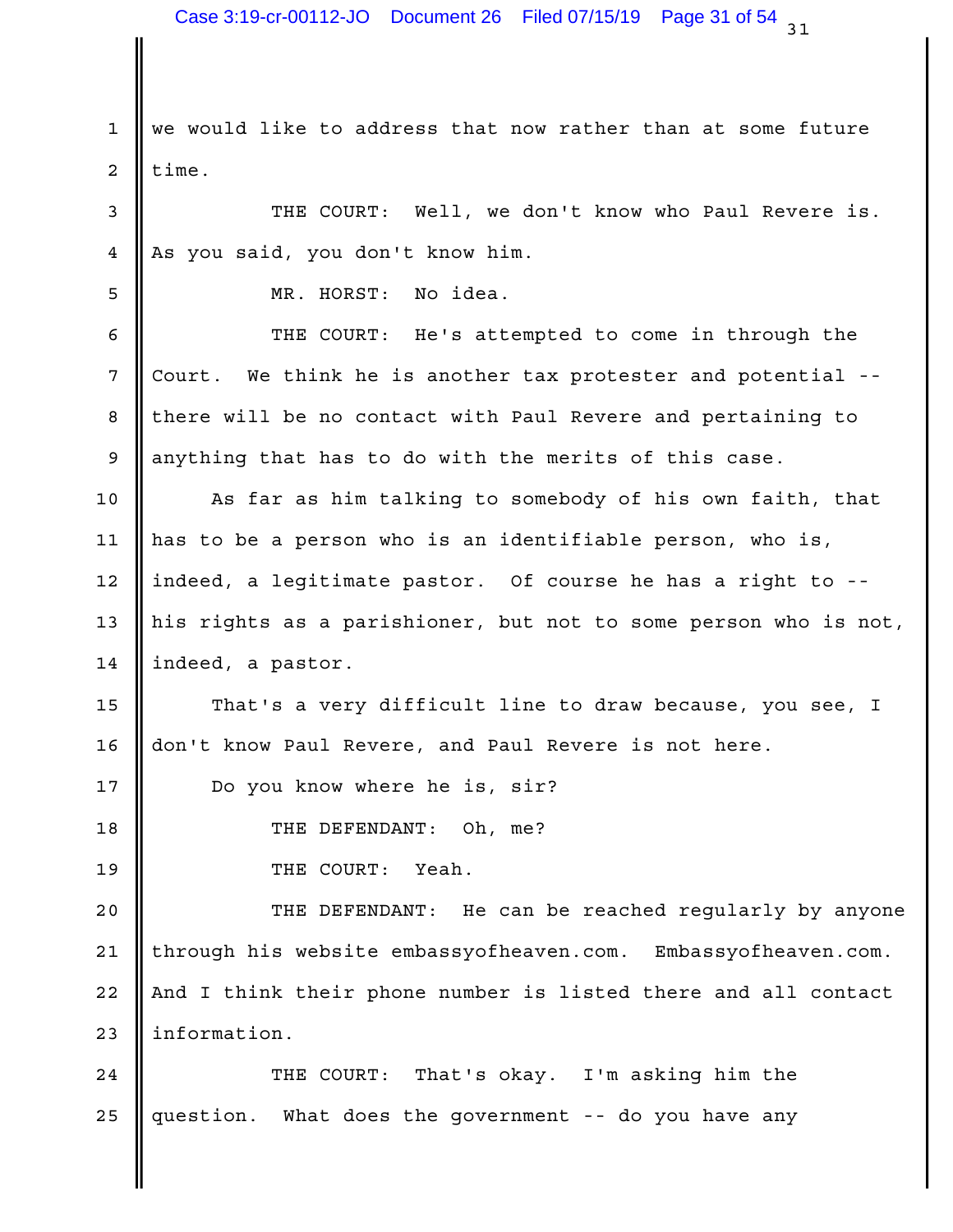1 ||information on this fellow, or the probation officer? I think | 2 || you said you don't really know who he is or what he is. 3 || MS. MADDUX: Your Honor, we do have a true name  $4 \parallel for -$ THE COURT: What is his true name? 5 MS. MADDUX: -- Paul Revere. 6 PRETRIAL OFFICER NISCHIK: Craig Fleishman. 7 Is that your understanding of who it is? 9 || THE DEFENDANT: Oh, me? No, I have no understanding. |  $10$  | I've never heard of that name. 11 || THE COURT: Well, then if you never -- don't know |  $12$  | even his true name, there will be no contact. 13 || If you want to submit to the Court evidence that he is 14 ||indeed a -- from him to identify his background and who he is  $15$  and where he is --MR. HORST: Judge, I'll review these documents and 16 perhaps -- 17 18 || THE COURT: There will be no contact until I'm | 19  $\parallel$  satisfied that -- of his identity or -- or where he may be 20  $\parallel$  reached and whether or not he is a -- of the -- is he really  $\parallel$ 21  $\parallel$  just a tax protester that's creating the same criminal acts as  $\parallel$  $22$  || the defendant is accused of? 23 What's your next one, sir? 24 || MR. HORST: Judge, because I'm sure that Mr. Stoll is | 25 || going to ask me this question when we leave, it will be very lettle 8 **II** THE COURT: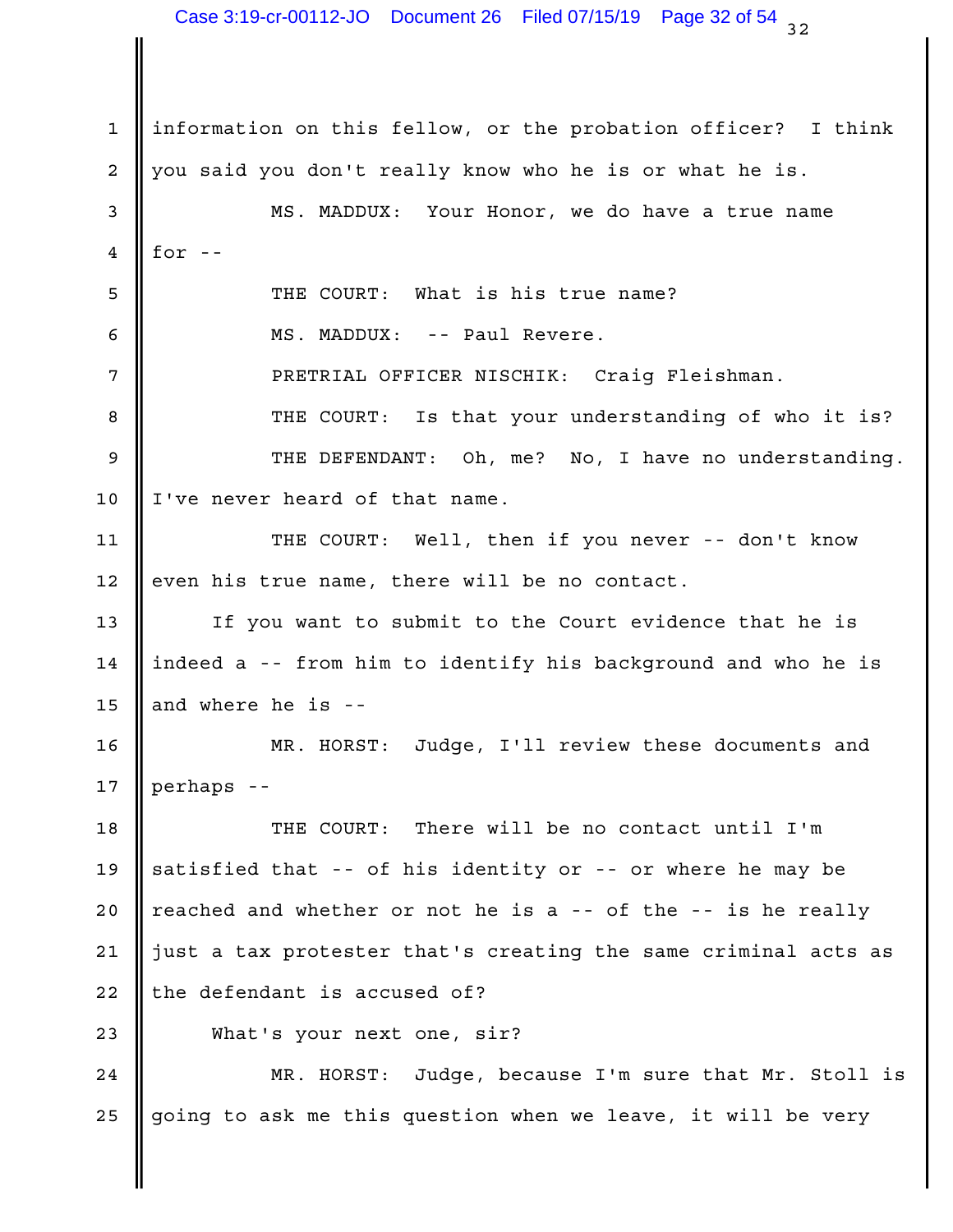1 useful to have you clarify. 2 || If Mr. Revere is a religious man and he is Mr. Stoll's | 3 Sepiritual guide or pastor and we can demonstrate that to the 4 Court's satisfaction --5 || THE COURT: If he's legitimate, fine. If he's just | 6 || another protester under -- hiding under a religious cloak, no. || MR. HORST: Understood. Thank you. 7 That's clear, isn't it? 9 SOMETHE DEFENDANT: Yes. MR. HORST: Thank you, Judge. 10 11 || I think the next condition has been thoroughly address | 12 || today regarding the website Mr. Stoll has taken that --THE COURT: No websites at all. Period. 13 14 || MR. HORST: Thank you. Mr. Stoll -- I'm assuming the | 15 Court is not preventing Mr. Stoll from practicing his religion | 16 || conditions, maintaining a church residency or being civilly and all 17  $\parallel$  dead, whatever that means. 18 || THE COURT: Well, I don't know what that means. | That's not a prohibition. I'm not going to declare legally that 21 || somebody has a right to declare themselves civilly dead. 22 || That's not going to be part of the Court's order. 23 NR. HORST: Okay. 24 || THE COURT: As far as he has a right to go to church | 25 || or practice his religion, whatever it may be. 8 **I** THE COURT: 19 || MR. HORST: 20 | THE COURT: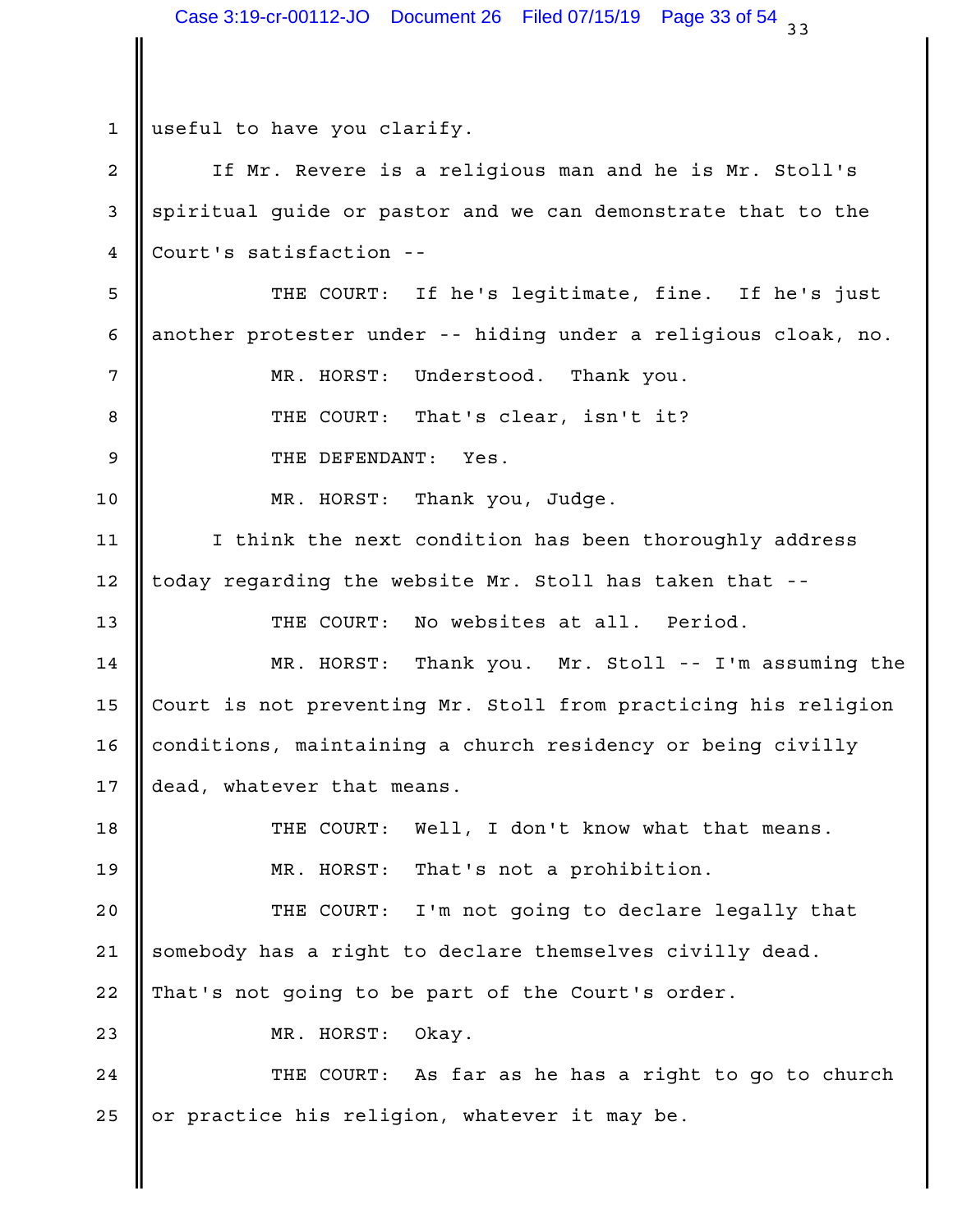$34$ 1 NR. HORST: Thank you. 2 || So just to be very clear, you are not preventing him -- | 3 || that's not a release condition for Mr. Stoll? 4 THE COURT: No. MR. HORST: Thank you, Judge. 5 6 | I'll try to be as quick as I can. THE COURT: We're in no hurry. This is his day in 7 8 court. We are in no hurry. 9 **C** MR. HORST: Okay. 10 || THE COURT: This is -- the Court is here to treat | 11 || everybody fairly and have an opportunity to express themselves. | Thank you, Judge. I appreciate that; I 13 || know Mr. Stoll appreciates that. THE DEFENDANT: Very much. 14 15 Solution of the COURT: Okay. Mr. Stoll is not required to renounce in 17 || residency with any church; correct? 18 || THE COURT: As far as his residency with any church? | What does that mean? That he's living with the church? 19 20 NR. HORST: Yes. 21 || THE COURT: That doesn't make any -- what are you | 22 || talking about, sir? I don't understand that. 23 || MR. HORST: You can explain it if you want. 24 || THE DEFENDANT: All right. 25 || MR. HORST: Try to be quick. 12 MR. HORST: 16 | MR. HORST: Case 3:19-cr-00112-JO Document 26 Filed 07/15/19 Page 34 of 54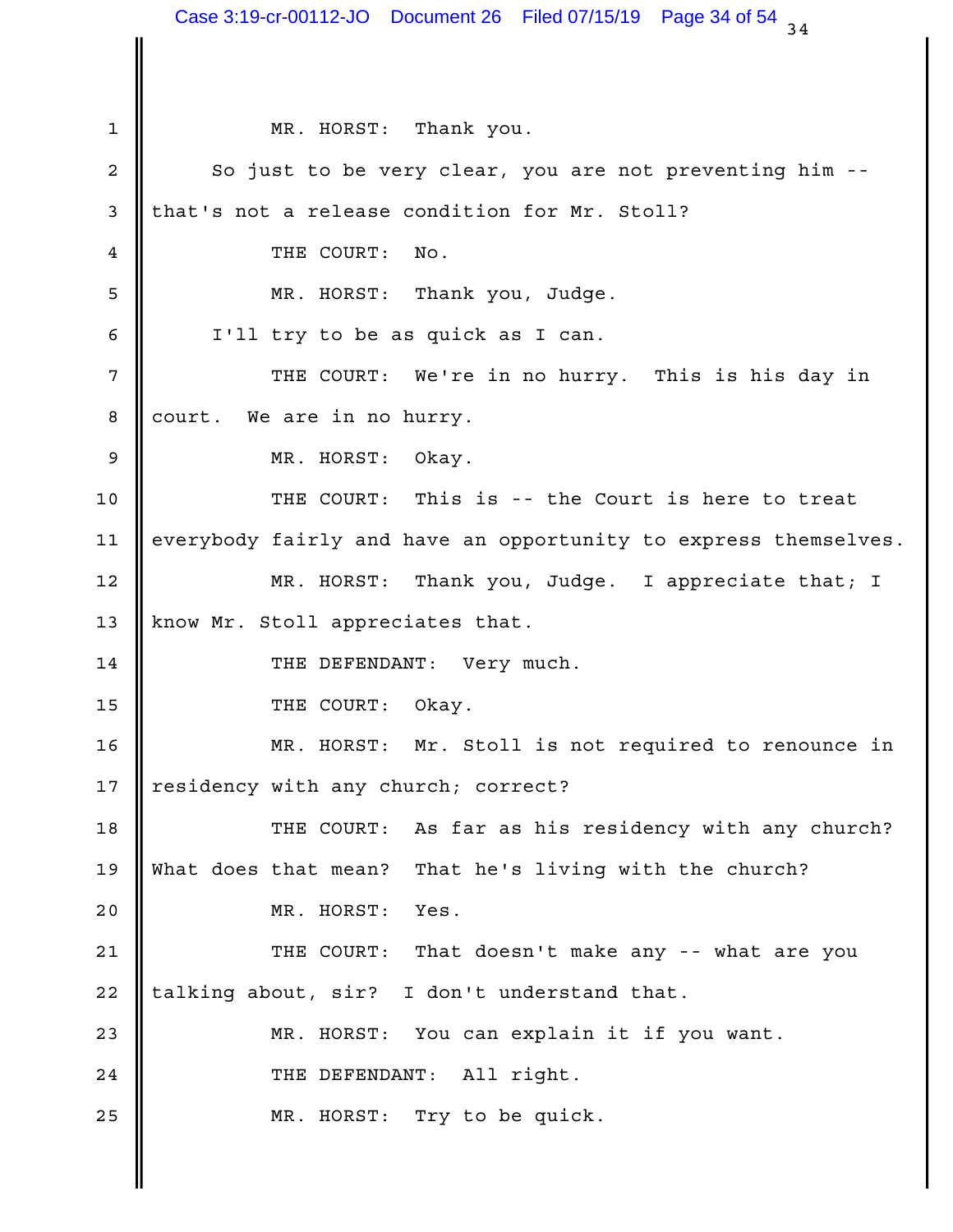1 || THE COURT: Just sit down and speak in the mic. 2 || THE DEFENDANT: All right. Legal residency is a | 3 || significant concern about being under the authority of 4 ||Jesus Christ. We have been commanded -- I have been commanded  $\frac{1}{2}$  5 || to -- in -- by virtue of the position of being civilly dead, which is similar to what a monk would do entering a monastery. 6 7 || It's along that line. It's how many people are able to 8 || understand. I have taken a very serious -- entered into a very | 9 Serious covenant to go about doing good and providing service 10 || to humanity. This is why I run a clean and sober house in Theory Marysville. We do a mentoring program for young people called 11 12 || the Adventure Club that we do. We have fellowships and we 13  $\parallel$  teach compliance with the law and that we are to respect the  $\parallel$ 14 civil authority, such as yourself, and --15 || THE COURT: Counsel, let him talk. Let him. | MR. HORST: Thank you, Judge. I just want to be able 16 17 || to provide him good counsel. I want him to express himself, Theory  $18$  || but --19 || THE DEFENDANT: I appreciate his precautions. | 20 Thank you. 21 || MR. HORST: Excuse me. 22 || THE DEFENDANT: Thank you for allowing that. | 23  $\parallel$  And, yes -- and so residency, as we understand it, in the  $\parallel$ 24 || church, is -- has to do with the identity of the thing under 25 || which jurisdiction prevails, and the primary jurisdiction of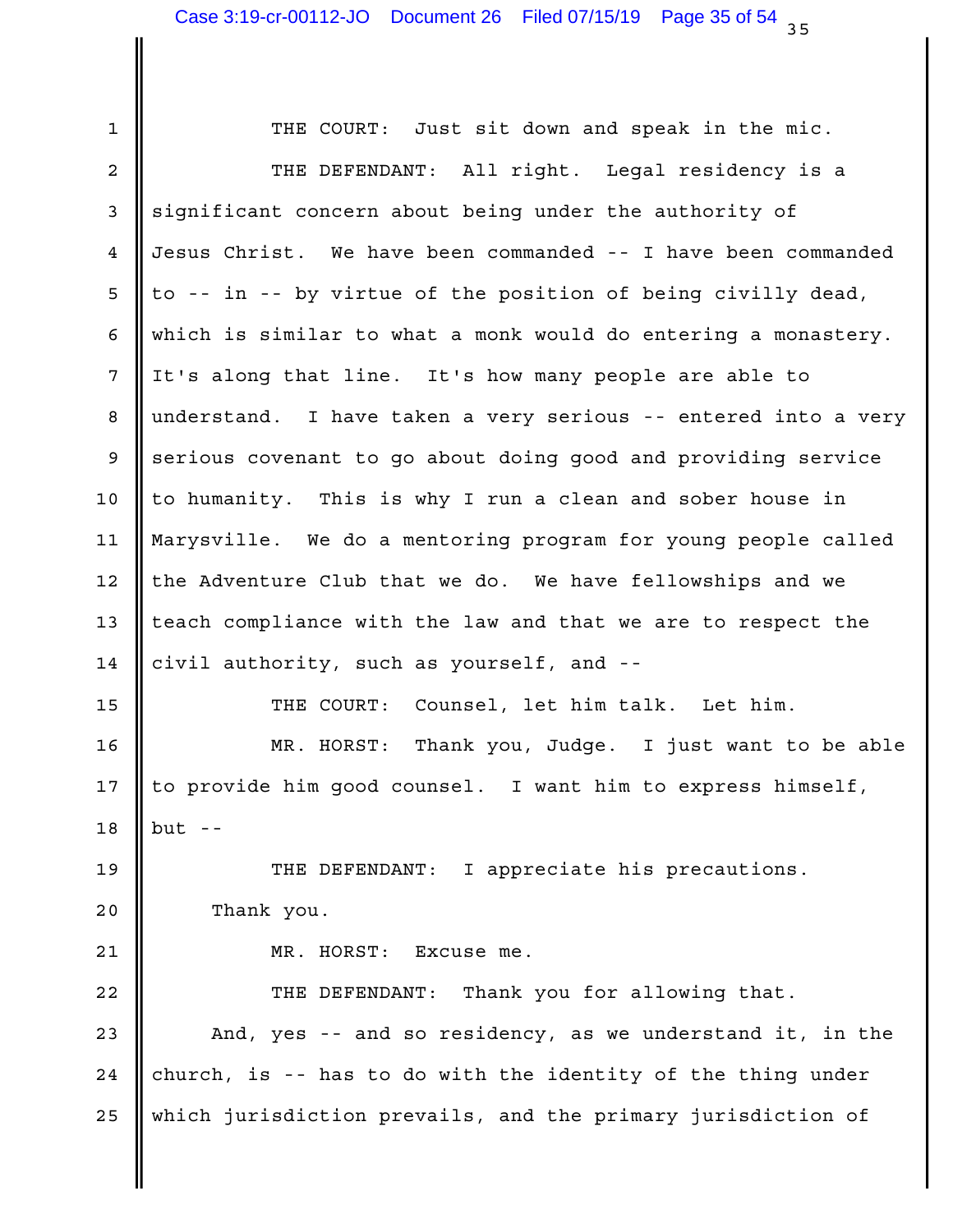$1$  one in my position in the church is that of the church that the  $\vert$ 2 || jurisdiction of the church and the authority of Jesus Christ, 3 Who also commands us to respect the civil authorities as 4 || represented by you and the others.

5 || And this is the concern that we have. My residency is not | 6  $\parallel$  the state of Washington. My residency is not the United States  $\parallel$ It is the Kingdom of Heaven, as identified in 8 Scripture, because the Kingdom of Heaven is within, and it's a 9 |very deeply held religious conviction that we take seriously,  $\qquad \qquad \mid$ 10 || but -- and no disrespect to the civil authorities, but being | 11 || civilly dead to that system that we forgo the rights or 12 || privileges that are offered to us by the secular authorities. 7 || of America.

13 || THE COURT: I've heard this before, and the point is |  $14$  | that you may be civilly dead but you have a civil 15 || responsibility to pay your taxes.

THE DEFENDANT: Absolutely. 16

17 || THE COURT: All right.

THE DEFENDANT: Absolutely. 18

19 || THE COURT: All right. Let's go on to the next | 20 point.

THE DEFENDANT: Did we conclude that one? 21 22 || THE COURT: So as far as telling us where your | 23 || residence is, that's fine. You don't have to. Thank you, Judge. 25 We appreciate that. 24 | MR. HORST: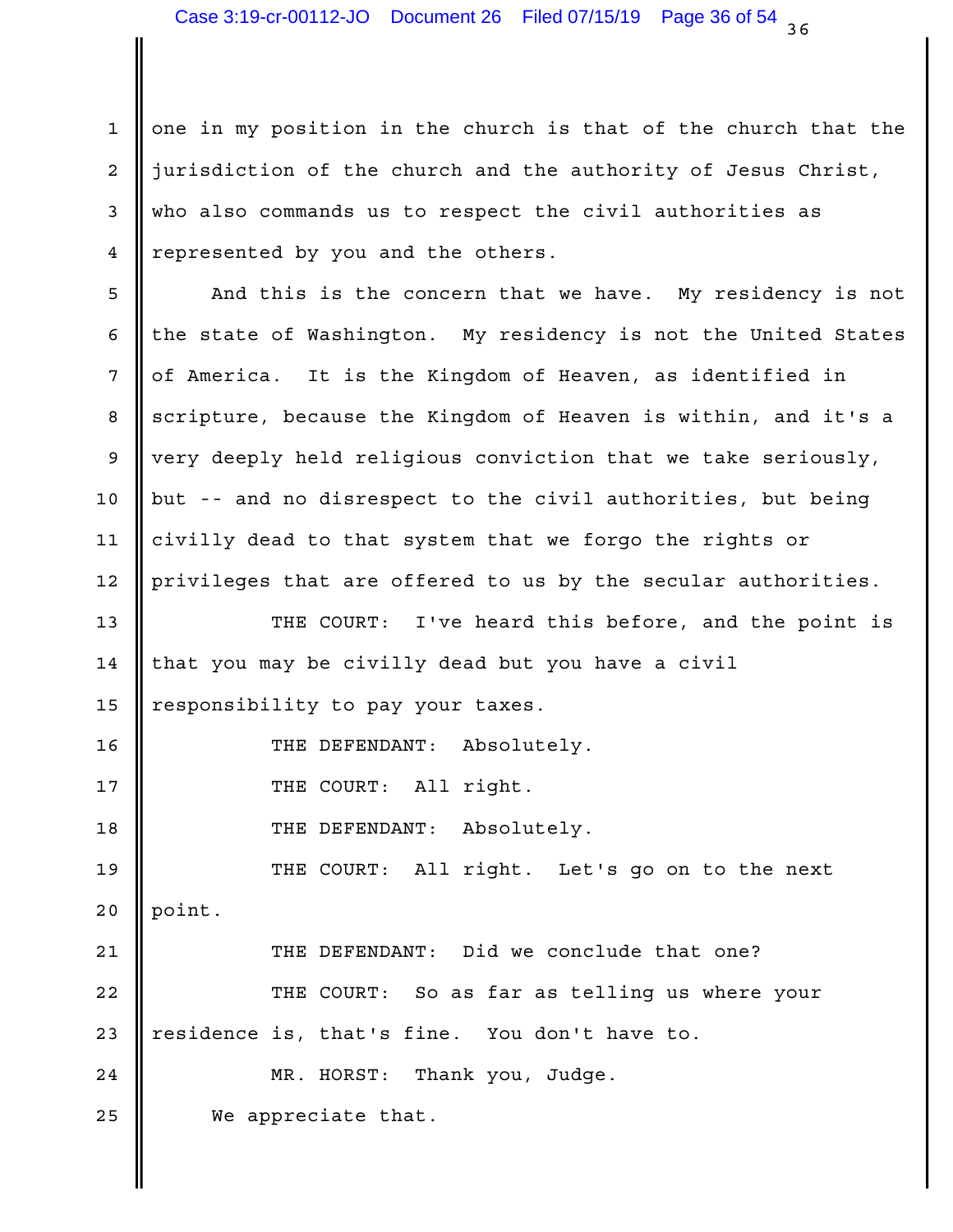$37$ 1 The next one is --2 || THE COURT: Now, as far as his physical residence, |  $3 \parallel \text{now} I \text{ --}$ 4 || THE DEFENDANT: Right. THE COURT: Not his religious residence. 5 6 G THE DEFENDANT: Correct. That's --THE COURT: We got it right? 8 || THE DEFENDANT: I think we understand each other. | Thank you so much. 9 MR. HORST: Thank you, Judge. 10 11 || The next is Mr. Stoll would like to be able to possess, | 12 || obtain, prepare, and sign typical documents that are related to | 13 || his responsibilities as a church administrator, not regarding | 14 | the financial documents.  $15$   $\parallel$  It's clear to me that it would be unreasonable, given the  $\parallel$ 16 || allegations, to have Mr. Stoll deal with tax documents, for 17  $\parallel$  example, or bank documents. I understand that, and Mr. Stoll  $\parallel$ 18 || does too; but as to this request, Mr. Stoll would like to be 19 || able to possess typical documents that are related to his 20 || responsibilities as a church administrator. 21 || THE COURT: Well, what are your responsibilities as a | 22 || church administrator? Do you have a -- do you have a -- an 23 || identifiable job? 24 || THE DEFENDANT: Yes, I do. I -- I do serve as church | 25 || administrator. I have -- just this past week, I, you know, The Mo Case 3:19-cr-00112-JO Document 26 Filed 07/15/19 Page 37 of 54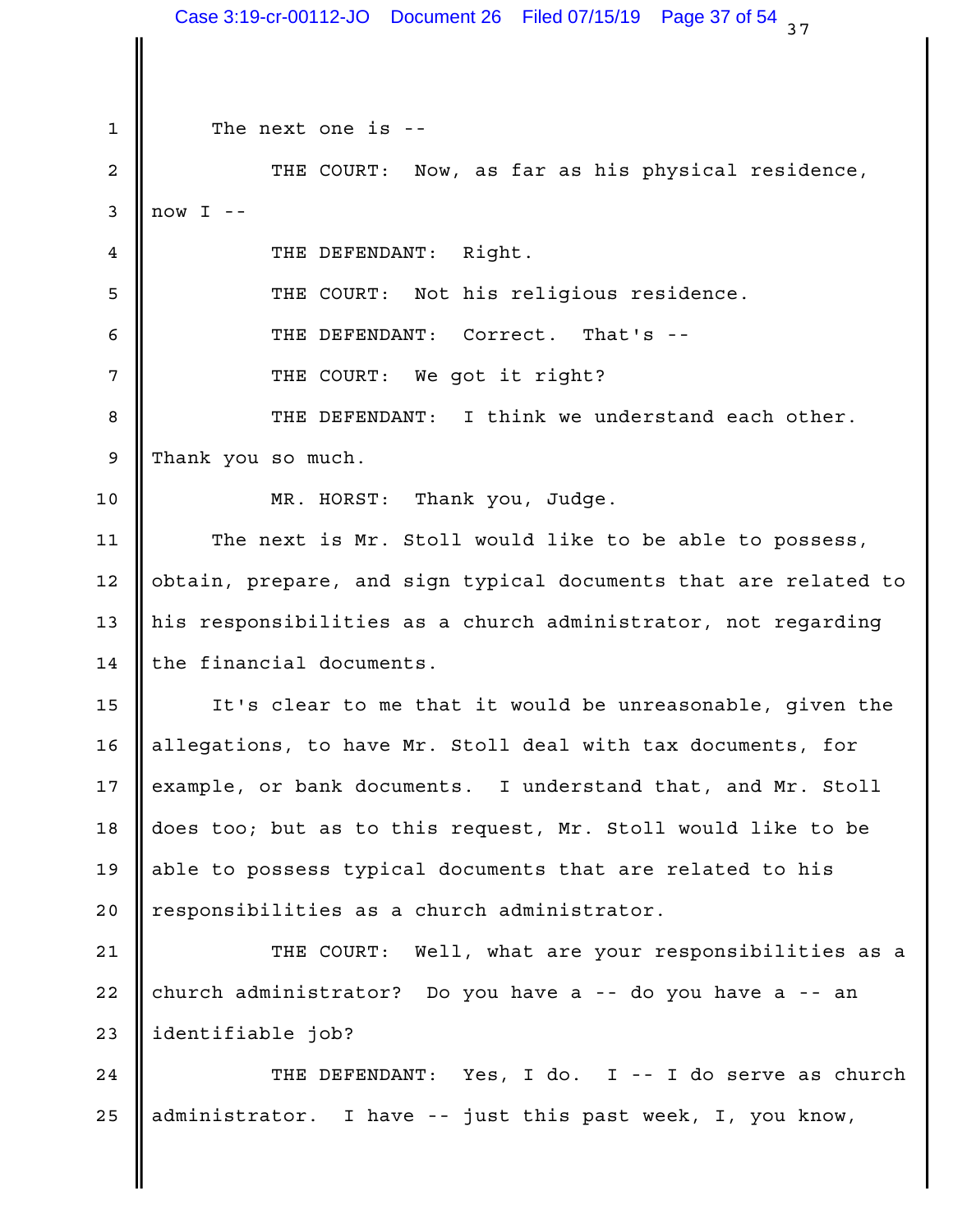1 || preached -- provided a Sabbath school class lesson, preached a 2 Service, invited people to receive Christ as their Savior; and,  $\vert$ 3 as far as paperwork is concerned, I recommend that people 4 ||identify their calling from God and that they live according to | 5 || that calling, that purpose that God has given them, to be a 6 || blessing and to contribute to the community and be a blessing | 7 || to humanity and taking some of the burden off of government, 8 || not putting more on, but to -- to assist in the lawful 9 || administration of government -- secular government. That 10 church and state -- what I teach is the separation of church 11 || and state  $-$ 12 || THE COURT: As long as it doesn't have anything to do | with taxes. Does it? Yes or no? 13 No, Judge. 15 || THE DEFENDANT: I would say it has nothing to do with |  $16$  taxes. 17  $\parallel$  The only reason I'm hesitating is because it is well  $\parallel$ 18 || understood that churches are nontaxable entities if they are 19 || truly doing the work of the church. I just didn't want to 20 || mislead the Court. That's fine. 22 || THE DEFENDANT: Do you understand? Is that 23 acceptable? 24 || THE COURT: I understand what you're saying, but I'm | 25  $\parallel$  not going to allow it. 14 NR. HORST: 21 | THE COURT: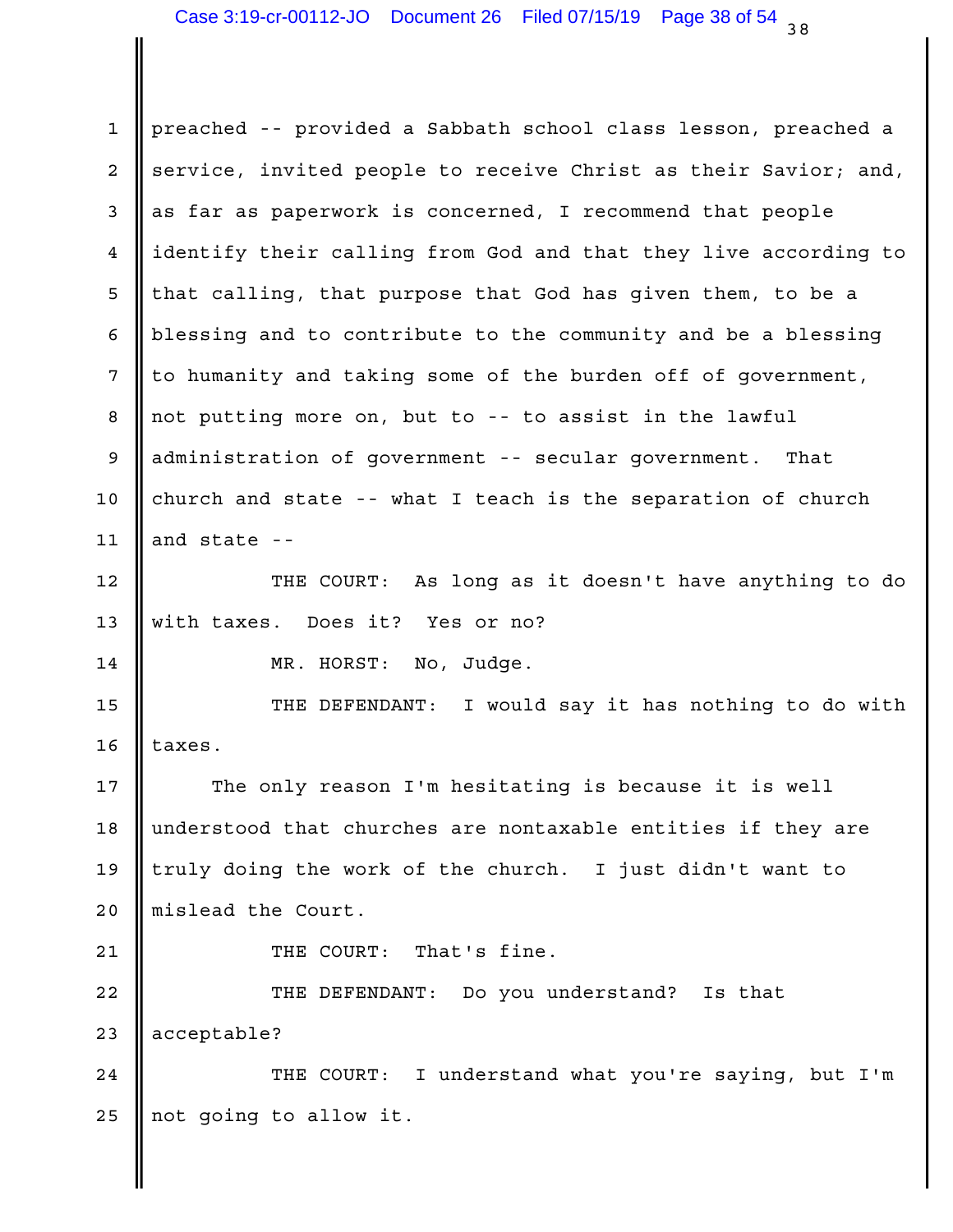| ۰. |  |
|----|--|
|    |  |
|    |  |
|    |  |
|    |  |

### THE DEFENDANT: Oh, I see. 1

2 || MS. MADDUX: Your Honor, I would just add that the |  $3$  | type of work as a church administrator that Mr. Stoll is 4 || referring to is specifically the services offered on the 5 || Administrative Church Counsel website and establishment 6  $\parallel$  services. The form he was talking about, the declaration of  $\parallel$ 7 || status form indicated here, which participants in his program 8 || fill out in order to become a nontaxable ministry, Mr. Stoll || 9 || will always say this has nothing to do with taxes. We say it does. 10

11 || As long as he's not doing anything that's in violation of | 12 || the court injunction, then there shouldn't be an issue; but we | 13  $\parallel$  are never going to agree on the language of the services that  $\parallel$ 14  $\parallel$  he provides as a church administrator.

15 || THE COURT: Yes. As far as you advising people about | 16 || they have no obligation to pay their taxes, that's prohibited. | 17 || That's advising people to not -- it's not protected. It's 18 || engaged in criminal activity as you have been charged and that | 19 || the Bradys have been charged and have pled guilty to.

20 || As far as -- you are not going to put anything on the web, | 21 || which would be covered by my order, so you can just hold that 22 || all in abeyance until you get through this litigation.

I don't suppose I need to 24 || advise legitimate nontaxable ministries that they are 25 || nontaxable. They can get that advice from someone else. 23 || THE DEFENDANT: Yes.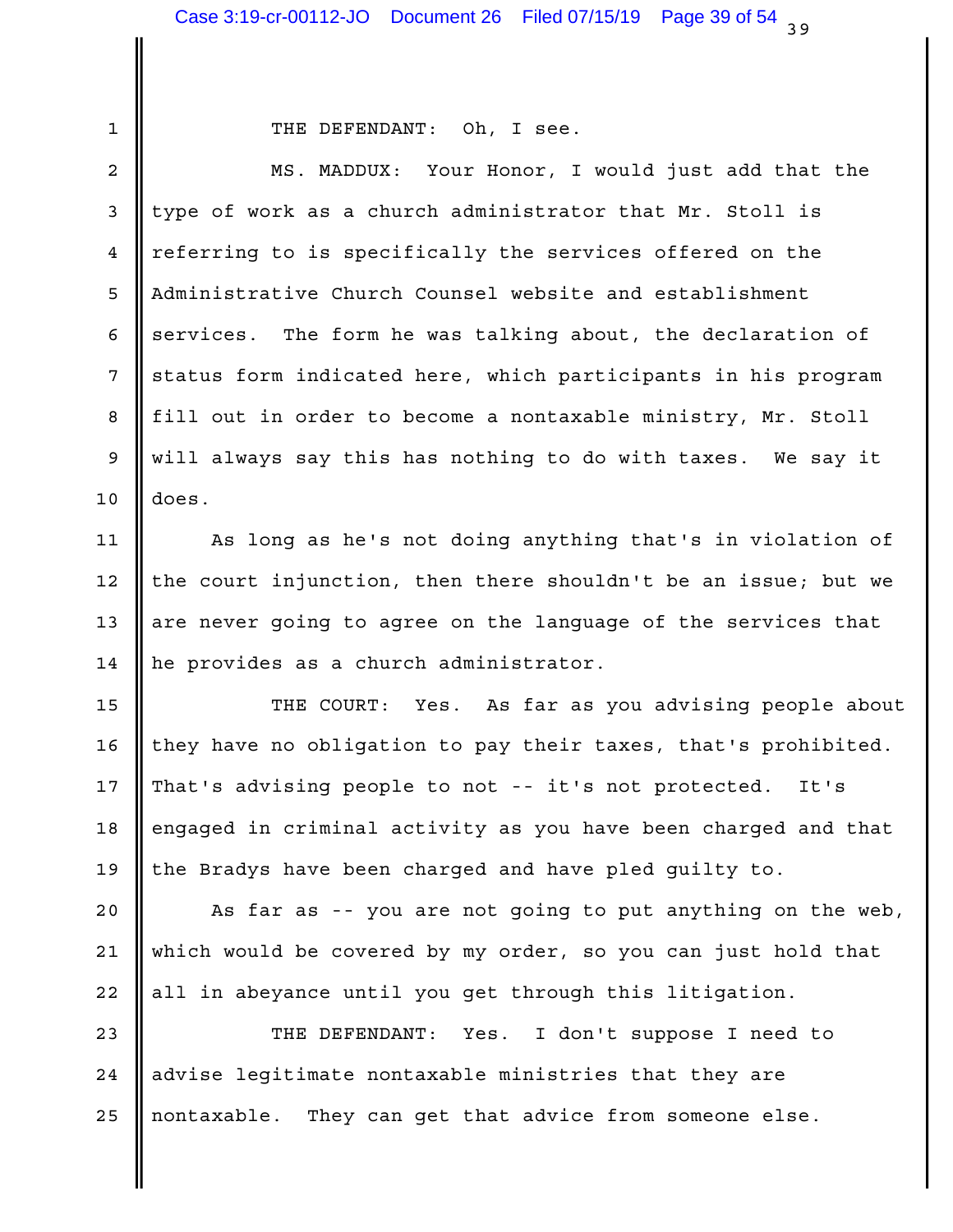$40$ 1 || THE COURT: That's not your position to make any such | 2 statements. 3 || THE DEFENDANT: That's what I'm saying. Yes, I | 4 understand that. Thank you. That's fine. What's your next issue? MR. HORST: Judge, may I remain seated? 6 THE COURT: What? MR. HORST: Can I remain seated? 8 g set of the COURT: I encourage you to. 10 || MR. HORST: Thanks. It's a force of habit. | 11 || Just to be clear to Mr. Stoll, he is not to touch any | 12  $\parallel$  documents relating to taxes or -- or this -- the indictment or  $\parallel$ 13 || the allegation here, but if the  $-$ - $\blacksquare$ 14 || THE COURT: Oh, he can talk about the indictment and | 15  $\parallel$  the allegations, but he certainly -- he is not to tell people  $\parallel$ 16 || they don't have to pay their taxes. That's --MR. HORST: And so long as he's not -- 17 18 || THE COURT: That's about as clear as we can get. MR. HORST: I agree it's very clear, but I just want 19 20  $\parallel$  to make sure we don't have to come back here again to clarify  $\parallel$ it. 22 || THE DEFENDANT: The reason it's confusing to me, if I | 23 || may explain --24 COURT: Yes. 25 || THE DEFENDANT: -- is because I have never advised 5 **I** THE COURT: 21  $\parallel$  it. Case 3:19-cr-00112-JO Document 26 Filed 07/15/19 Page 40 of 54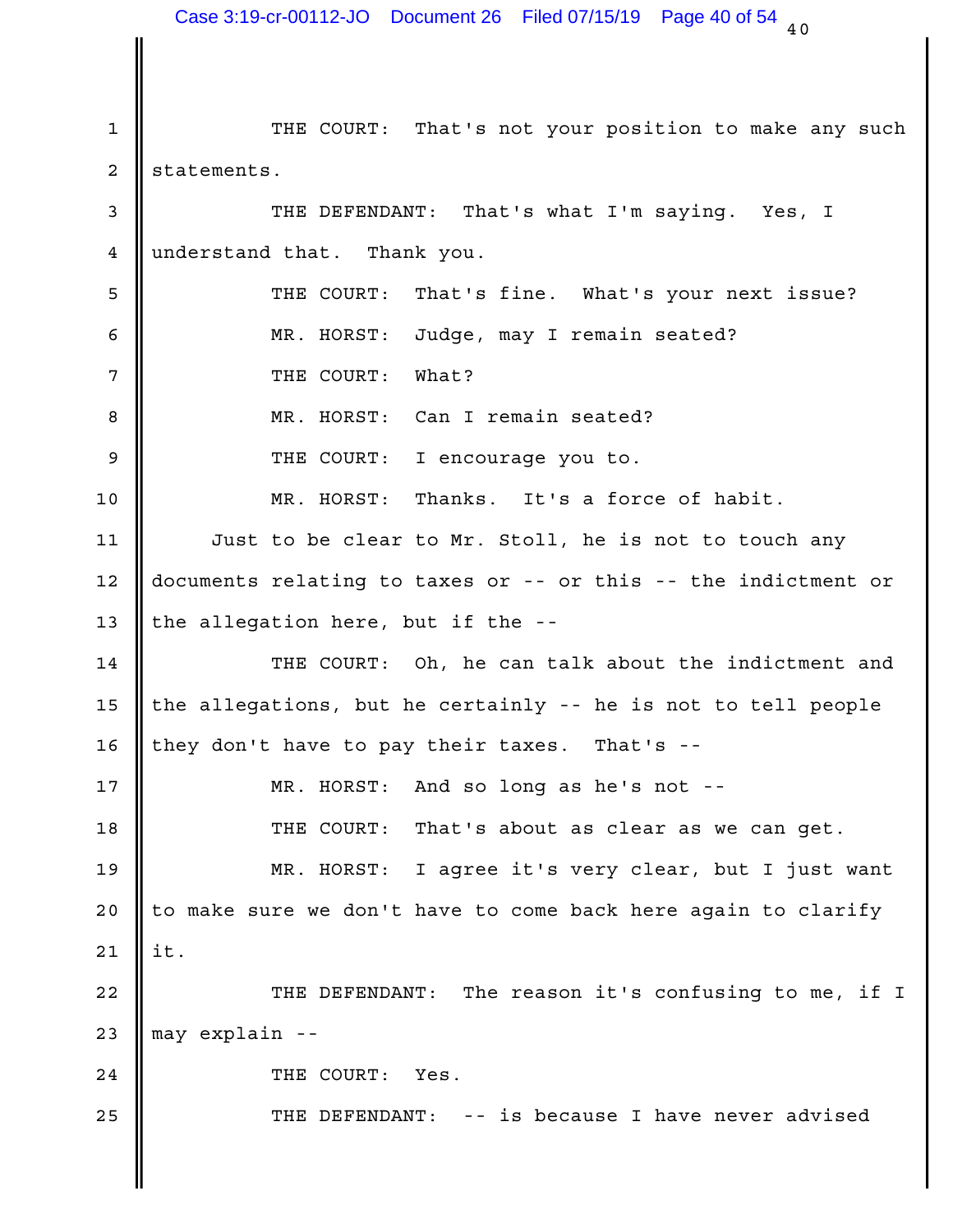1 || people that they are not to pay their taxes. That's why it's 2 || hard for me to understand it. 3 || THE COURT: It's a nonissue, then. It's a nonissue. THE DEFENDANT: Very good. Thank you. 4 Judge, I agree. THE COURT: Let's go on to the next one. 6 7 **||** MR. HORST: He may possess documents related to 8 || church just as long as they're not tax or financial documents.  $9 \parallel Is$  that fair? 10 **||** THE COURT: That's fine. 11 || MR. HORST: Understood? 12 || THE DEFENDANT: I believe so. 13 || MR. HORST: Okay. Let's see. May I assume that the | 14 | Court is not prohibiting Mr. Stoll from performing his duties 15  $\parallel$  as a minister of the gospel? THE COURT: Absolutely not. 16 17 || MR. HORST: The next one is regarding church mail and | 18 || other documents. May Mr. Stoll possess and obtain church mail | 19 and other documents? 20  $\parallel$  THE COURT: As long as it doesn't pertain to avoiding  $\parallel$ 21  $\parallel$  taxes. 22 || MR. HORST: Okay. And is it okay if that church mail | 23 || is addressed to another parishioner? That's not going to be a  $\vert$ 24 | violation? 25 || THE COURT: As long as it doesn't involve taxes. | 5 || MR. HORST: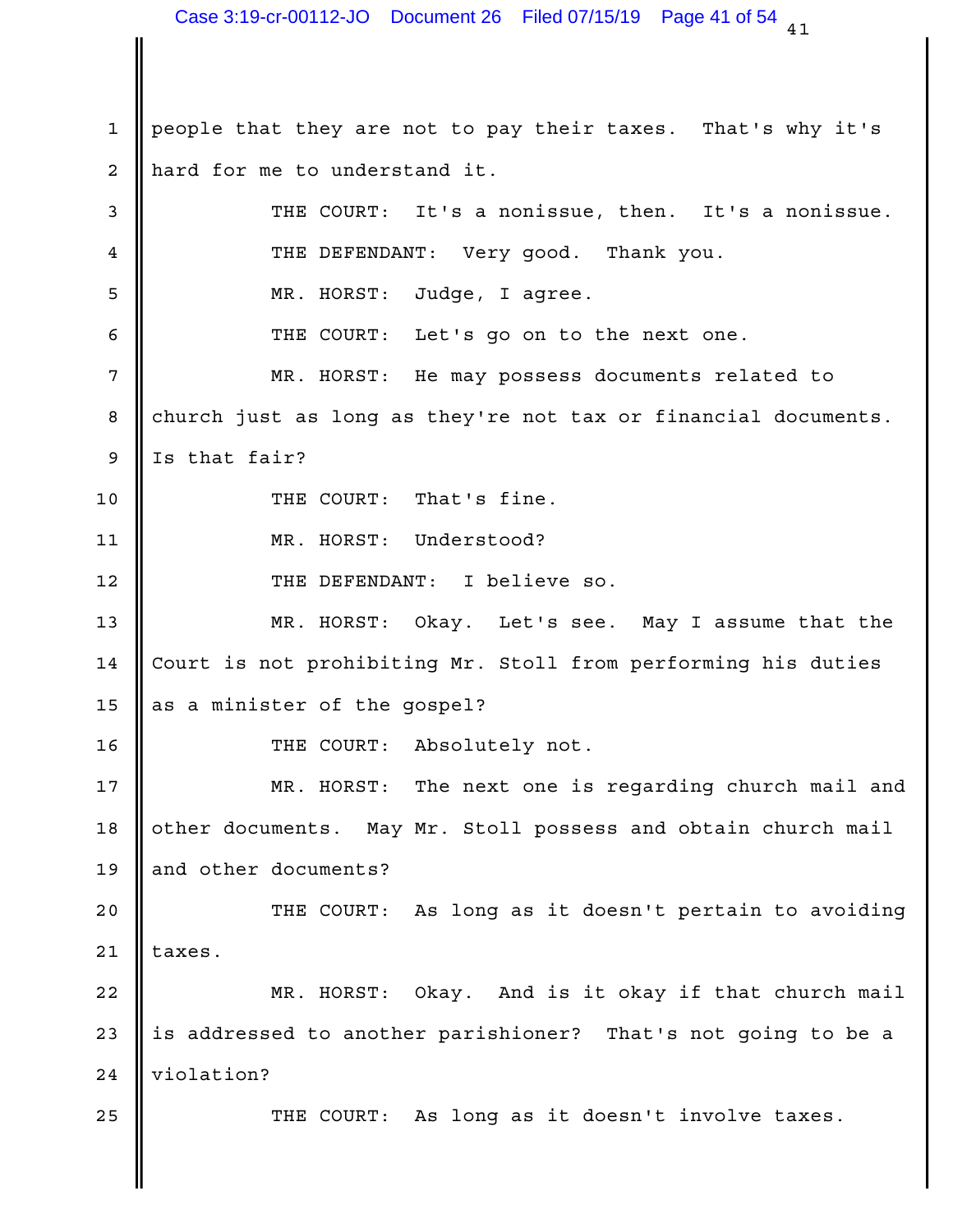$42$ 1 MR. HORST: Okay. Thank you. 2 || The home visits -- I understood the Court to say that |  $3$  assuming --If -- there will be no more. MR. HORST: No more home visits? 5 6 General Monthson COURT: Right. Okay. Thank you. Unless the -- they're not prohibited. 9 || He's required to report to the probation officer or at the 10 || probation officer's office. And if he's not available, then I 11 || certainly probation can check where he's supposed to be, and  $12$  | that includes his home. 13 || MR. HORST: Okay. Is the same -- is the same true | 14 || for employment inspections and visits as well? I'm not clear | what that condition -- 15 16 || THE COURT: What -- the probation officer wants to | 17 || make a statement. 18 || Go ahead. You can just sit down. PRETRIAL OFFICER NISCHIK: Thank you, Your Honor. 19 20 || With regard to the home visits, I just wanted to clarify that | 21  $\parallel$  the purpose of the home visits is to enforce the conditions of  $\parallel$ 22  $\parallel$  release, and without the home visits, the -- the sort of -- the  $\parallel$ 23 || main reason we are doing supervision is gone. The idea behind | 24 || them is you show up during a reasonable time, and you're 25  $\parallel$  unannounced so that you catch the person in their true state of  $\parallel$ 4 **II** THE COURT:  $7$  || MR. HORST: 8 **I** THE COURT: Case 3:19-cr-00112-JO Document 26 Filed 07/15/19 Page 42 of 54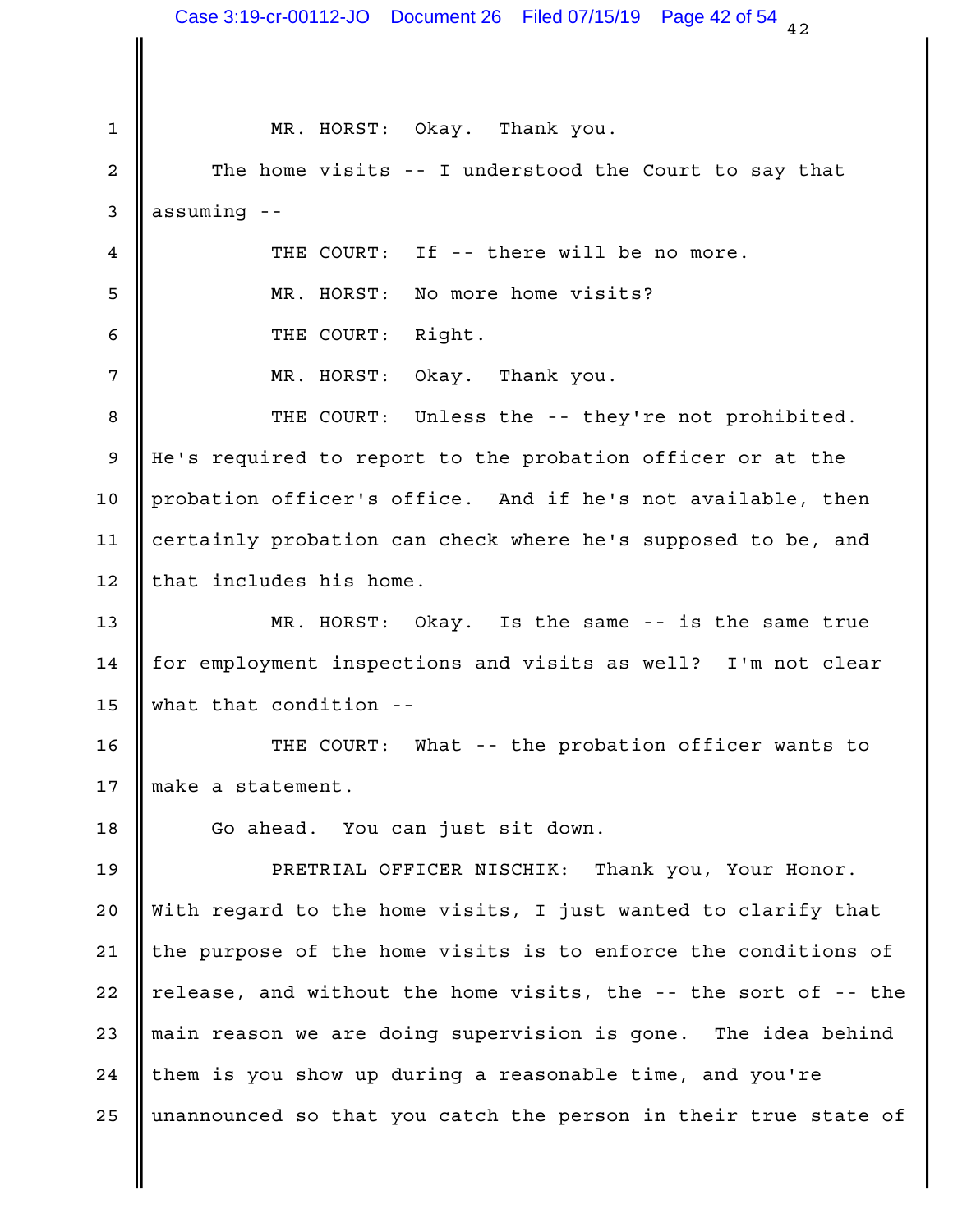1 || being, however that might be -- following the rules or not 2 | following the rules.

 $\begin{array}{|l|} \hline 3 & \multicolumn{1}{|l|}{} \ \hline \end{array}$  So, for example, the defendant has a no-contact order. If  $\begin{array}{|l|} \hline \end{array}$ 4 We come by and Paul Revere is there, then we know that. If we 5 || don't go to the home, we'll never know, because he will never | bring Paul Revere into the office. 6

7 || As far as financial accounts, lines of credit -- |

8 || THE COURT: Okay. That's fine. I understand that, | 9 as far as your purpose of supervision, but not to collect 10 || additional -- you're not there to do a search and seizure.

PRETRIAL OFFICER NISCHIK: No, Your Honor. Certainly 11 12 || not, Your Honor. Home visits are never conducted to further || 13 || the government's criminal case. That is not our role.

14 || THE COURT: That's fine. As long as they're | 15 || restricted to what we talked about.

PRETRIAL OFFICER NISCHIK: They're solely to enforce 16 17  $\parallel$  the conditions of release that the defendant agrees to.

18 || THE COURT: But not to buttress the government's  $19$  ase.

PRETRIAL OFFICER NISCHIK: No, Your Honor. 20

21 || THE COURT: That's fine.

22 What is your next one?

23 || MR. HORST: Judge, I think we should make sure that | 24 || that is very clear. I heard the Court say there will be no the l 25 || more home visits.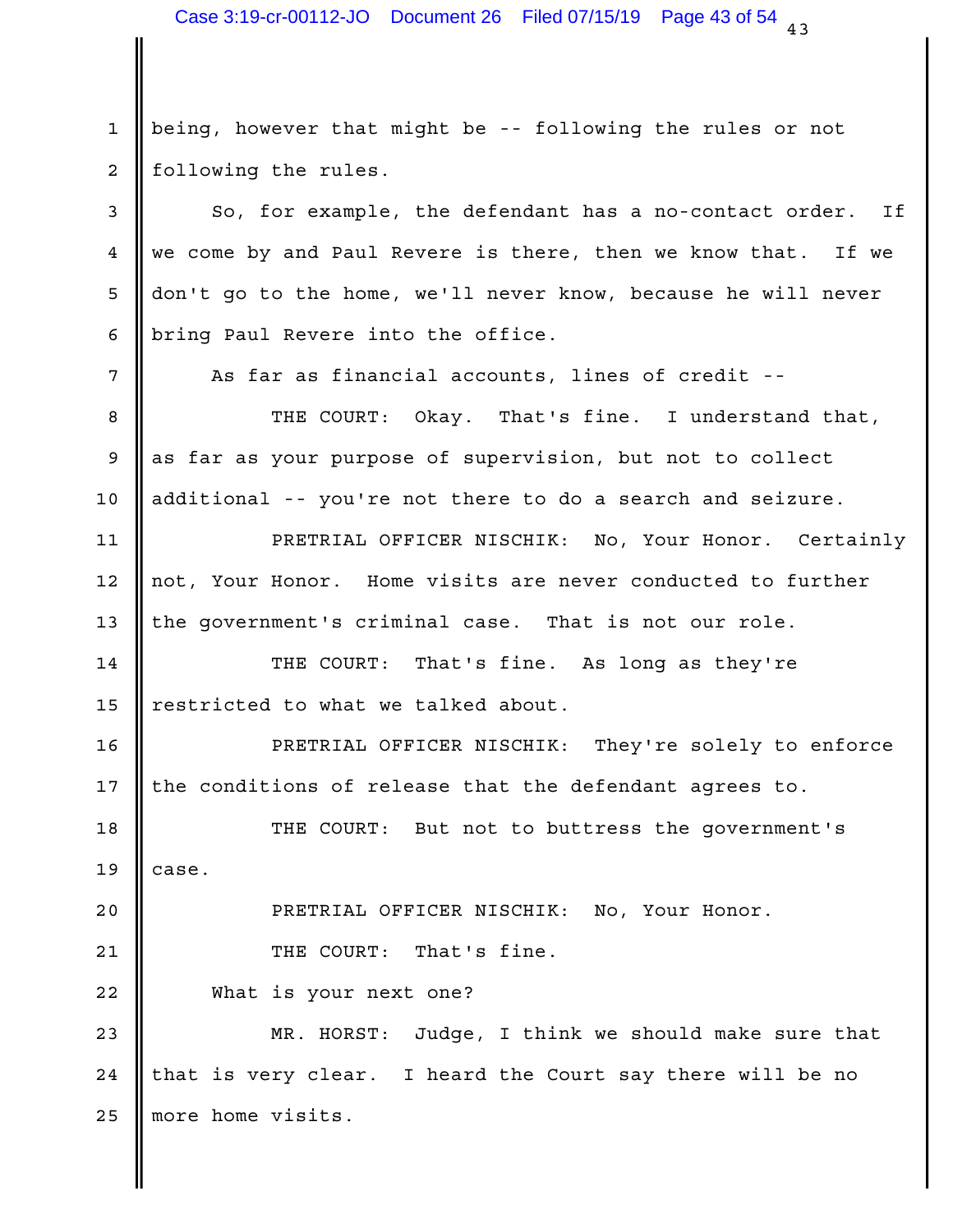THE COURT: Well, then I had to rethink. 1 2 **C** MR. HORST: I understand. 3 || THE COURT: I understood that they would be 4 || reasonable and not for the purpose of finding additional 5 evidence against him. MR. HORST: May I suggest a less intrusive way to 6 7 || determine whether Mr. Stoll is communicating with this 8 Paul Revere person is to maybe run by the house and see if 9 Paul Revere's car is out front. 10 NO. THE COURT: No. 11 || MR. HORST: Coming into the house is certainly more | 12 || intrusive than necessary; and, furthermore, it doesn't seem to  $\qquad \vert$ 13  $\parallel$  me there are any other conditions that the Court has clarified  $\parallel$  $14$  today that would --15 || THE COURT: From my perspective, the probation states | 16 || that this is very important. It seems to me to have the Theory I 17 || probationer appear before the probation officer in the 18  $\parallel$  probation office or a -- a courthouse, or what have you; but if  $\parallel$ 19  $\parallel$  you find that they are important, I will restrict them to on a  $\parallel$ 20 || reasonable basis. Like, what? No more than two a month? PRETRIAL OFFICER NISCHIK: Your Honor, I would say 21 22 || that that's probably more than he's going to see anyway. It's | 23 probably going to be once a month and then --24 || THE COURT: Why don't we just settle on once a month. | 25  $\parallel$  You don't have to announce it.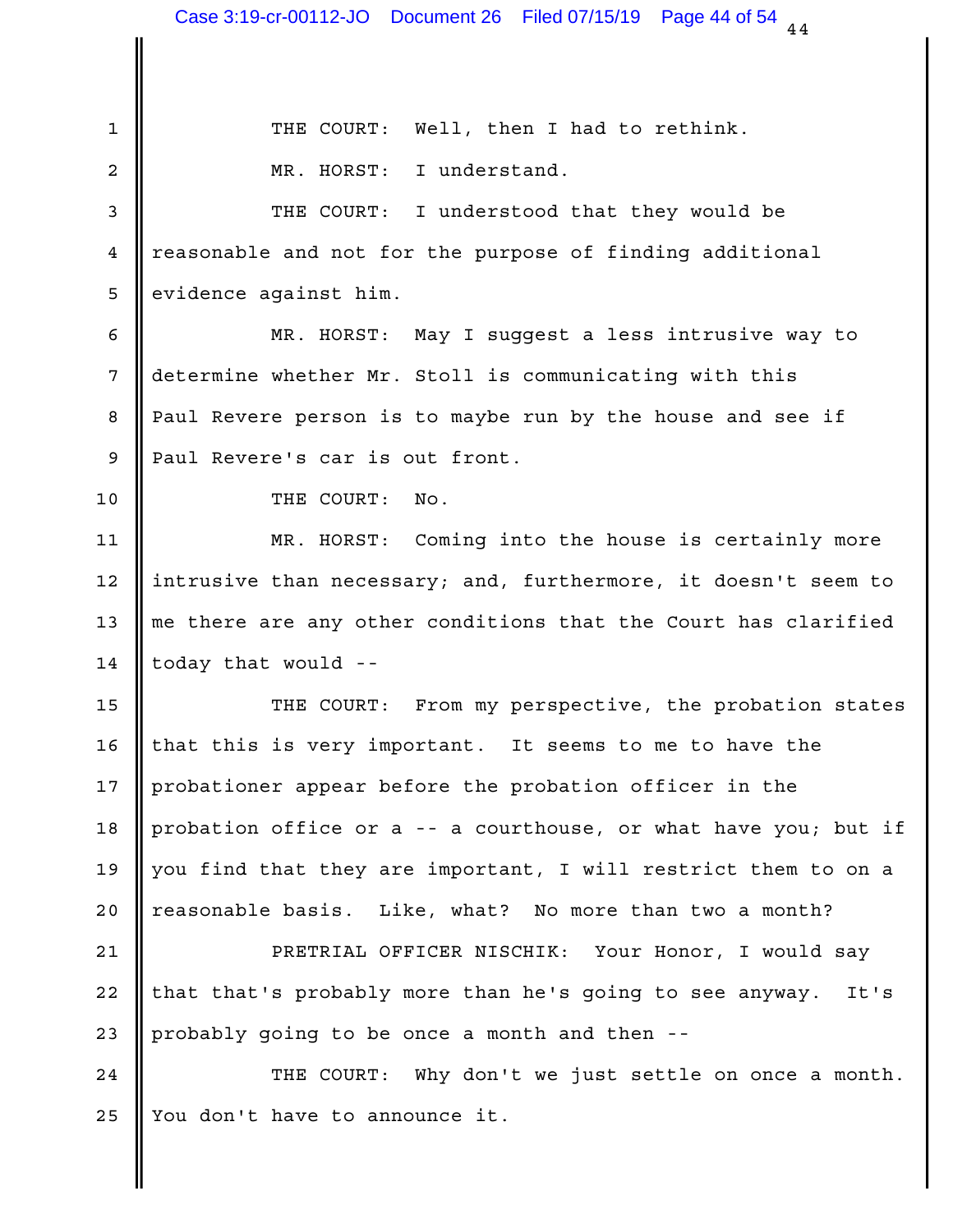PRETRIAL OFFICER NISCHIK: Your Honor, I'm hesitant 1 2 || to limit it to a number because if there's an issue that comes | 3 || up, if we become aware from a third party that --4 || THE COURT: Then you bring it up with me. Just call | me. PRETRIAL OFFICER NISCHIK: Yes, Your Honor. 6 7 || THE COURT: So no more than one a month unless | 8 || there's an issue that requires additional. What else you got? 9 MR. HORST: Thank you, Judge. The final issue, I 10 believe, unless Mr. Stoll wants to add something, is employment 11 12 || visits. So my understanding is that Mr. Stoll ministers to the loss of 13 || various people. Sometimes when I call him he's at somebody's 14 | bedside. 15 || THE COURT: We don't even know where his employment | It doesn't have an identifiable residence. MR. HORST: Right. And that's my issue. 17 THE COURT: That's why there is none. 18 Okay. Thank you. Thank you, Judge. 20 || Thank you for giving us your afternoon. 21 || As you mentioned earlier, there are -- according to my | 22 || data person, approximately 53,000 pages of discovery. 23 || Mr. Stoll, you can imagine, would really like to review that 24 || discovery; however, there's a protective order in place that 25 || makes it impossible for me to just hand over a flash drive or  $\qquad \vert$  $5 \parallel me.$ 16 | business is. 19 NR. HORST: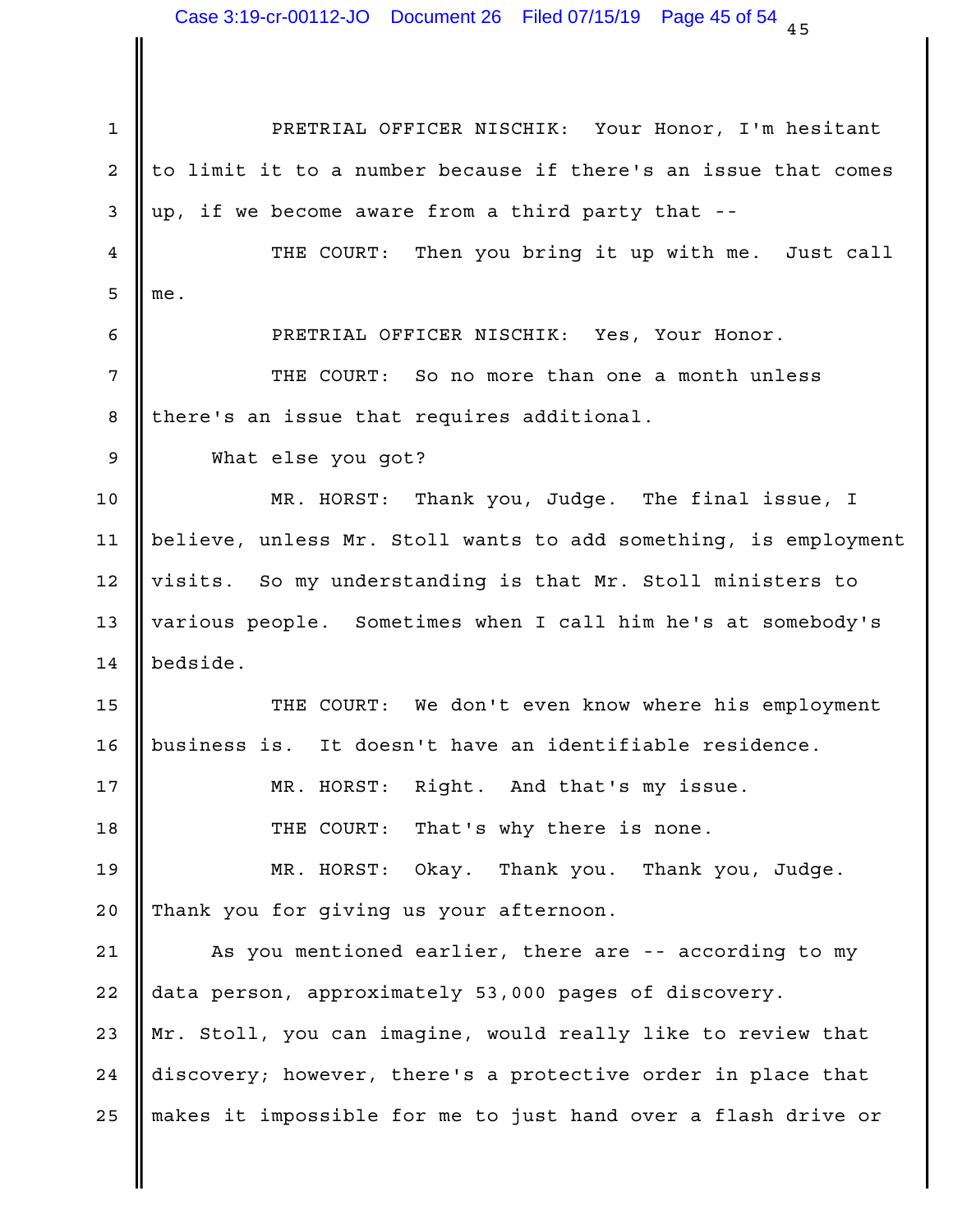$1$  | two with that information on it.

2 || The government tells me they're unable to provide a 3 || redacted copy to me, which leads me to have to incur great 4 expense to redact all that discovery or to pay somebody to get 5 || through all of that discovery.

6 || THE COURT: I can say that I have had many cases with |  $\mid$  7 || the prosecutor and that she will -- when we get ready for final | 8 || pretrial conference, that she will have honed that -- her 9 exhibits down to a fraction of what is provided for discovery.  $\vert$ 10 || If you -- she's as close as the office. Her office is 11 || downstairs. She will provide you with anything you want to the less  $12 \parallel$  look at.

13 || MR. HORST: Judge, I have all of the discovery. The | 14 ||issue is more being able to share it meaningfully with my 15 || client.

THE COURT: Well -- 16

17 || MR. HORST: I just wanted to alert the Court that, | 18 || you know, I've been investigating the costs of a redaction 19  $\parallel$  service or a redaction software, and I'm going to make that  $\parallel$ 20 || request so that I can provide it, and it will be quite 21 expensive.

I'll look at your request. Thank you. 22 THE COURT: 23 || MR. HORST:

But now usually, in the past, we've  $-$ -25 || we've had thousands of exhibits. Many more than what you're | 24 **II** THE COURT: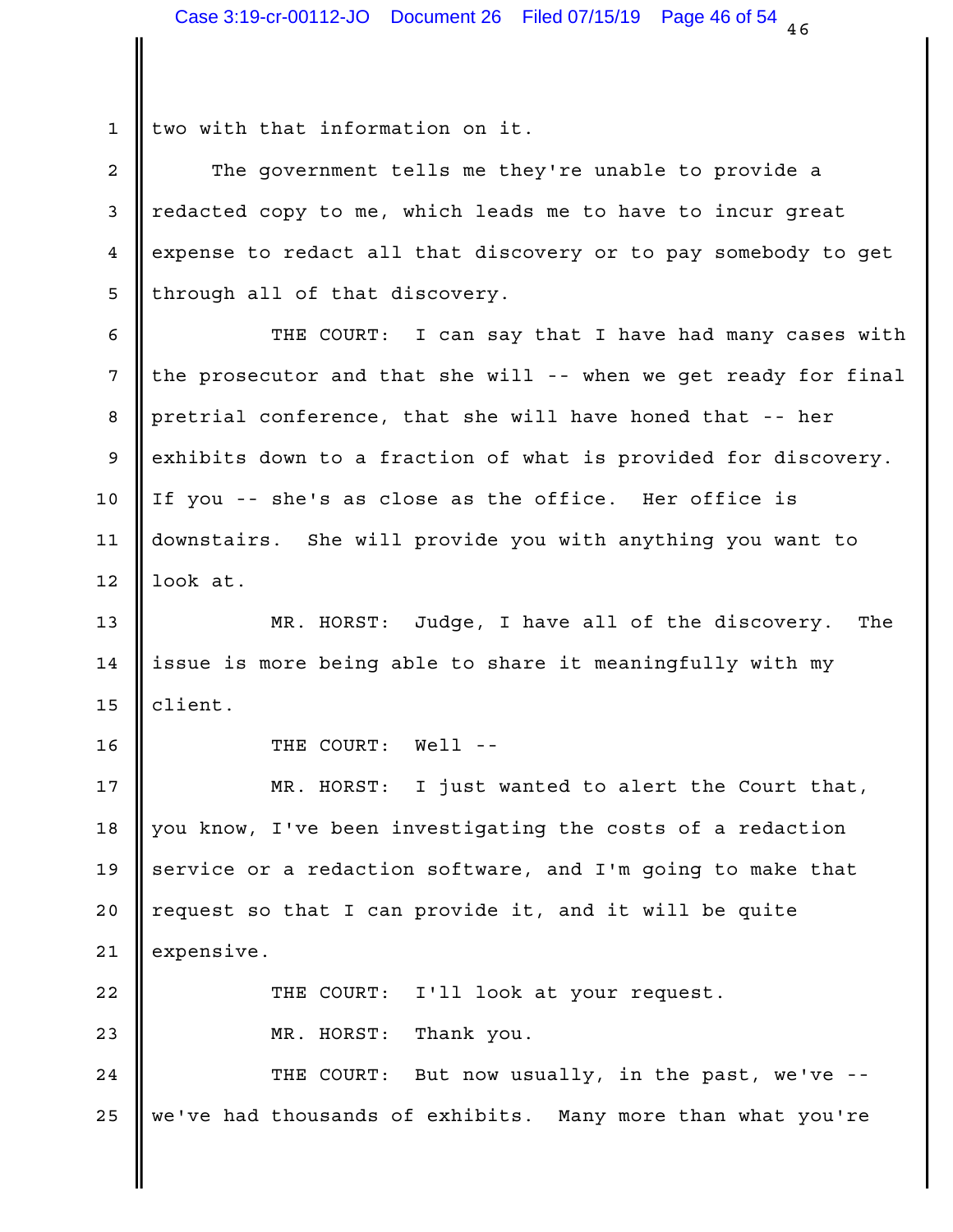1 || talking about. If you remember --

MS. MADDUX: I do, Your Honor. 2

3 || THE COURT: We have had truckloads full of it -- of 4 exhibits. She does a wonderful job of honing it down to what 5 || is going to be presented against the defendant. There's 6 || nothing for him to worry about if it's not ever going to be 7 || presented. And then she also has been obligation to provide 8 || anything that will be exculpatory under the *Brady* decision. 9 || And so if she violated that, the case would be thrown out. So ||  $10$  | that's where we are.

11 || You don't have to hire any expert at this point. It's | 12 premature.

13 What's our trial date? It's in September?

14 || MS. MADDUX: Your Honor, I wanted to inquire with the | 15 Court on that. Mr. Horst had filed his request for a set-over. | 16 The Court set that five-day trial date for September the 17th.  $\vert$ 17 The parties were not consulted. I'm actually going to be out | 18 || of the country that week for three weeks, so we would be 19 || looking at a trial date either before that week or closer to 20 || the end of October the government would be available. 21 || THE COURT: Well, you're going to need some time. | 22 || MR. HORST: I sure am, Judge. 23 **I** THE COURT:

Okay. Towards the end of October is more 24 | realistic.

25 MR. HORST: Okay.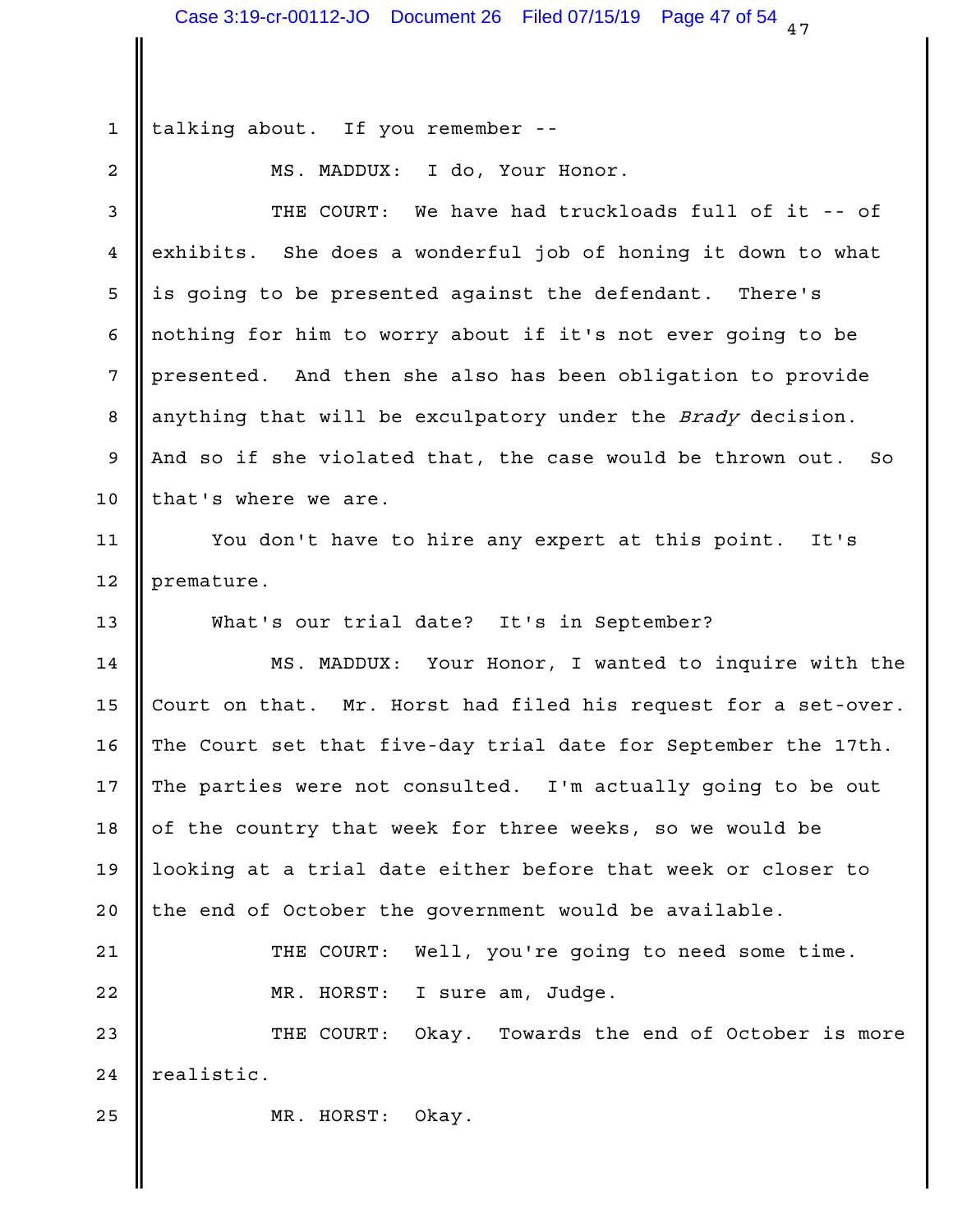$48$ Is that agreeable? MR. HORST: Theoretically, yes. I don't want to 2 3 || prohibit myself now from filing a continuance motion should I |  $4 \parallel$  feel --Oh, no. I'm just saying is --6 MR. HORST: Yes. 7 || THE COURT: We need a speedy trial waiver. 8 || MS. MADDUX: Your Honor, you may remember that when 9 || Mr. Horst filed his request for a set-over his client did not 10 || consent to a speedy trial waiver, but the Court did grant the 11 || complex case designation and did, indeed, waive the time period | 12 || up until trial. So I do believe, given the Court's complex | 13  $\parallel$  case ruling, we can continue that and extend a new trial date 14  $\parallel$  to, at the earliest, the end of October or November, based on 15 || the Court's calendar. THE COURT: Becky? 16 DEPUTY COURTROOM CLERK: October 29th is available. 17 18 **II** THE COURT: Thank you. 19 || Now, anything else you want to get off your chest? 20 || THE DEFENDANT: Yes. Based upon everything that I | 21 || have been provided, which is essentially nothing, I'm prepared | 22  $\parallel$  to go to trial today. And the trial, as far as I'm aware,  $\parallel$ 23 || would consist of the things that -- the evidence that would be 24 || presented at the trial would be the evidence that has been 25 | presented to me, which is nothing. 1 || THE COURT: 5 **I** THE COURT: Case 3:19-cr-00112-JO Document 26 Filed 07/15/19 Page 48 of 54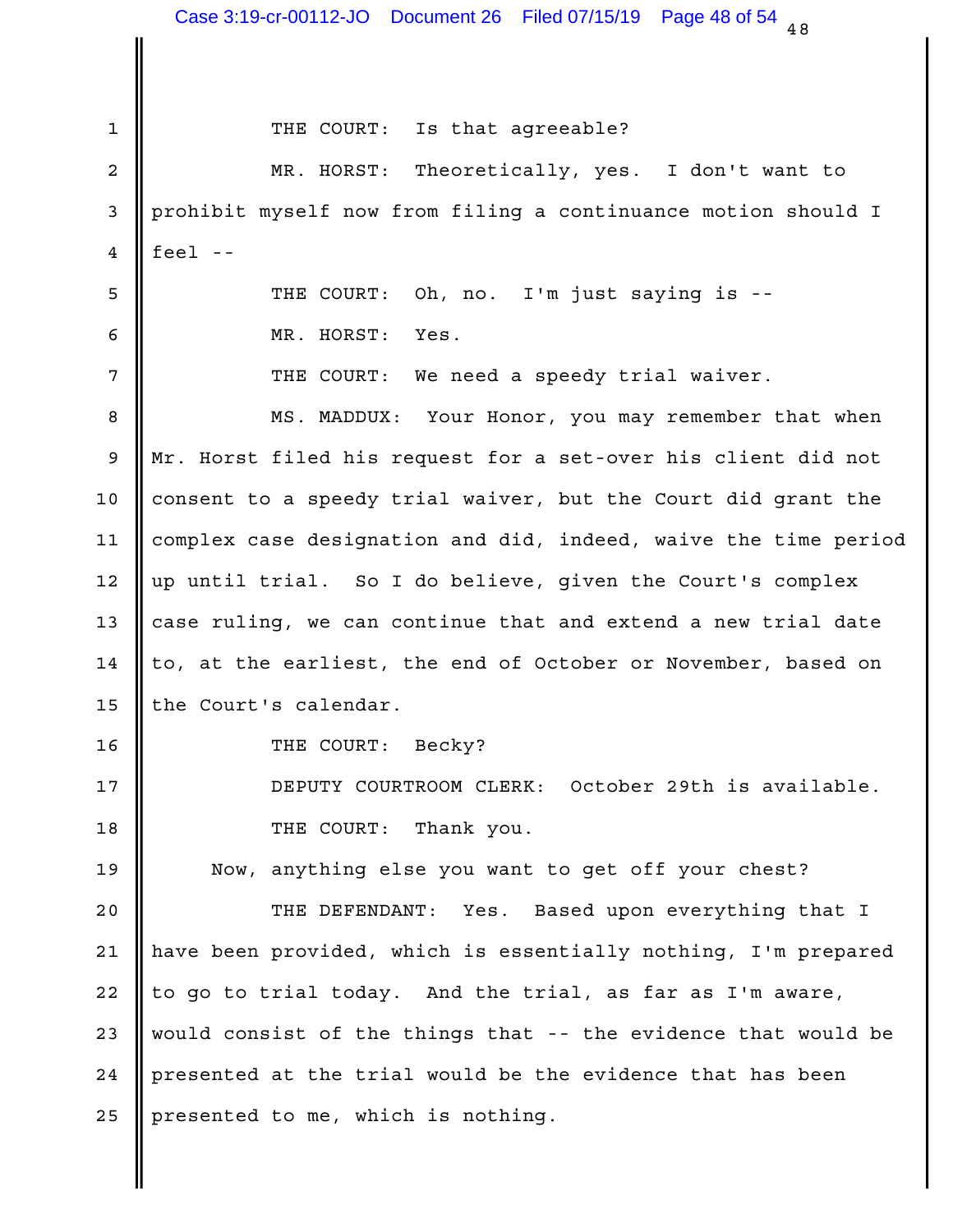1 THE COURT: Well, let's see. THE DEFENDANT: That's the concern I have due to 2 3 | timely discovery. Wait, wait, wait now. 5 S THE DEFENDANT: Sure. THE COURT: As far as the documents are concerned, 6 7 || they're in the hands of your lawyer. It's your responsibility | 8 || to meet with your lawyer and go over the documents. He's 9 || trying to pare -- we're trying to pare down what you must face | 10 || or what would help you, so giving you access -- he can turn ||  $11$  ||over the whole 53,000 pages. Is that what you want? THE DEFENDANT: Yes, it is. 12 THE COURT: You can provide them to him. 13 14 || MR. HORST: I would love to do that, Judge. My | 15 || understanding of the protective order is that there may be some | 16 || information I can't turn over. But if we could amend the 17  $\parallel$  protective order so that Mr. Stoll can have a complete copy of  $\parallel$ 18 || discovery and that that protective order prohibits Mr. Stoll || 19 || from further disclosure --20  $\parallel$  THE COURT: Well, absolutely. 21 || MR. HORST: Let's do that. Wonderful. I'll give him |  $22$  a copy today. 23 || THE COURT: You get the copies, but you can't share | 24 || them with anybody. They're for you and your lawyer. THE DEFENDANT: I understand that. 25 4 **II** THE COURT: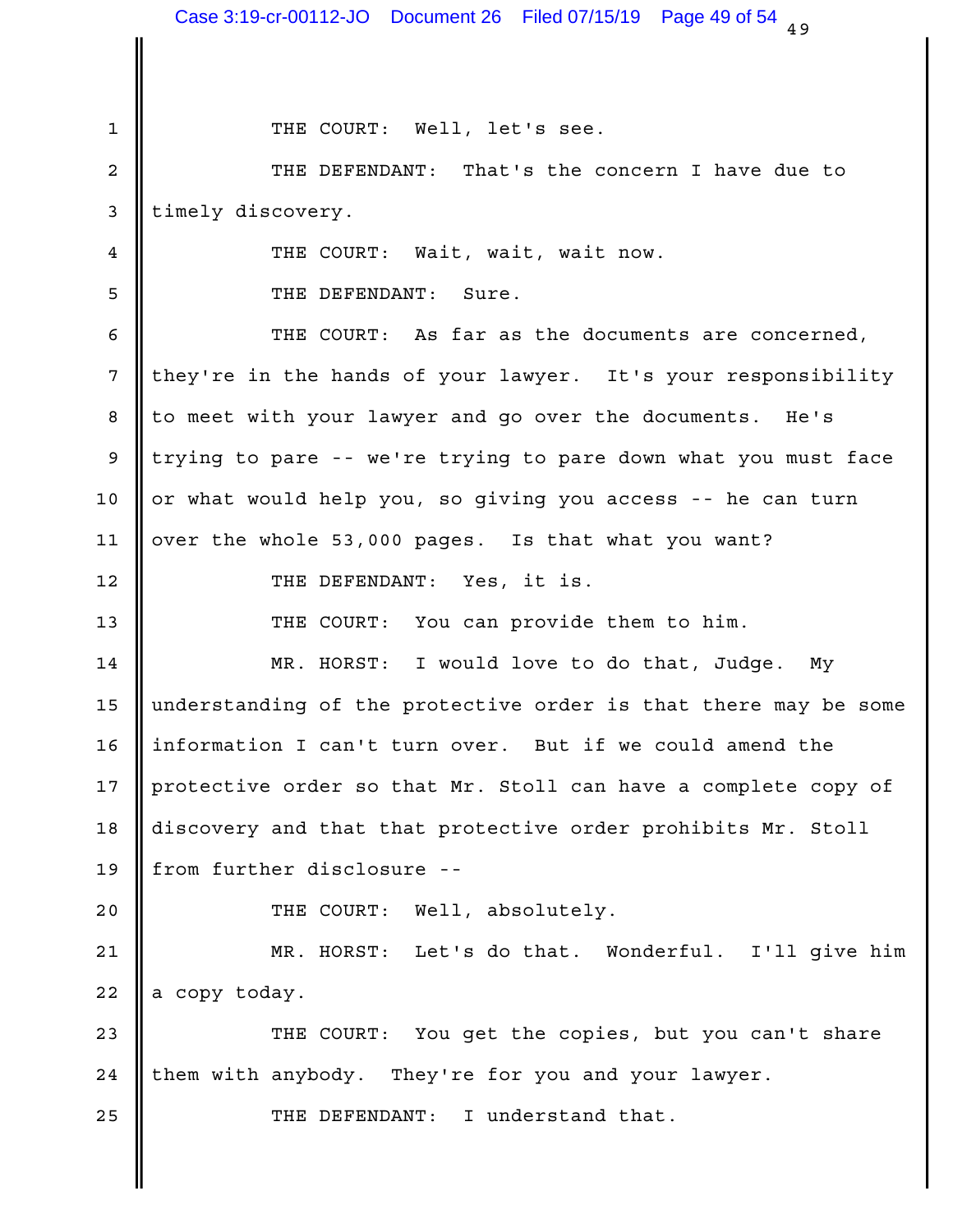$50$ 1 THE COURT: We got a deal. 2 || THE DEFENDANT: Thank you so much. I appreciate |  $3$  || that. THE COURT: Now are you squared away? 4 5 SUPER SEPS I SEPENDANT: I believe so. 6 || And may I say that I really appreciate the courtesy that | 7 || you have extended to me in hearing my concerns. I feel this is | 8 || the first time that I have actually been allowed to be heard, \[ 9 and I appreciate that, Judge Jones. 10 || THE COURT: I also understand what your situation is. | 11 || Your future is at stake. THE DEFENDANT: Yes. 12 13 || THE COURT: Let's do it right. THE DEFENDANT: Thank you so much. 14 15 || THE COURT: Just knock off all this tax stuff pending | 16 || trial. You've got enough to handle defending what you have \_\_\_\_| 17  $\parallel$  done in the past, so you do me the favor of just adhering to  $\parallel$ 18 || the essence of your release. I'm not going to take -- I was || 19 || prepared to take you into custody today because this idea you 20 || can circumvent this by creating another entity is not going to  $\qquad \vert$ 21 wash with me, and you know that. THE DEFENDANT: I do. Yes, sir. 22 23 **||** THE COURT: Anything further? 24 || MS. MADDUX: Yes, Your Honor, just a few items. I | 25 || will work with Mr. Horst, and we will submit an amended and the lost of the lost of the lost of the lost Case 3:19-cr-00112-JO Document 26 Filed 07/15/19 Page 50 of 54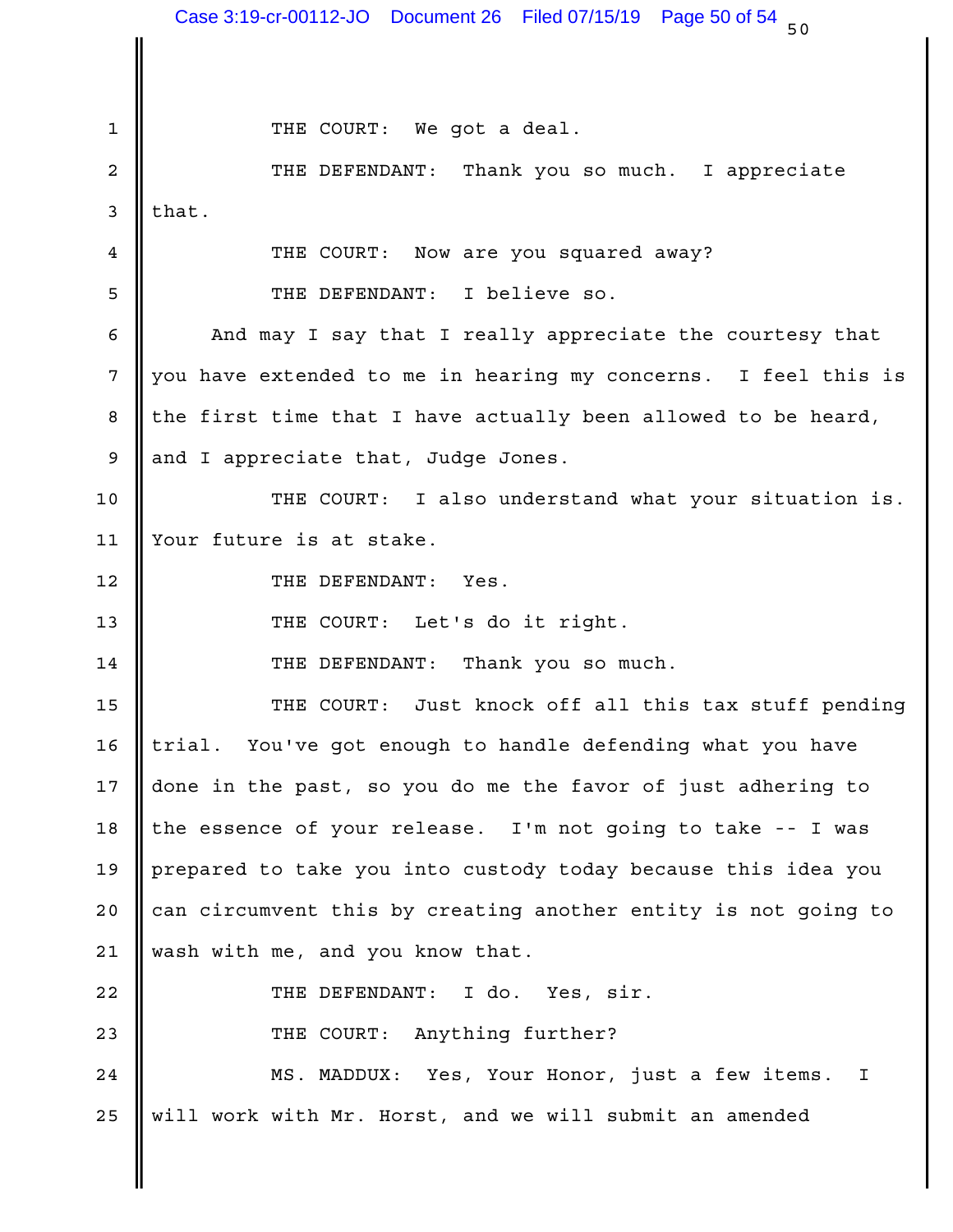1 || protective order. I have done that in other cases where we 2 || have clear guidelines about the redistribution or how that 3 information is accessed. 4 **||** As you might imagine, the discovery is full of the Brady's | 5 || personally identifying information, among others. 6 || I wanted just to clarify the Court did find Mr. Stoll in 7 || violation today, but no revocation? That's correct. Certainly, he was in 9 || violation by creating this other website. 10 || MS. MADDUX: And can there be a time period? | 11 || THE COURT: The marshals can leave. Thank you. I | 12 || appreciate you standing by. I really expected to take him into | 13 custody. 14 || U.S. MARSHAL: Yes, judge. 15 || MS. MADDUX: Can there be a time period during which | 16 || the Church Counsel website comes down? If it's not down within | 17  $\parallel$  a week --18 || THE COURT: Now. Today? Okay. 20 SOMETHE COURT: Now. 21 || MS. MADDUX: Thank you, Your Honor. 22 || MR. HORST: Judge, I'm going to need, I think, myself | 23 || to get ahold of Mr. Revere. I don't have that contact 24 || information. I know that maybe I can get it. 25 || THE COURT: Get it through your client. 8 **I** THE COURT: 19 NS. MADDUX: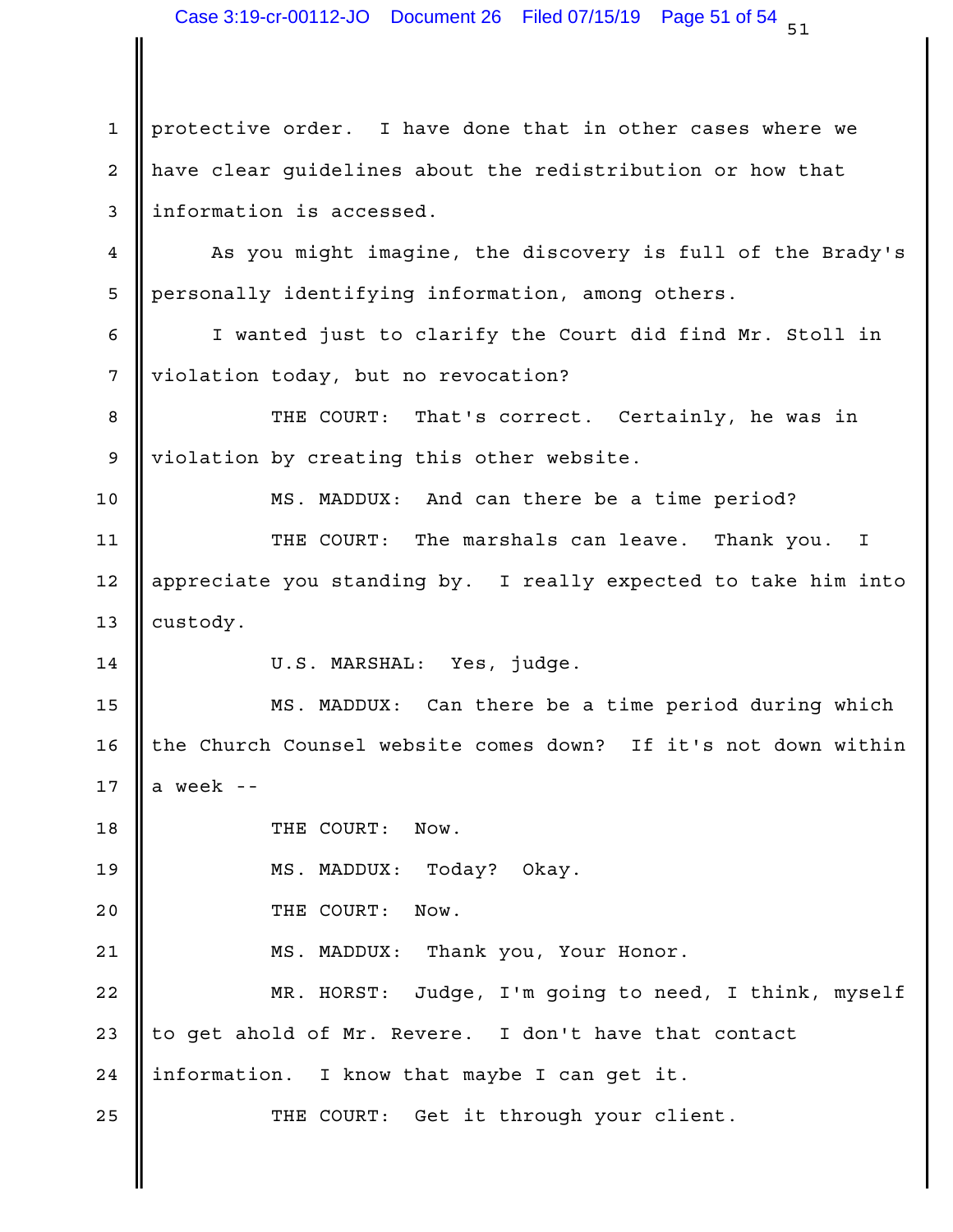1 || MR. HORST: Could I get it from the government or  $2$  | their agents, or could you order them to provide it to me so I | 3 can contact this person?

4 **||** MS. MADDUX: The contact information we had for Paul Revere is the same contact information that Mr. Stoll 5 6 || provided, but we know he's a decades-long associate of 7 || Mr. Stoll, very close associate, both personally and is a 8 Key -- key partner in the program that's at issue today, so I'm | 9 certain Mr. Stoll has his contact information.

10 || THE COURT: Also, we have another question. We have an Arlington address, not a Marysville address, 11 12 || for the defendant. You gave us a Marysville address?

13 || THE DEFENDANT: The Arlington address is an office. | 14 **I** THE COURT: Oh, okay.

15 | Do you need anything further?

PRETRIAL OFFICER NISCHIK: No, Your Honor. I had 16 17  $\parallel$  intended to create a new release order with the new conditions  $\parallel$ 18  $\parallel$  of the Court and then the old conditions that the Court did not  $\parallel$ 19 || remove.

20 SOMETHE COURT: Yeah.

PRETRIAL OFFICER NISCHIK: I guess I'll make the 21 22 || distinction that the defendant's physical residence will be the | 23 || Marysville residence.

Fine. Thank you. Court is in recess. 25 || MS. MADDUX: Thank you, Your Honor. | 24 || THE COURT: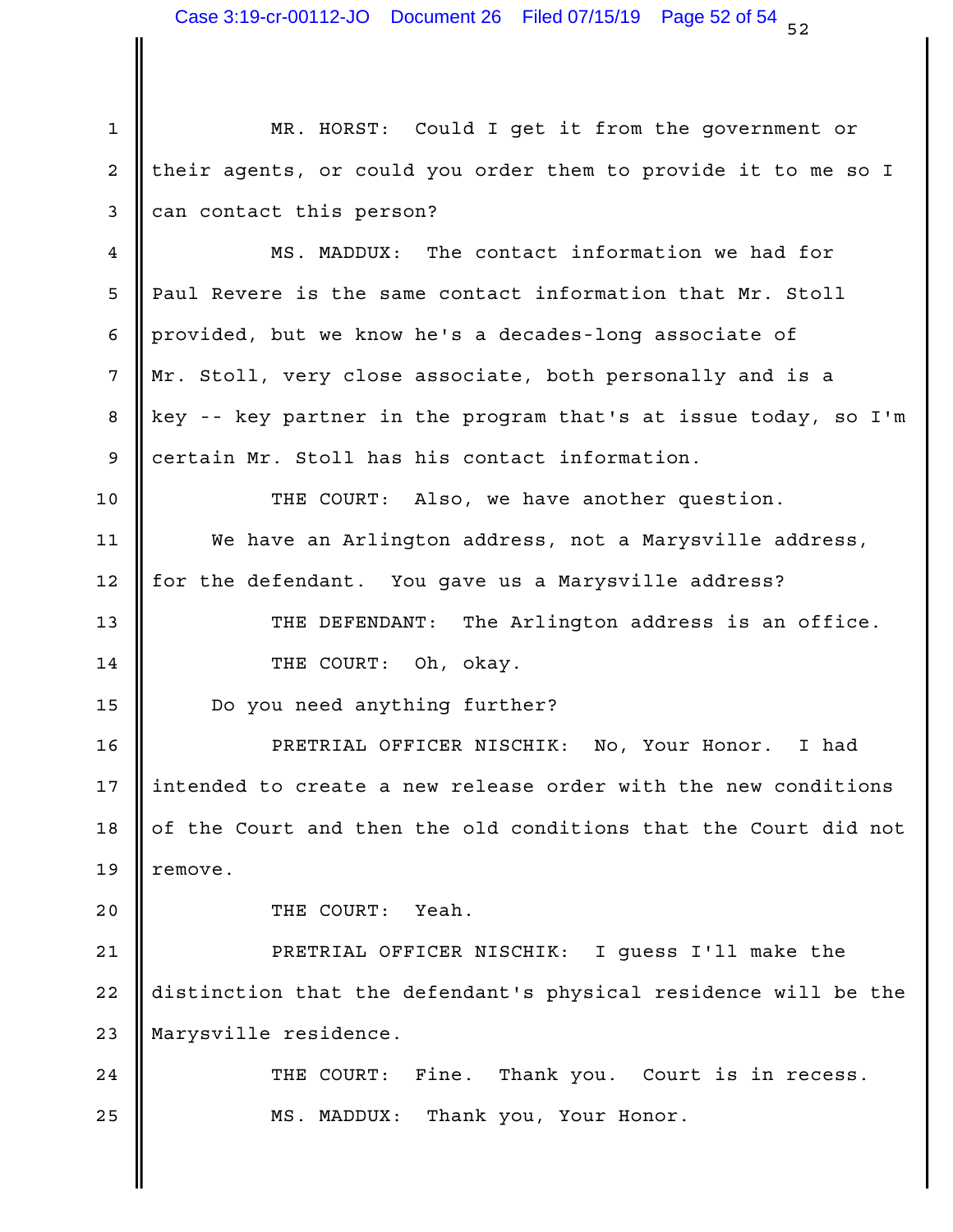|                  | Case 3:19-cr-00112-JO Document 26 Filed 07/15/19 Page 53 of 54 53 |
|------------------|-------------------------------------------------------------------|
|                  |                                                                   |
| $\mathbf 1$      | MR. HORST: Thank you, Judge.                                      |
| $\sqrt{2}$       | Thank you.<br>THE DEFENDANT:                                      |
| $\mathfrak{Z}$   | (Hearing concluded.)                                              |
| $\overline{4}$   |                                                                   |
| $\mathsf S$      |                                                                   |
| $\sqrt{6}$       |                                                                   |
| $\boldsymbol{7}$ |                                                                   |
| $\, 8$           |                                                                   |
| $\mathsf 9$      |                                                                   |
| $10$             |                                                                   |
| $11\,$           |                                                                   |
| $12\,$           |                                                                   |
| $13$             |                                                                   |
| $14\,$           |                                                                   |
| $15\,$           |                                                                   |
| 16               |                                                                   |
| 17               |                                                                   |
| $18$             |                                                                   |
| 19               |                                                                   |
| $2\,0$           |                                                                   |
| $2\sqrt{1}$      |                                                                   |
| $22$             |                                                                   |
| 23               |                                                                   |
| $2\sqrt{4}$      |                                                                   |
| 25               |                                                                   |
|                  |                                                                   |
|                  |                                                                   |